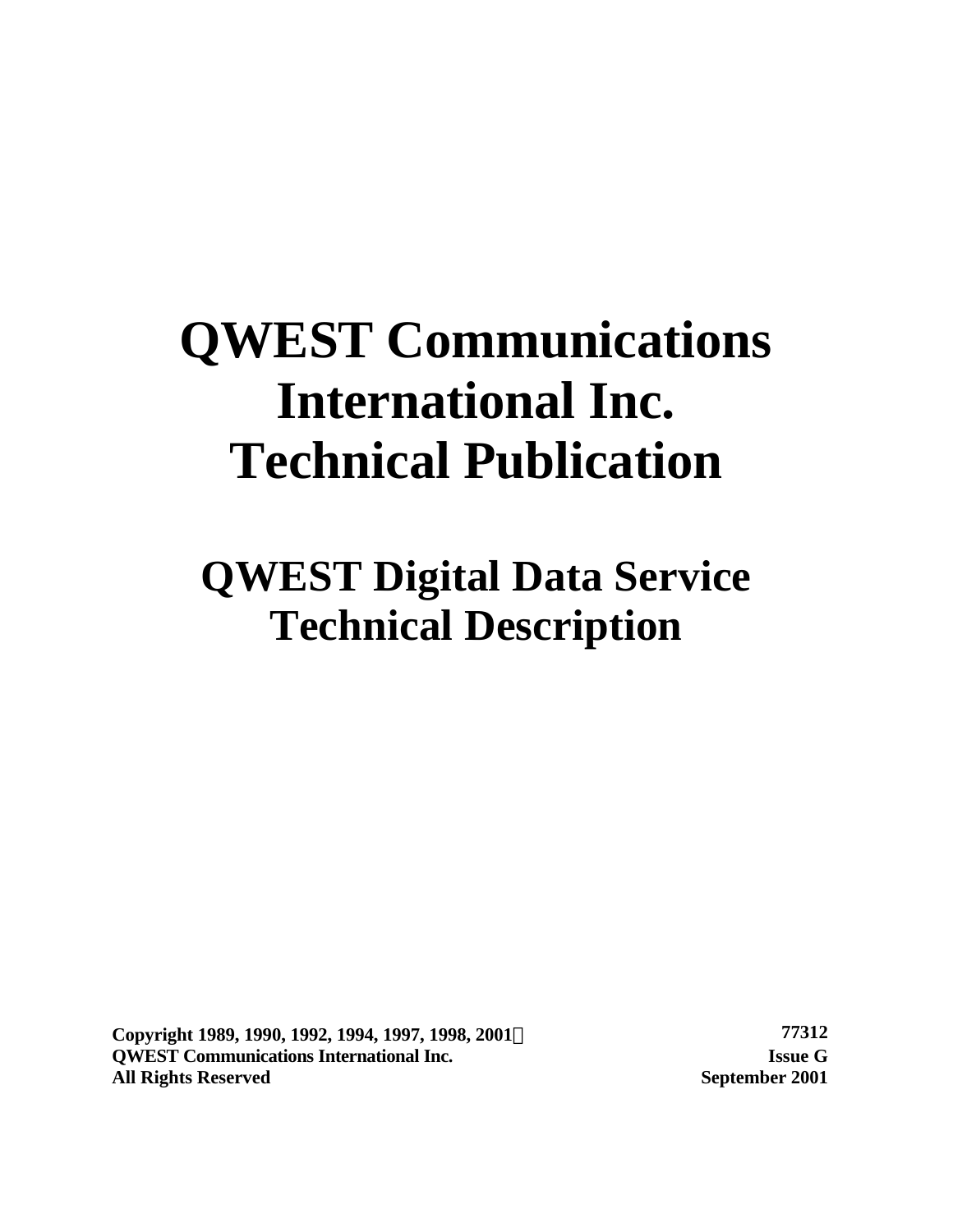### **NOTICE**

This publication provides technical disclosure information for the Network Channel Interfaces used with the QWEST Digital Data Service. Included are the electrical interfaces at both customer premises and at QWEST central offices. This publication supports the QWEST Digital Data Service as described in the QWEST Service Publication 77204, *QWEST Digital Data Service Product Description, Applications, and Interface Combinations.*

QWEST reserves the right to revise this document for any reason, including but not limited to, conformity with standards promulgated by various governmental or regulatory agencies; utilization of advances in the state of the technical arts; or to reflect changes in the design of equipment, techniques, or procedures described or referred to herein.

Liability to anyone arising out of use or reliance upon any information set forth herein is expressly disclaimed, and no representation or warranties, expressed or implied, are made with respect to the accuracy or utility of any information set forth herein.

This document is not to be construed as a suggestion to any manufacturer to modify or change any of its products, nor does this publication represent any commitment by QWEST to purchase any specific products. Further, conformance to this publication does not constitute a guarantee of a given supplier's equipment and/or its associated documentation.

Future issues of Technical Publication 77312 will be announced to the industry at least 45 days prior to the issuance date. This notice, which will come through our standard customer notification channels, will allow the customer time to comment on the proposed revisions.

Ordering information for QWEST Publications can be obtained from the Reference Section of this document.

If further information is required, please contact:

QWEST Communications International Inc. Manager – New Services Planning 700 W. Mineral Ave. MN-F15.15 Littleton, CO 80120 (303) 707-7107 (303) 707-9497 Fax # E-mail: jhsmit2@qwest.com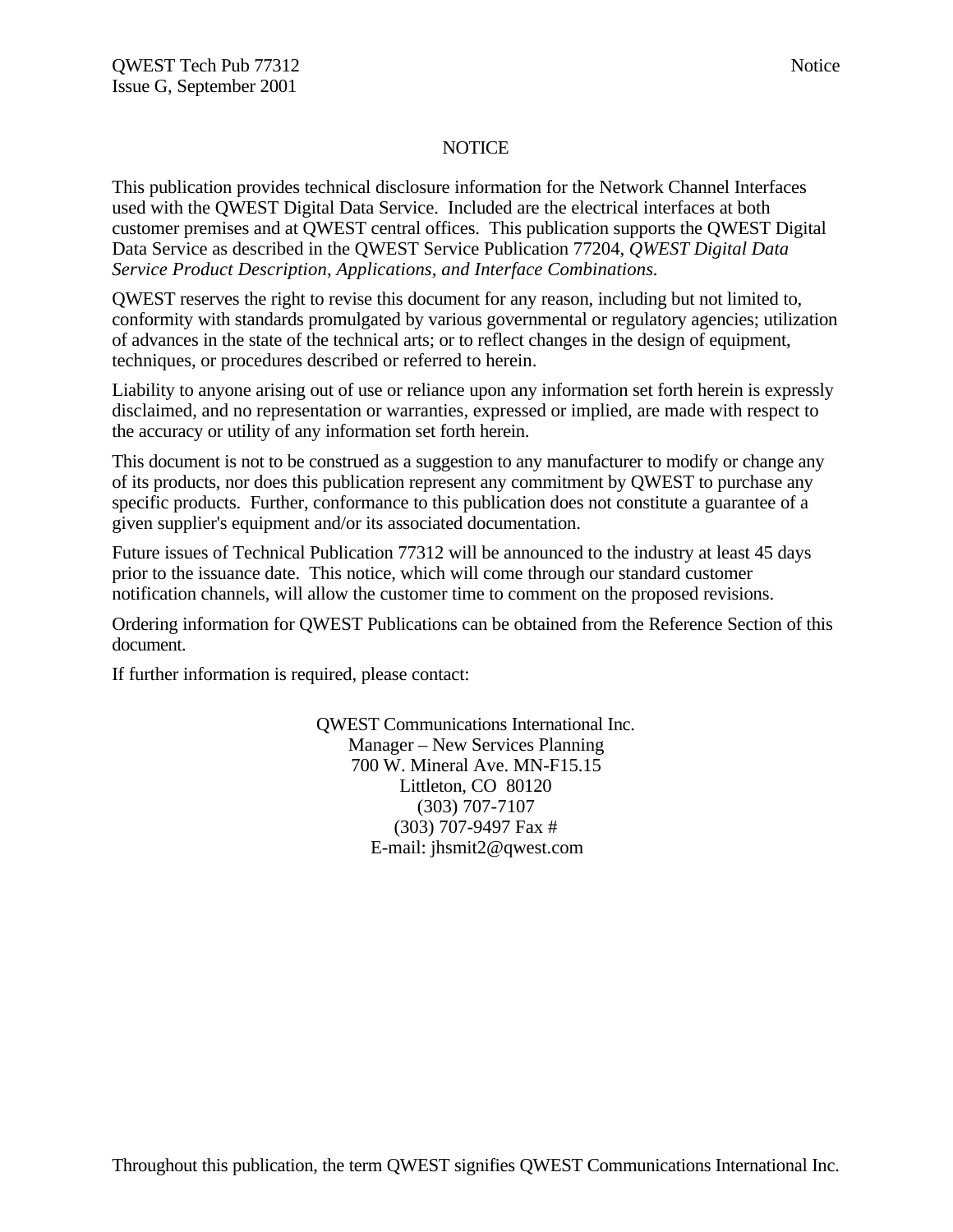## COMMENTS on PUB 77312

#### PLEASE TEAR OUT AND SEND YOUR COMMENTS/SUGGESTIONS TO:

QWEST Corporation Manager – New Services Planning 700 W. Mineral Ave. MN-F15.15 Littleton, CO 80120 (303) 707-7107 (303) 707-9497 Fax # E-mail: jhsmit2@qwest.com

Information from you helps us to improve our Publications. Please take a few moments to answer the following questions and return to the above address.

| Was this Publication valuable to you in understanding  |        |       |
|--------------------------------------------------------|--------|-------|
| The technical parameters of our service?               | YES .  | NO -  |
| Was the information accurate and up-to-date?           | YES .  | NO.   |
| Was the information easily understood?                 | YES    | NO    |
| Were the contents logically sequenced?                 | YES    | NO 11 |
| Were the tables and figures understandable and helpful | YES NO |       |
| Were the pages legible?                                | YES.   | NO.   |

If you answered NO to any of the questions and/or if you have any other comments or suggestions, please explain:

\_\_\_\_\_\_\_\_\_\_\_\_\_\_\_\_\_\_\_\_\_\_\_\_\_\_\_\_\_\_\_\_\_\_\_\_\_\_\_\_\_\_\_\_\_\_\_\_\_\_\_\_\_\_\_\_\_\_\_\_\_\_\_\_\_\_\_\_\_\_\_\_\_\_

| Name<br>Data |
|--------------|
|              |
|              |
|              |
|              |
|              |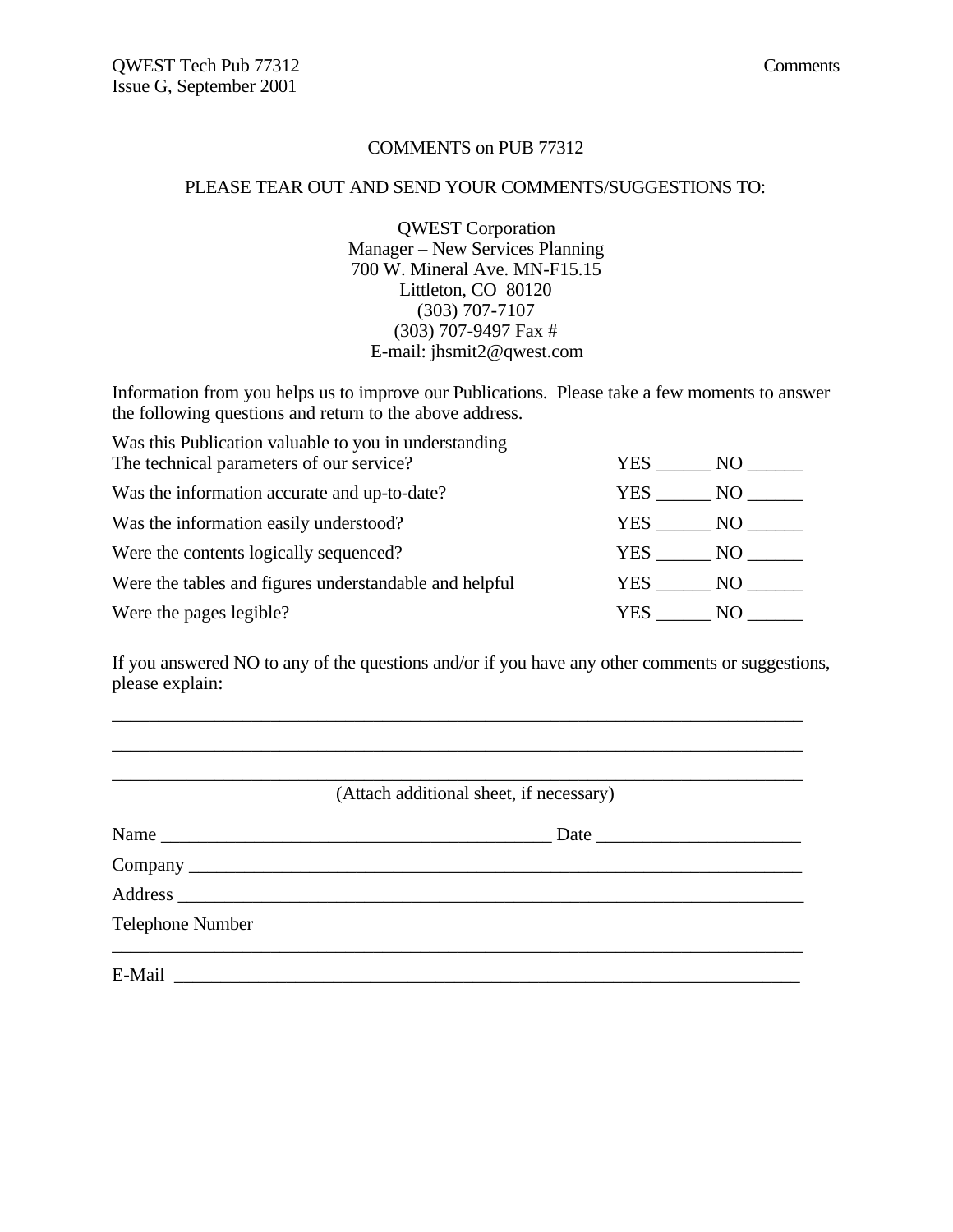# **CONTENTS**

# **Chapter and Section**

# Page

| 1. |     |                                                                                                                                                                                                                                                                                                                                                                                                                                                                                                         | $1 - 1$ |
|----|-----|---------------------------------------------------------------------------------------------------------------------------------------------------------------------------------------------------------------------------------------------------------------------------------------------------------------------------------------------------------------------------------------------------------------------------------------------------------------------------------------------------------|---------|
|    | 1.1 |                                                                                                                                                                                                                                                                                                                                                                                                                                                                                                         | $1-1$   |
|    | 1.2 |                                                                                                                                                                                                                                                                                                                                                                                                                                                                                                         | $1-1$   |
|    | 1.3 |                                                                                                                                                                                                                                                                                                                                                                                                                                                                                                         | $1-1$   |
|    | 1.4 |                                                                                                                                                                                                                                                                                                                                                                                                                                                                                                         | $1-1$   |
|    | 1.5 |                                                                                                                                                                                                                                                                                                                                                                                                                                                                                                         | $1 - 2$ |
|    | 1.6 |                                                                                                                                                                                                                                                                                                                                                                                                                                                                                                         | $1 - 2$ |
|    | 1.7 |                                                                                                                                                                                                                                                                                                                                                                                                                                                                                                         | $1 - 2$ |
|    | 1.8 |                                                                                                                                                                                                                                                                                                                                                                                                                                                                                                         | $1 - 2$ |
| 2. |     |                                                                                                                                                                                                                                                                                                                                                                                                                                                                                                         | $2 - 1$ |
|    | 2.1 |                                                                                                                                                                                                                                                                                                                                                                                                                                                                                                         | $2 - 1$ |
|    | 2.2 |                                                                                                                                                                                                                                                                                                                                                                                                                                                                                                         | $2 - 1$ |
|    |     | 2.2.1                                                                                                                                                                                                                                                                                                                                                                                                                                                                                                   | $2 - 1$ |
|    |     | 2.2.2                                                                                                                                                                                                                                                                                                                                                                                                                                                                                                   | $2 - 1$ |
|    |     | $\begin{minipage}{.4\linewidth} \begin{tabular}{l} \multicolumn{2}{c}{} & \multicolumn{2}{c}{} & \multicolumn{2}{c}{} \\ \multicolumn{2}{c}{} & \multicolumn{2}{c}{} & \multicolumn{2}{c}{} \\ \multicolumn{2}{c}{} & \multicolumn{2}{c}{} & \multicolumn{2}{c}{} \\ \multicolumn{2}{c}{} & \multicolumn{2}{c}{} \\ \multicolumn{2}{c}{} & \multicolumn{2}{c}{} \\ \multicolumn{2}{c}{} & \multicolumn{2}{c}{} \\ \multicolumn{2}{c}{} & \multicolumn{2}{c}{} \\ \multicolumn{2}{c}{} & \mult$<br>2.2.3 | $2 - 1$ |
|    |     | 2.2.4                                                                                                                                                                                                                                                                                                                                                                                                                                                                                                   | $2 - 2$ |
|    | 2.3 |                                                                                                                                                                                                                                                                                                                                                                                                                                                                                                         | $2 - 2$ |
| 3. |     |                                                                                                                                                                                                                                                                                                                                                                                                                                                                                                         | $3 - 1$ |
|    | 3.1 |                                                                                                                                                                                                                                                                                                                                                                                                                                                                                                         | $3 - 1$ |
|    | 3.2 |                                                                                                                                                                                                                                                                                                                                                                                                                                                                                                         | $3-1$   |
|    |     | 3.2.1                                                                                                                                                                                                                                                                                                                                                                                                                                                                                                   | $3-1$   |
|    |     | 3.2.2                                                                                                                                                                                                                                                                                                                                                                                                                                                                                                   | $3-1$   |
|    | 3.3 |                                                                                                                                                                                                                                                                                                                                                                                                                                                                                                         | $3 - 2$ |
| 4. |     |                                                                                                                                                                                                                                                                                                                                                                                                                                                                                                         | $4 - 1$ |
|    | 4.1 |                                                                                                                                                                                                                                                                                                                                                                                                                                                                                                         | $4 - 1$ |
|    |     | 4.1.1                                                                                                                                                                                                                                                                                                                                                                                                                                                                                                   | $4-1$   |
|    |     | 4.1.2                                                                                                                                                                                                                                                                                                                                                                                                                                                                                                   | $4 - 2$ |
|    |     | 4.1.3                                                                                                                                                                                                                                                                                                                                                                                                                                                                                                   | $4 - 2$ |
|    |     | Special Issues for Direct Digital Access Line Service<br>4.1.4                                                                                                                                                                                                                                                                                                                                                                                                                                          | $4 - 3$ |
|    | 4.2 |                                                                                                                                                                                                                                                                                                                                                                                                                                                                                                         | $4 - 3$ |
|    | 4.3 |                                                                                                                                                                                                                                                                                                                                                                                                                                                                                                         | $4 - 4$ |
|    | 4.4 |                                                                                                                                                                                                                                                                                                                                                                                                                                                                                                         | $4 - 4$ |
|    |     | 4.4.1                                                                                                                                                                                                                                                                                                                                                                                                                                                                                                   | $4 - 5$ |
|    |     | 4.4.2                                                                                                                                                                                                                                                                                                                                                                                                                                                                                                   | $4 - 5$ |
|    |     | 4.4.3                                                                                                                                                                                                                                                                                                                                                                                                                                                                                                   | $4 - 5$ |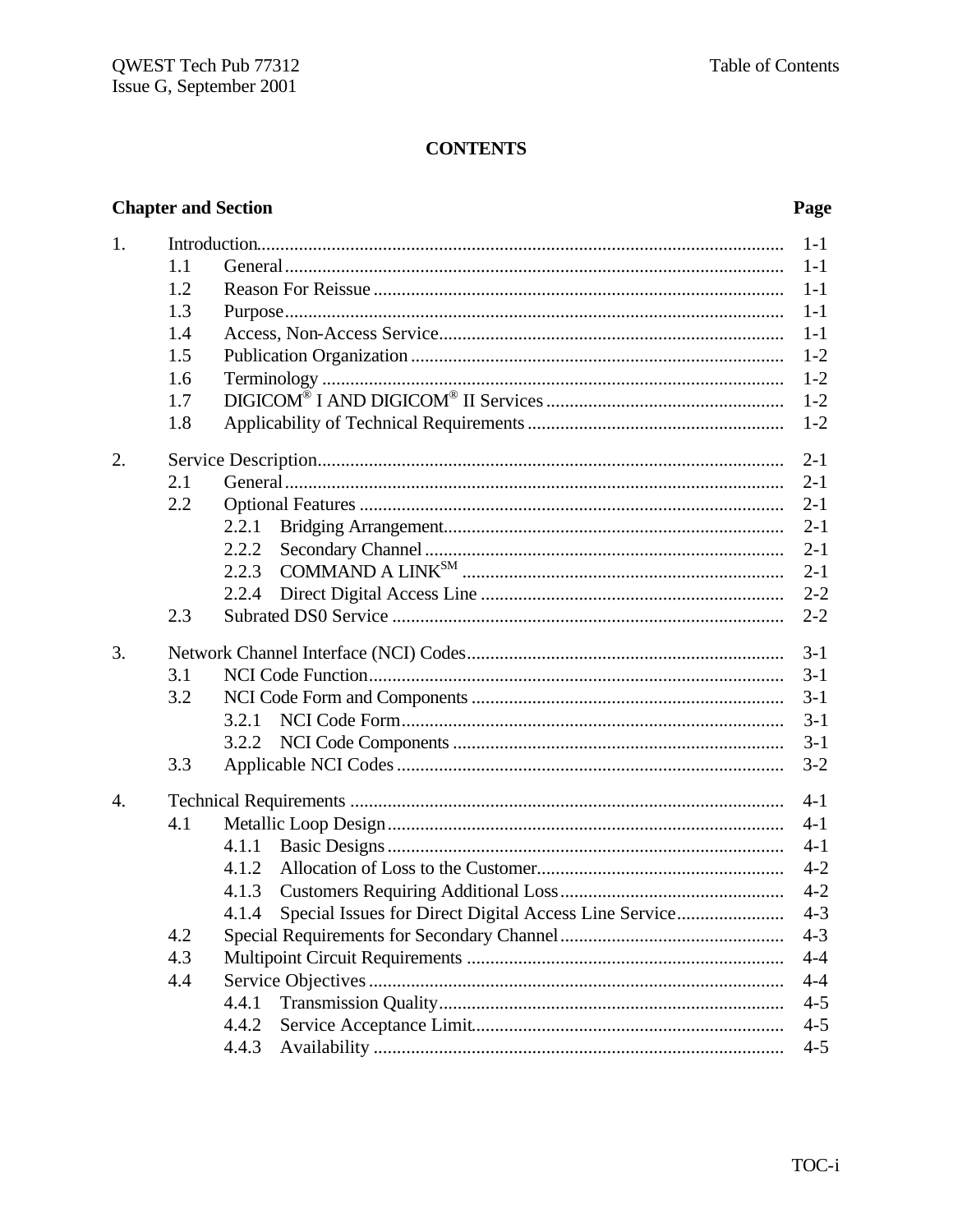# **CONTENTS (Continued)**

# **Chapter and Section**

# Page

|    | 4.5  |       | $4-6$    |
|----|------|-------|----------|
|    | 4.6  |       | $4-6$    |
|    | 4.7  |       | $4-9$    |
|    | 4.8  |       | $4-9$    |
|    | 4.9  |       | $4 - 10$ |
|    | 4.10 |       | $4 - 10$ |
|    | 4.11 |       | $4 - 10$ |
|    |      |       | $4 - 11$ |
|    |      |       | $4 - 13$ |
|    |      |       | $4 - 14$ |
|    | 4.12 |       | $4 - 15$ |
| 5. |      |       | $5 - 1$  |
|    | 5.1  |       | $5 - 1$  |
|    | 5.2  |       | $5 - 3$  |
|    | 5.3  |       | $5 - 3$  |
|    | 5.4  |       | $5 - 4$  |
|    | 5.5  |       | $5 - 5$  |
|    | 5.6  |       | $5 - 6$  |
|    | 5.7  |       | $5 - 7$  |
|    |      | 5.7.1 | $5 - 8$  |
|    |      | 5.7.2 | $5-9$    |
|    |      | 5.7.3 | $5-9$    |
|    | 5.8  |       | $5 - 10$ |
|    |      | 5.8.1 | $5 - 11$ |
|    |      | 5.8.2 | $5 - 11$ |
|    |      | 5.8.3 | $5 - 11$ |
|    | 5.9  |       | $5 - 11$ |
| 6. |      |       | $6-1$    |
|    | 6.1  |       | $6 - 1$  |
|    | 6.2  |       | $6 - 2$  |
|    |      |       |          |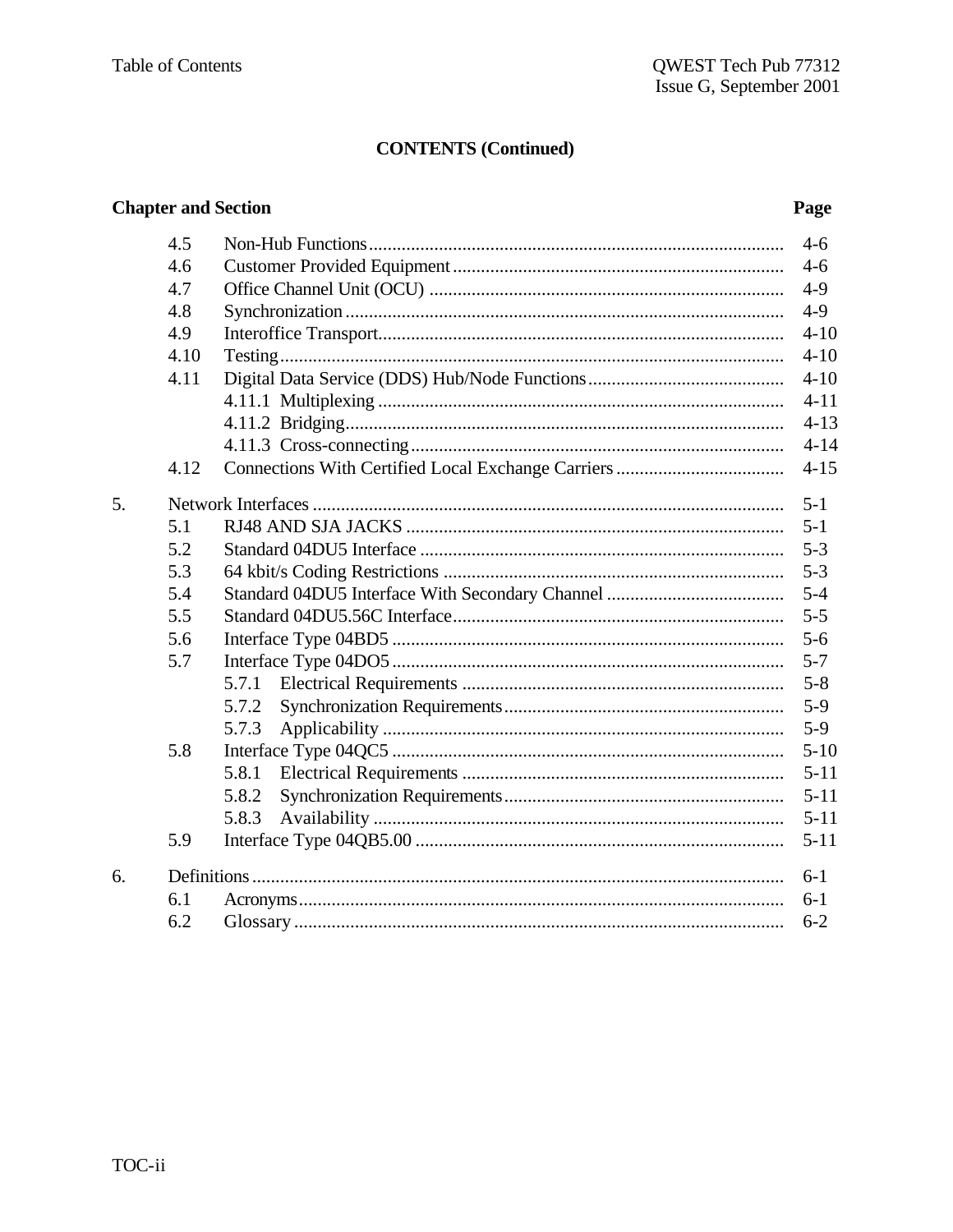# **CONTENTS (Continued)**

# **Chapter and Section Page**

| $\tau$ |  |  |
|--------|--|--|
|        |  |  |
|        |  |  |
|        |  |  |
|        |  |  |
|        |  |  |

# **Appendix**

| А. |  |  |
|----|--|--|
|    |  |  |

# **Figures**

# **Tables**

|  | $4-6$ |
|--|-------|
|  |       |
|  |       |
|  |       |
|  |       |
|  |       |
|  |       |
|  |       |
|  |       |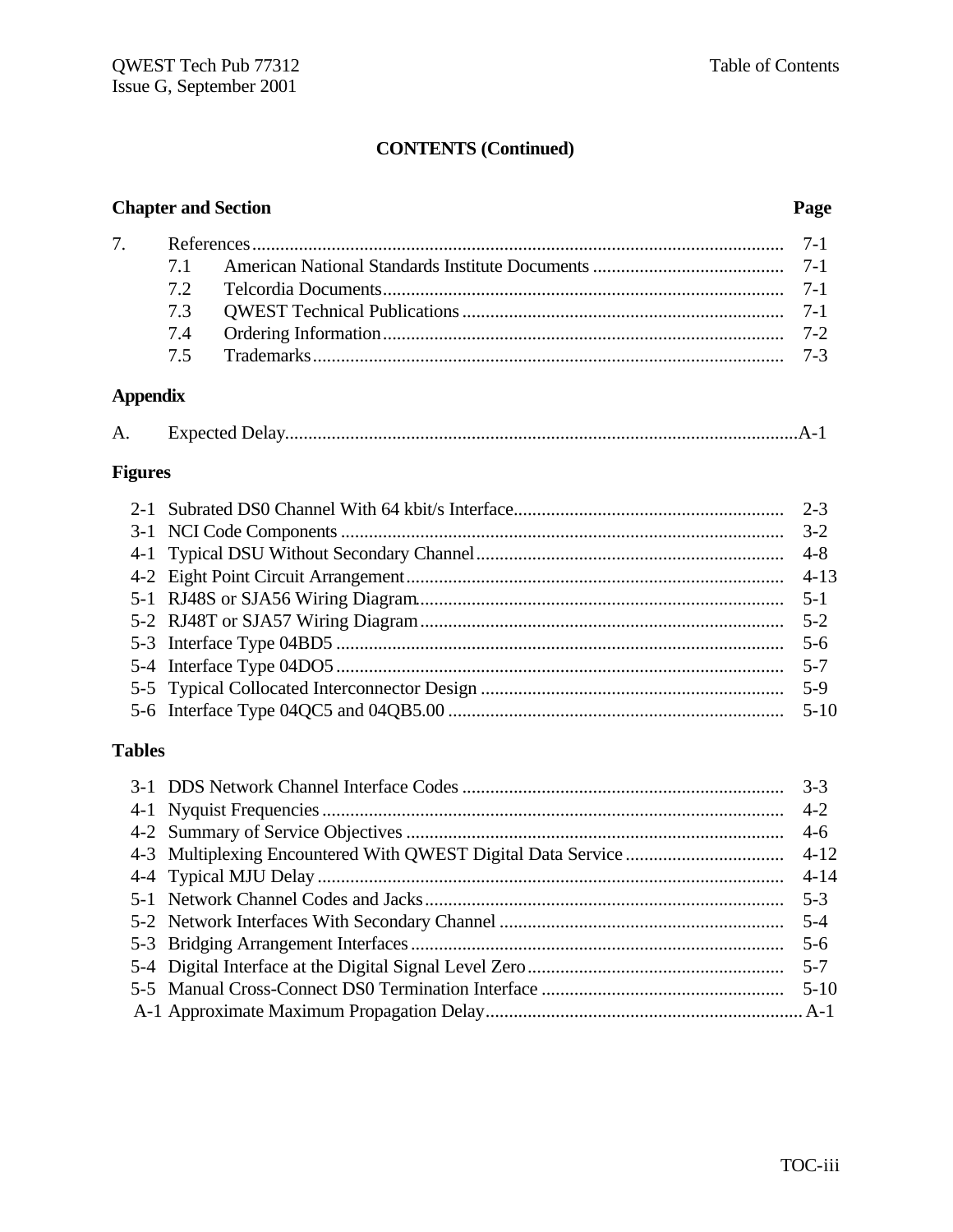# **CONTENTS**

# **Chapter and Section**

 $\overline{1}$ .

# Page

| 11            |  |
|---------------|--|
| 12            |  |
| 1.3           |  |
| $1\,4$        |  |
| 1.5           |  |
| $1.6^{\circ}$ |  |
| 17            |  |
| 1.8           |  |
|               |  |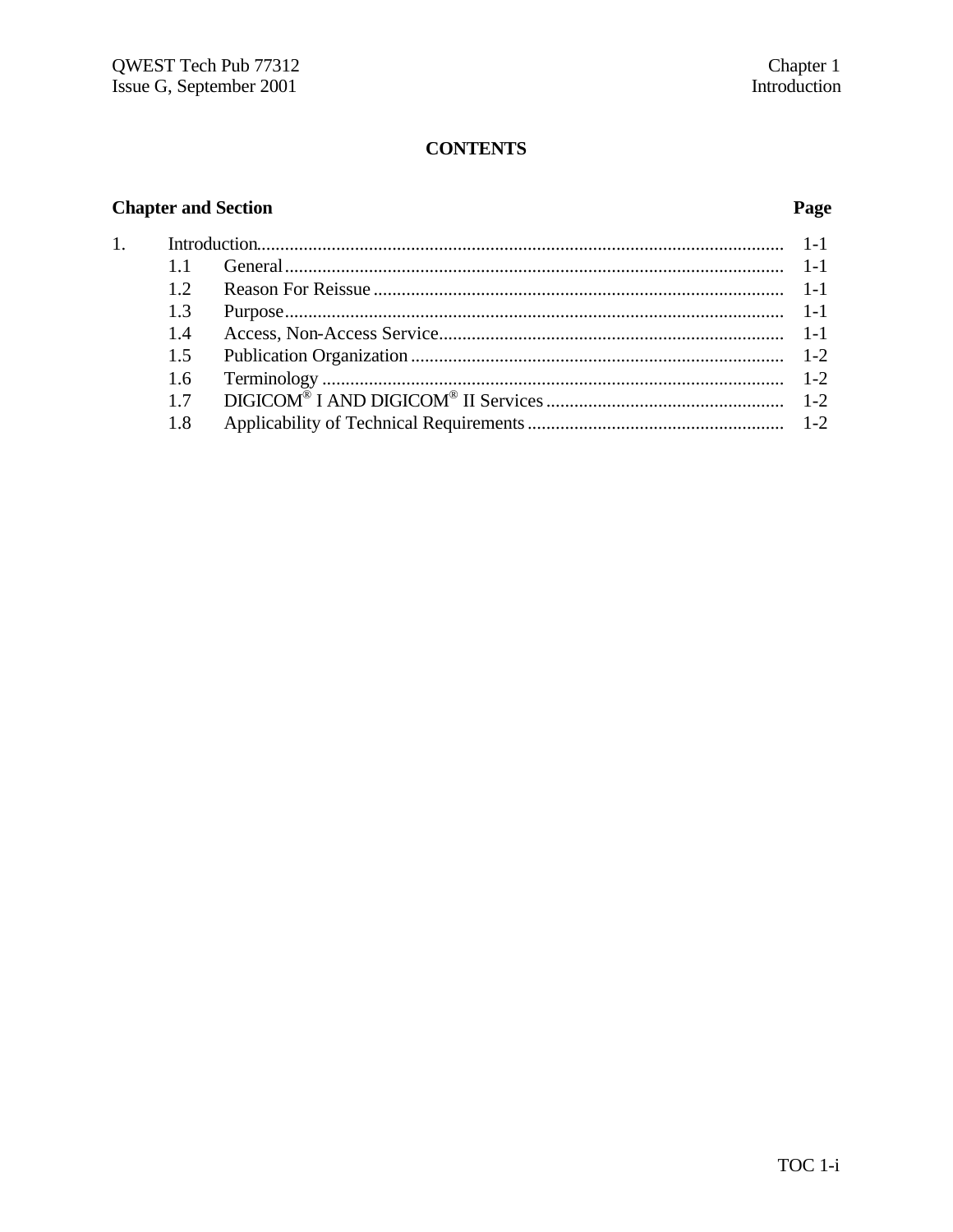# **1. Introduction**

# **1.1 General**

This publication provides technical disclosure information for the Network Channel Interfaces used with the QWEST Digital Data Service. Included are the electrical interfaces at both customer premises and at QWEST central offices. This publication supports the QWEST Digital Data Service as described in the QWEST Service Publication 77204, *QWEST Digital Data Service Product Description, Applications, and Interface Combinations.*

# **1.2 Reason For Reissue**

This publication is being reissued to:

• Update the company information from US WEST to QWEST.

# **1.3 Purpose**

This publication defines interfaces and technical requirements for the QWEST Digital Data Service for both Special Access and Non-Access. The publication provides quantitative and qualitative descriptive information along with references to other publications. Descriptions of the Carrier, End-User, and QWEST central office interfaces are included.

# **1.4 Access, Non-Access Service**

The reader needs a partial understanding of the differences between Access and Non-Access to understand the contents of this publication.

Access service is available in the interstate Federal Communications Commission (FCC) Tariff number Five (#5, formerly FCC #1) and in the various state tariffs or price catalogs. However, Non-Access service is available only in the intrastate jurisdiction.

The QWEST Access Service may be used for Intra Local Access and Transport Area (IntraLATA) applications or as access to another Carrier. The service may go between various combinations of End-Users or Carriers. A carrier may be a Local Exchange Carrier or an Interexchange Carrier. State tariff or catalogs often refer to Access as "End-Link" or "Mid-Link" as opposed to "End-to-End".

Non-Access applies to intraLATA applications only. Normally, an Interexchange Carrier is not involved. The circuits would connect either two End-Users or a QWEST Interface and an End-User. State tariffs or catalogs usually refer to non-access as "End-to-End".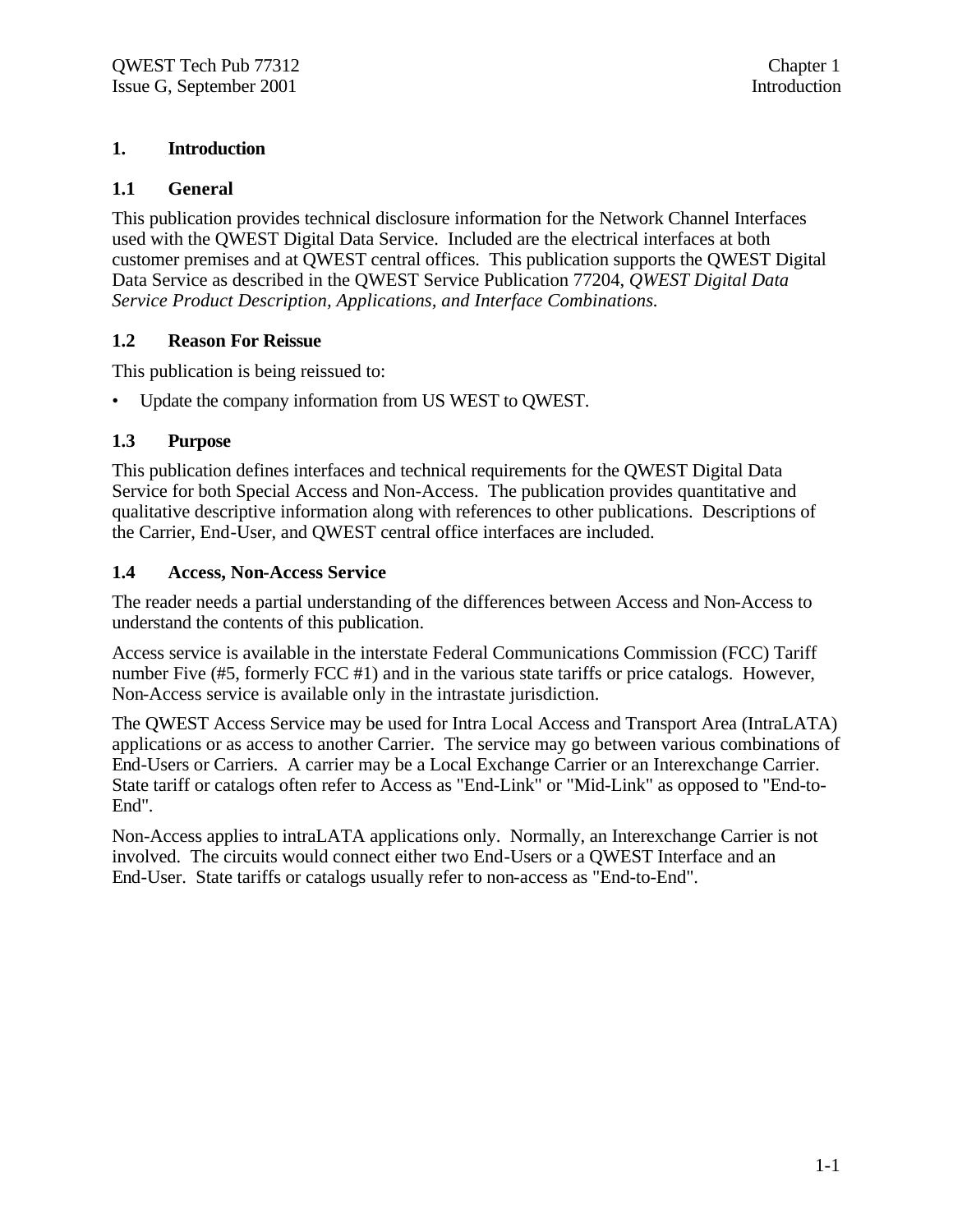# **1.5 Publication Organization**

This publication is organized as follows:

Chapter Contents

- 1 General information about this document.
- 2 A brief description of the QWEST Digital Data Service.
- 3 Network Channel Interface (NCI) codes used with QWEST Digital Data Service
- 4 Technical requirements, service objectives, and technical descriptions of the service and it's options.
- 5 The Network Interfaces as described by the NCI codes.
- 6 Definitions including acronyms and a glossary.
- 7 References, ordering and copyright information.

# **1.6 Terminology**

In this publication, the term "End Office" shall mean a DDS End Office. The reader should not confuse the term with definitions used with switched service applications, which refer to a switch. DDS is a non-switched service.

# **1.7 DIGICOM® I AND DIGICOM® II Services**

The QWEST Digital Data Service is replacing two older services, DIGICOM® I and DIGICOM® II. These older services may still be available in some state jurisdictions. The new service parameters generally match those of the former  $DIGICOM^{\circledast}$  II offering. DIGICOM<sup>®</sup> I may differ slightly with the descriptions in this publication. This document or the respective state tariff should note any differences. The descriptions of the Network Interfaces in this document apply to both DIGICOM<sup>®</sup> services unless otherwise noted.

# **1.8 Applicability of Technical Requirements**

This publication supersedes the contents of Section VII of the QWEST Technical Publication 77320, *QWEST Private Line Services.*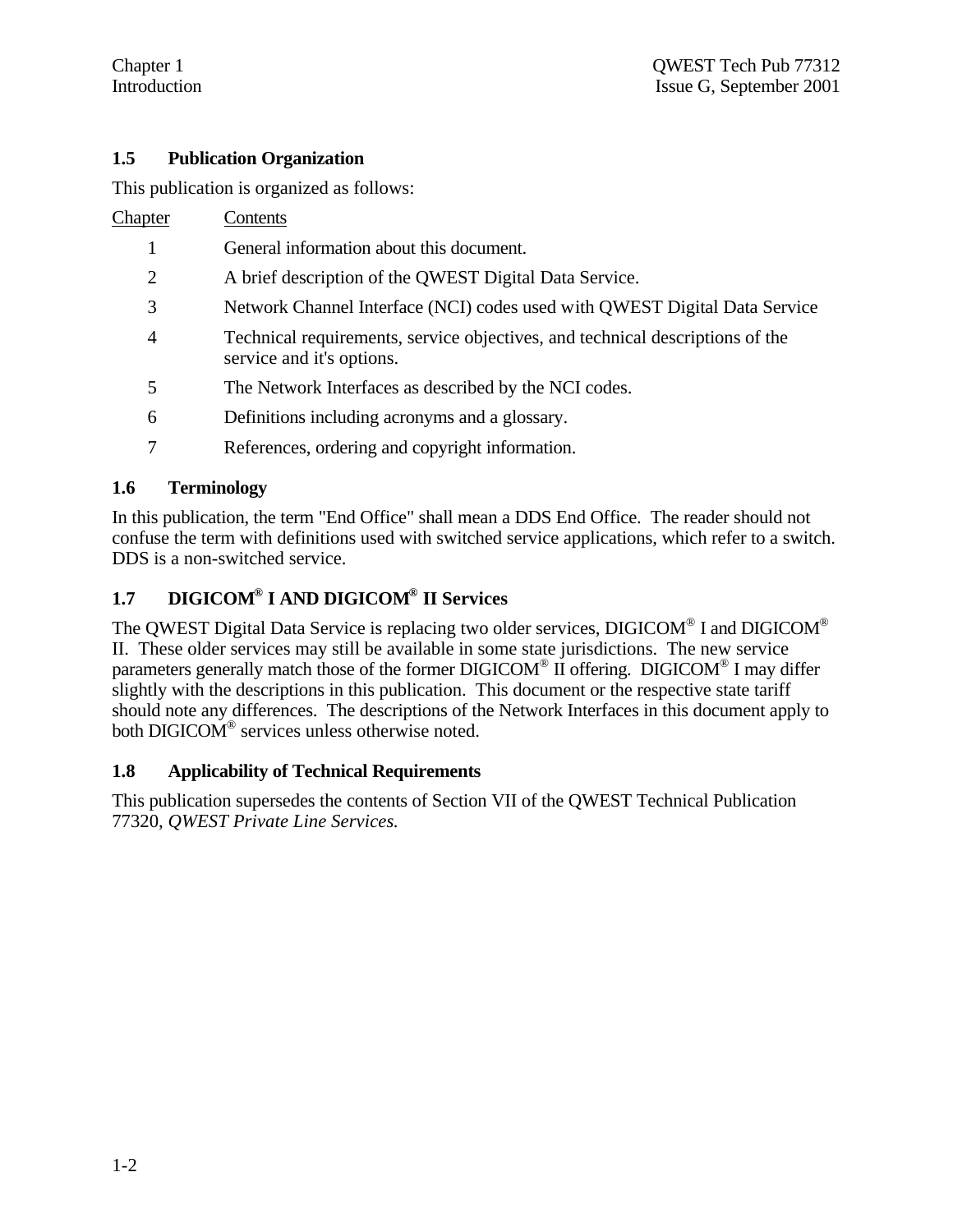# **CONTENTS**

# **Chapter and Section**

# Page

|                | 2.1 |  |
|----------------|-----|--|
|                | 2.2 |  |
|                |     |  |
|                |     |  |
|                |     |  |
|                |     |  |
|                | 23  |  |
|                |     |  |
| <b>Figures</b> |     |  |

|--|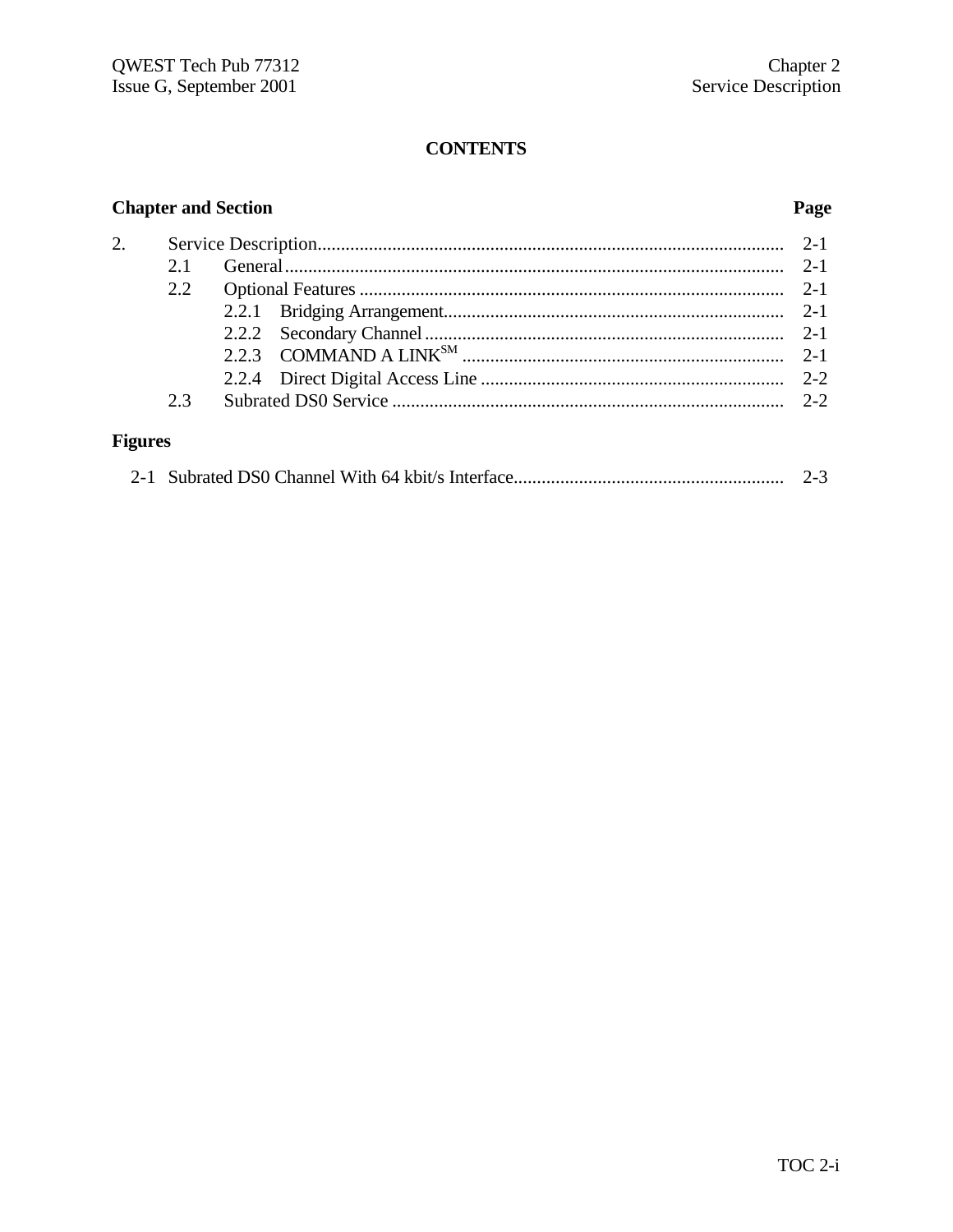# **2. Service Description**

# **2.1 General**

This chapter contains a brief description of the QWEST Digital Data Service. Service Publication 77204 contains additional information about the service.

The QWEST Digital Data Service provides a channel with the capability of transmitting digital data. The available data rates are 2.4, 4.8, 9.6, 19.2, 56 and 64 kbit/s. The 19.2 and 64 kbit/s data rates may not be available in all jurisdictions.

The service provides full-duplex 4-Wire transmission of synchronous serial data between two End-Users or between an End-User and another carrier. QWEST provides timing for this service through facilities to the End-User on the received bit stream. Digital Data Service (DDS) is only available between locations connectable through compatible digital facilities.

# **2.2 Optional Features**

The following is a list of the optional service features of QWEST Digital Data Service.

# **2.2.1 Bridging Arrangement**

A bridging arrangement is used for multipoint circuits. The option is available only at selected offices identified in Federal Communications Commission (FCC) #4 National Exchange Carrier Association tariff as a "DDS Hub". Additional bridging locations are available in some states (for intrastate applications only) in offices identified as "DDS Nodes".

# **2.2.2 Secondary Channel**

Secondary Channel provides an independent lower-data rate channel that the customer may use to control or monitor their own network. The specific application is dependent on the customer owned Channel Service Unit/Data Service Unit (CSU/DSU). This option is available at the 2.4 through 56.0 kbit/s data rates. See ANSI T1.410-1992, *Carrier-to-Customer Metallic Interface -- Digital Data at 64 kbit/s and Subrates,* for further information.

# **2.2.3 COMMAND A LINKSM**

This feature allows the customer to control the reconfiguration of a network consisting of QWEST Digital Data Service circuits on a near real-time basis. The reconfiguration is done by using an Intelligent Network Element such as a Digital Cross-connect System (DCS).

The circuits purchased to work with COMMAND A LINK<sup>SM</sup> go from a customer location to the COMMAND A LINK<sup>SM</sup> device located in a QWEST central office. This service is available only at selected locations. See Technical Publication 77371, *COMMAND A LINKSM Technical Description And Interface Combinations,* for further information.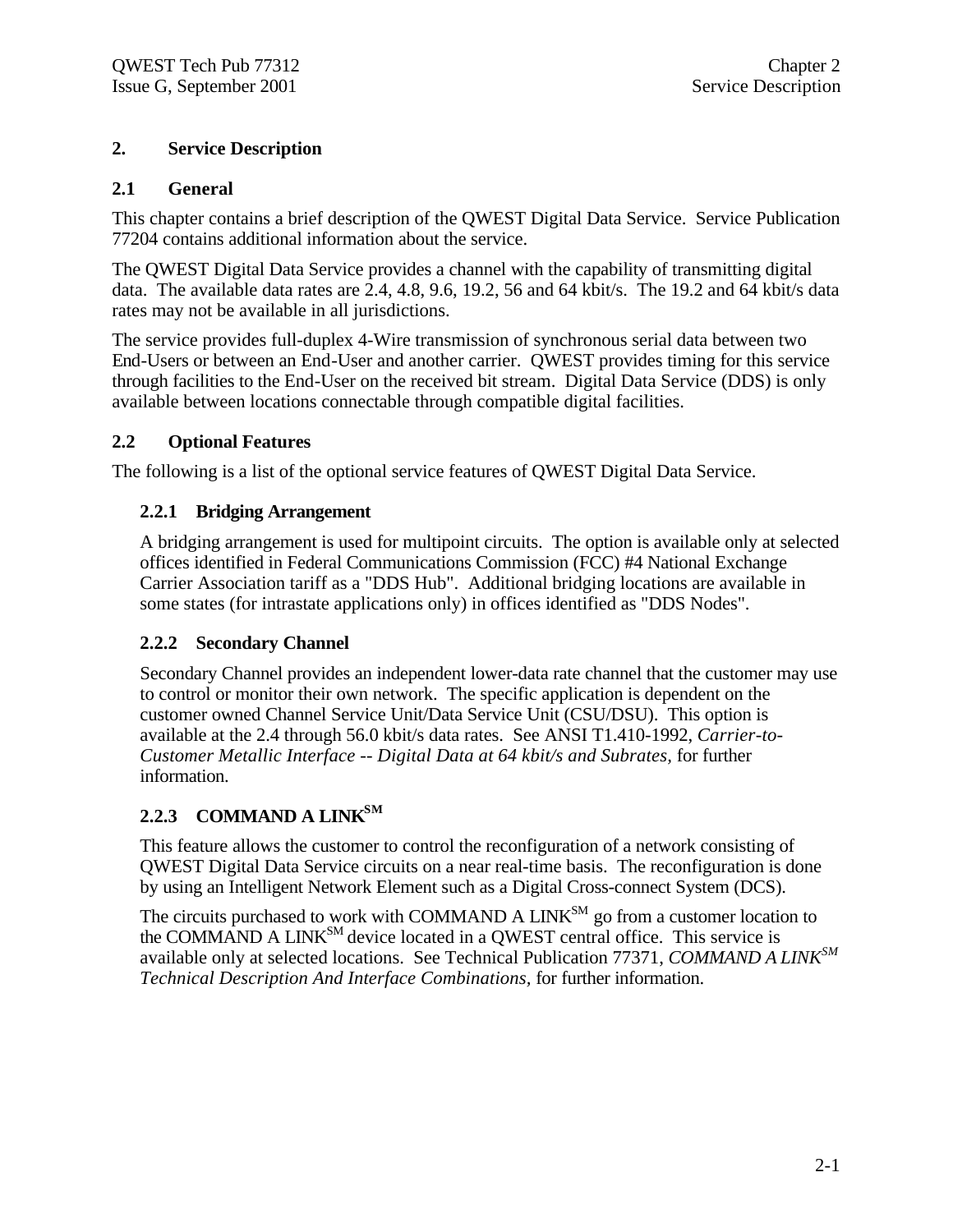# **2.2.4 Direct Digital Access Line**

Public Switched Digital Service (PSDS) is a switched-service offering that provides the customer with the capability of establishing (by way of a PSDS network) a 56 kbit/s digital circuit.

QWEST 's version of PSDS, SwitchNet  $56^\circ$ , is described in the QWEST Technical Publication 77329, *SwitchNet 56® , Switched 56 kb/s Digital Service.* QWEST provides the switch with SwitchNet  $56^{\circ}$ .

The Direct Digital Access Line (DDAL) DDS option provides a 56 kbit/s access channel with the added capability of carrying signaling for a PSDS circuit. A DDAL line may also be used with a private switched digital network. The switch will not be provided by QWEST with DDAL.

The document ANSI/TIA/EIA 596-1992, *Network Channel Terminating Equipment for Public Switched Digital Service,* describes the PSDS service. The ANSI document identifies the DDAL option as "Type I."

Customers needing information about a specific PSDS service should contact their PSDS service provider.

# **2.3 Subrated DS0 Service**

This service is used to provide DS0-to-Subrate (i.e., DS0-A-to-DS0-B) multiplexing and the interoffice transport of the DS0-B. The service is available in both interstate and intrastate jurisdictions. Subrate multiplexing is available only in a DDS Hub.

The Subrated DS0 service should not be confused with the newer 64 kbit/s DDS service. The DS0-B channel format is described in ANSI T1.107-1995, *Digital Hierarchy —Formats Specifications.* The DS0-B does not require a DS1 with Clear Channel Capabilities for interoffice transport.

A mileage element is available with the Subrated DS0 Service. The DS1-to-DS0 multiplexing might be done in one hub and the DS0-to-Subrate multiplexing could be done in a different (DDS) Hub. The mileage charge would apply between the Hubs.

A new option is available that allows a customer to order a Subrated DS0 Service with subrate multiplexing in a DDS Hub at one end. The other end would terminate at a customer location. The customer will provide the other subrate multiplexer on their premises. Figure 2-1 illustrates the application. This alternative was previously available only with DS1 or above interfaces.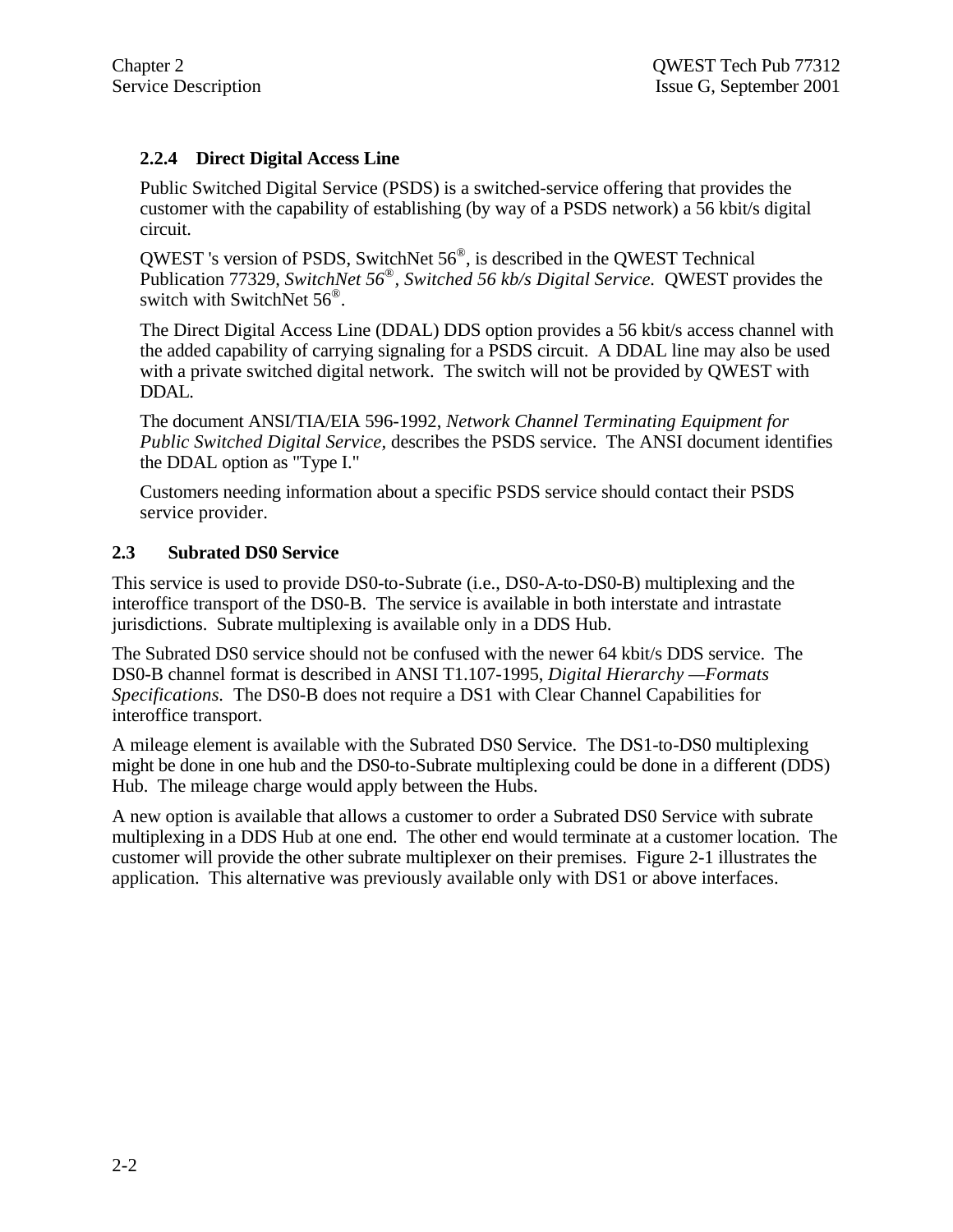

**Figure 2-1** Subrated DS0 Channel With 64 kbit/s Interface

The Network Interface will be the same interface used by the DDS 64 kbit/s channel. This interface, described by the Network Channel Interface (NCI) code 04DU5.64, is described in Chapter 5.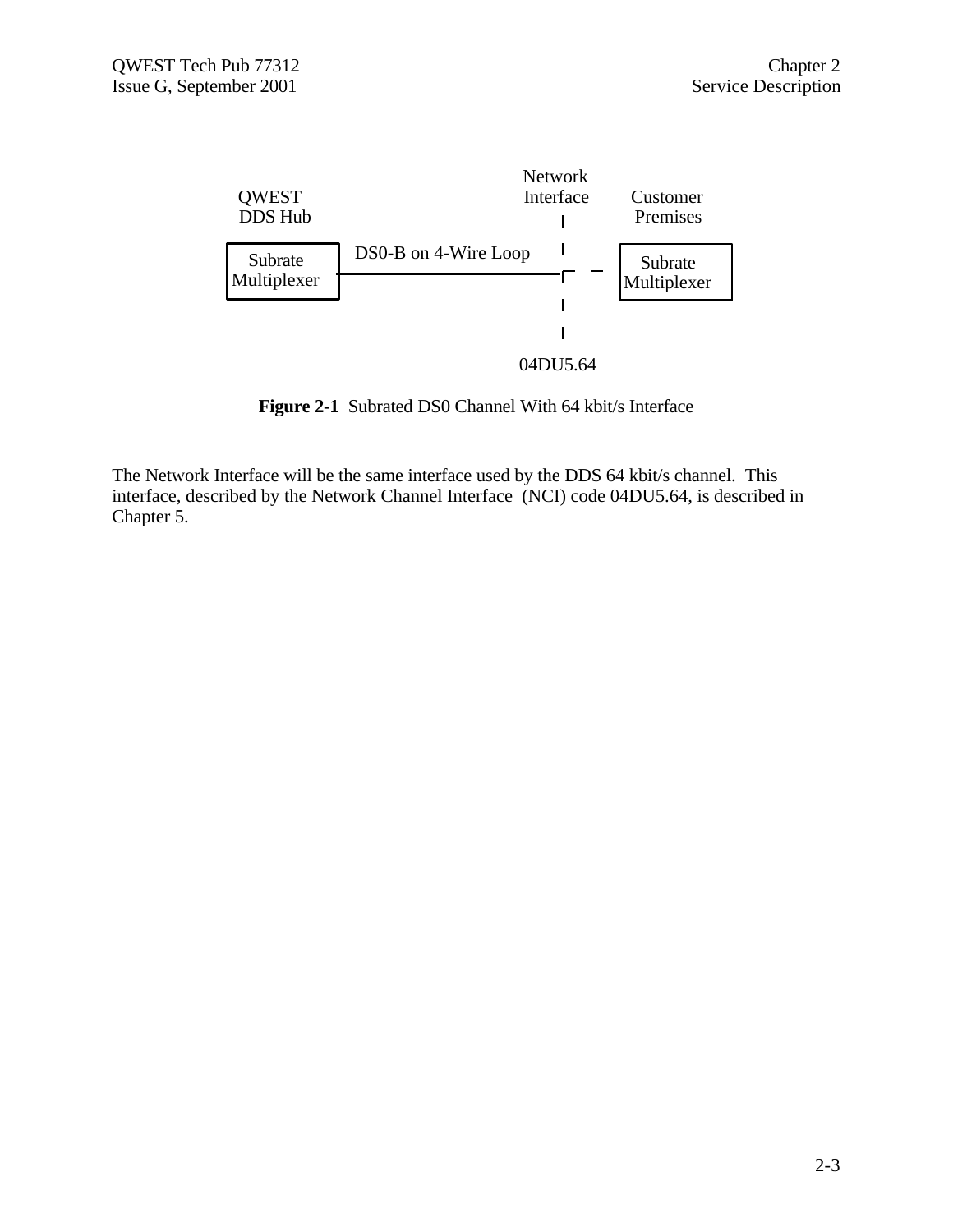# **CONTENTS**

|                | <b>Chapter and Section</b> | Page    |
|----------------|----------------------------|---------|
| 3.             |                            | $3-1$   |
|                | 3.1                        | $3-1$   |
|                | 3.2                        | $3 - 1$ |
|                | 3.2.1                      | $3-1$   |
|                |                            | $3 - 1$ |
|                | 3.3                        | $3-2$   |
| <b>Figures</b> |                            |         |
|                |                            | $3-2$   |
| <b>Tables</b>  |                            |         |
|                |                            | $3 - 3$ |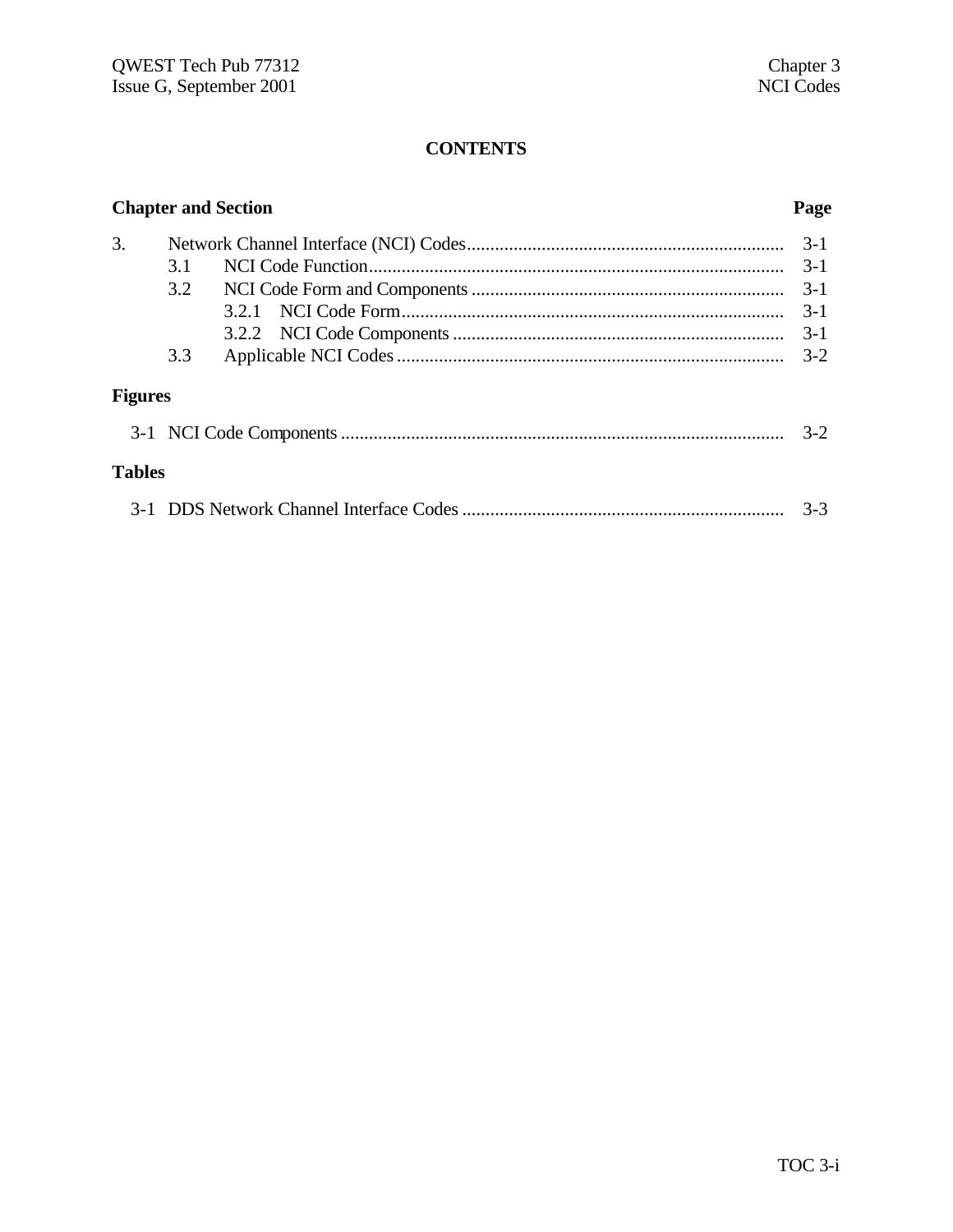# **3. Network Channel Interface (NCI) Codes**

Electrical signal specifications at an interface are encoded into Network Channel Interface (NCI) codes. The DDS NCI codes describe the Network Interface located at a customer premise or in a QWEST central office.

This chapter provides information about the DDS NCI codes. The technical specifications of each Network Interface represented by an NCI code are in Chapter 5.

Other NCI codes may be encountered when ordering DDS service. These codes may be DS1, DS3 or some other service. These codes are beyond the scope of this document. The companion document, Service Publication 77204, does include references to other commonly encountered NCI codes.

# **3.1 NCI Code Function**

The optional functions described by the DDS NCI codes include:

At End-User interfaces:

- Data Rate (2.4, 4.8, 9.6, 19.2, 56 or 64 kbit/s)
- Secondary Channel

At QWEST central office interfaces:

• Data Rate for Bridging

### **3.2 NCI Code Form and Components**

This section gives a brief description of the NCI format. A complete description of the NCI codes can be found in ANSI T1.223-1997, *Information Interchange — Structure and Representation of Network Channel (NC) and Network Channel Interface (NCI) Codes for the North American Telecommunications System.*

# **3.2.1 NCI Code Form**

The NCI code format has fields not used for digital services. Only those fields relevant to DDS interfaces are discussed here. A DDS NCI code has the form 04DU5.56. The period between the 5 and 56 is a delimiter used for improved clarity. It causes the Protocol Option Code, discussed later, to standout. An NCI code has no dashes (-).

### **3.2.2 NCI Code Components**

A DDS NCI code has four components as illustrated in Figure 3-1.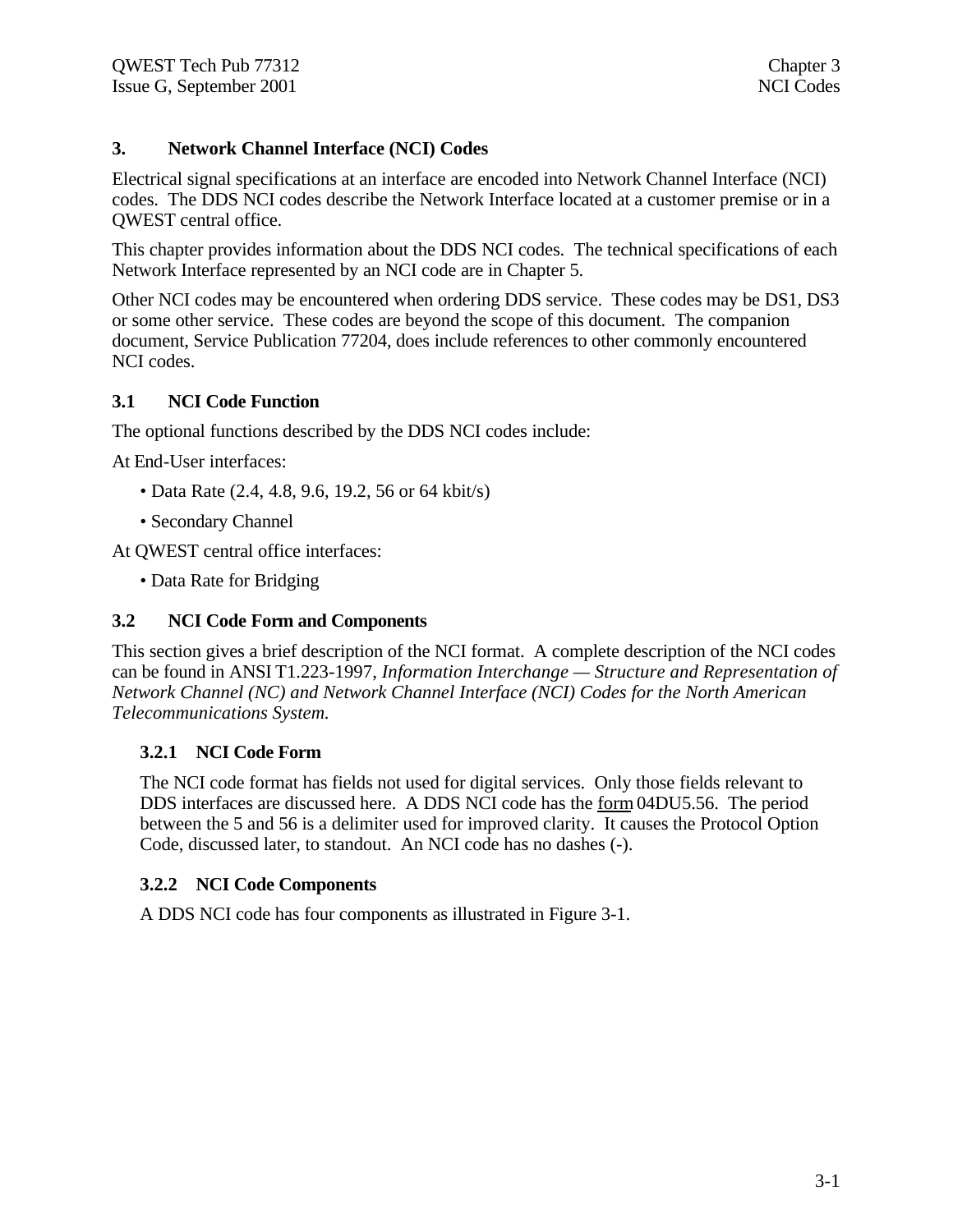This example of an NCI code is a DDS End-User standard 56 kbit/s interface.



**Figure 3-1** NCI Code Components

# **3.3 Applicable NCI Codes**

The NCI codes used with QWEST Digital Data Service are listed in Table 3-1. The interface descriptions are in Chapter 5.

The End-User NCI codes (DU) are occasionally ordered at an Interexchange Carrier - Point of Termination (IC-POT). The DU interface code requires that the carrier provide a Channel Service Unit/Data Service Unit (CSU/DSU), or the functional equivalent, on their side of the Network Interface for proper usage. A carrier using the 04DU5 interface at the IC-POT would be treated like an End-User.

QWEST does not currently use the 04BD5 NCI code. However, the code is included to identify the interface in Chapter 5. The code is also used in PUB 77204 to list the valid NC/NCI combinations.

There are no DS0 level Network Interfaces with an Access Customer available with DDS except for a Collocated Interconnector in a QWEST wire center. All Access Customer interfaces are at the DS1 level or above. Descriptions of these interfaces is beyond the scope of this document.

Network Interfaces with Collocated Interconnectors are discussed in Chapter 4.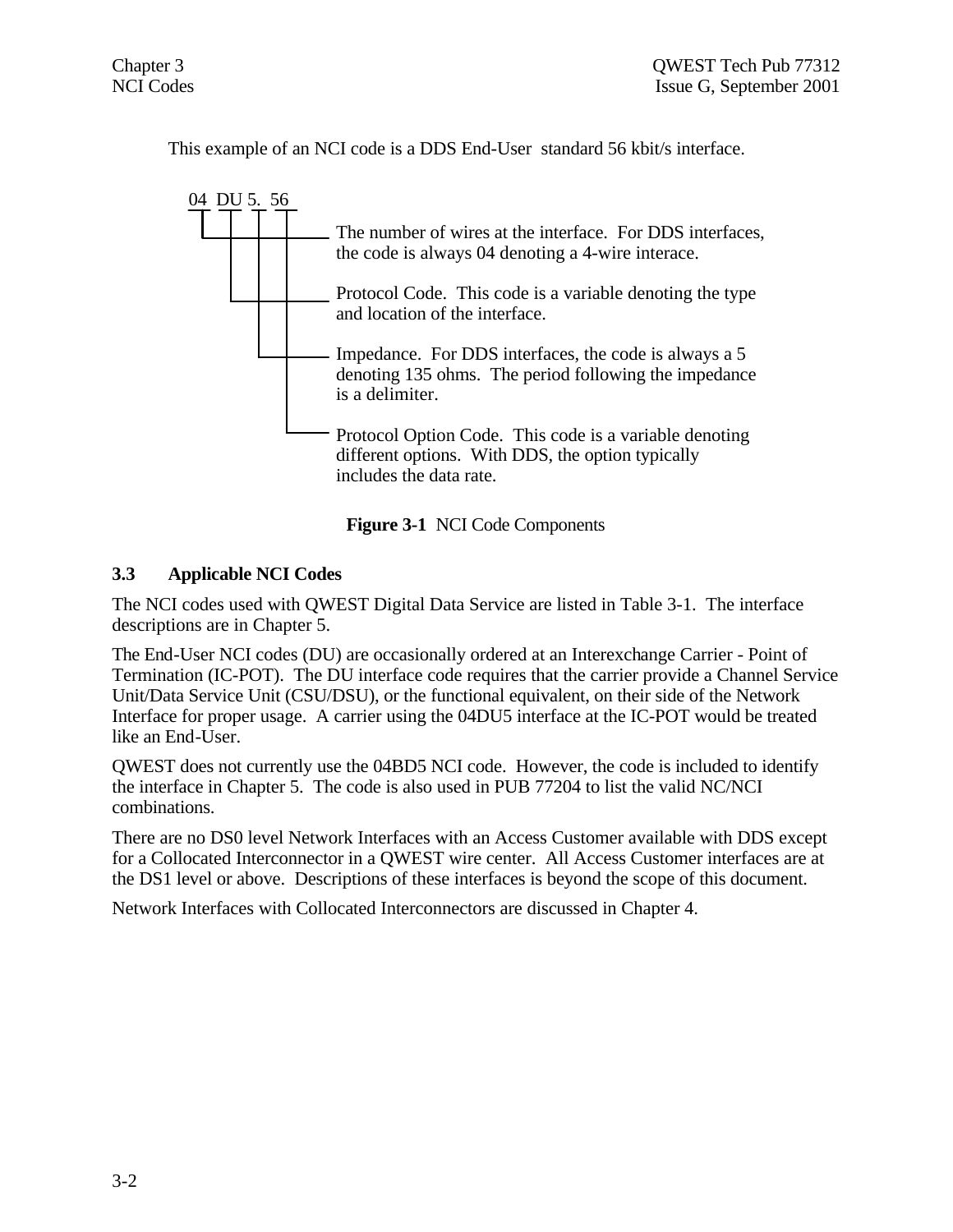| <b>NCI Code</b>      | Description                                                                                                                                  |
|----------------------|----------------------------------------------------------------------------------------------------------------------------------------------|
|                      | <b>End-User Interfaces</b>                                                                                                                   |
| 04DU5.24             | $2.4$ kbit/s                                                                                                                                 |
| 04DU5.24S            | 2.4 kbit/s with Secondary Channel                                                                                                            |
| 04DU5.48             | 4.8 kbit/s                                                                                                                                   |
| 04DU5.48S            | 4.8 kbit/s with Secondary Channel                                                                                                            |
| 04DU5.96             | $9.6$ kbit/s                                                                                                                                 |
| 04DU5.96S            | 9.6 kbit/s with Secondary Channel                                                                                                            |
| 04DU5.19 *           | $19.2$ kbit/s                                                                                                                                |
| 04DU5.19S *          | 19.2 kbit/s with Secondary Channel                                                                                                           |
| 04DU5.56             | 56.0 kbit/s                                                                                                                                  |
| 04DU5.56C*           | Non-QWEST switched service (i.e., switched 56 kbit/s DDAL). QWEST performs call<br>completion test from End-User premises Network Interface. |
| 04DU5.56S            | 56.0 kbit/s with Secondary Channel                                                                                                           |
| 04DU5.64 *           | 64.0 kbit/s (Near Clear Channel if transported on DS1 with CCC)                                                                              |
| 04DU5.64A *          | 64.0 kbit/s (Non-Clear Channel)                                                                                                              |
|                      | QWEST Central Office (CO) Interfaces                                                                                                         |
| 04BD5.24             | CO Bridging (MJU), 2.4 kbit/s                                                                                                                |
| 04BD5.48             | CO Bridging (MJU), 4.8 kbit/s                                                                                                                |
| 04BD5.96             | CO Bridging (MJU), 9.6 kbit/s                                                                                                                |
| 04BD5.19             | CO Bridging (MJU), 19.2 kbit/s                                                                                                               |
| 04BD5.56             | CO Bridging (MJU), 56.0 kbit/s                                                                                                               |
| 04DO5.A <sup>+</sup> | Digital Interface at Digital Signal Level Zero (DS0-A) - 2.4 kbit/s                                                                          |
| 04DO5.B +            | Digital Interface at Digital Signal Level Zero (DS0-A) - 4.8 kbit/s                                                                          |
| 04DO5.C <sup>+</sup> | Digital Interface at Digital Signal Level Zero (DS0-A) - 9.6 kbit/s                                                                          |
| 04DO5.D <sup>+</sup> | Digital Interface at Digital Signal Level Zero (DS0-A) - 19.2 kbit/s                                                                         |
| 04DO5.E †            | Digital Interface at Digital Signal Level Zero (DS0-A) - 56.0 kbit/s                                                                         |
| 04DO5.F <sup>+</sup> | Digital Interface at Digital Signal Level Zero (DS0-A) - 64.0 kbit/s                                                                         |
| 04QC5.OOJ †          | Manual Cross-connect Termination - 2.4 kbit/s                                                                                                |
| 04QC5.OOK †          | Manual Cross-connect Termination - 4.8 kbit/s                                                                                                |
| 04QC5.OOL †          | Manual Cross-connect Termination - 9.6 kbit/s                                                                                                |
| 04QC5.OOM †          | Manual Cross-connect Termination - 19.2 kbit/s                                                                                               |
| 04QC5.OOP †          | Manual Cross-connect Termination - 56.0 kbit/s                                                                                               |
| 04QC5.OOQ †          | Manual Cross-connect Termination - 64.0 kbit/s                                                                                               |

| <b>Table 3-1 DDS Network Channel Interface Codes</b> |
|------------------------------------------------------|
|------------------------------------------------------|

\* Not available in all jurisdictions at the time of publication.

† See Section 4.12.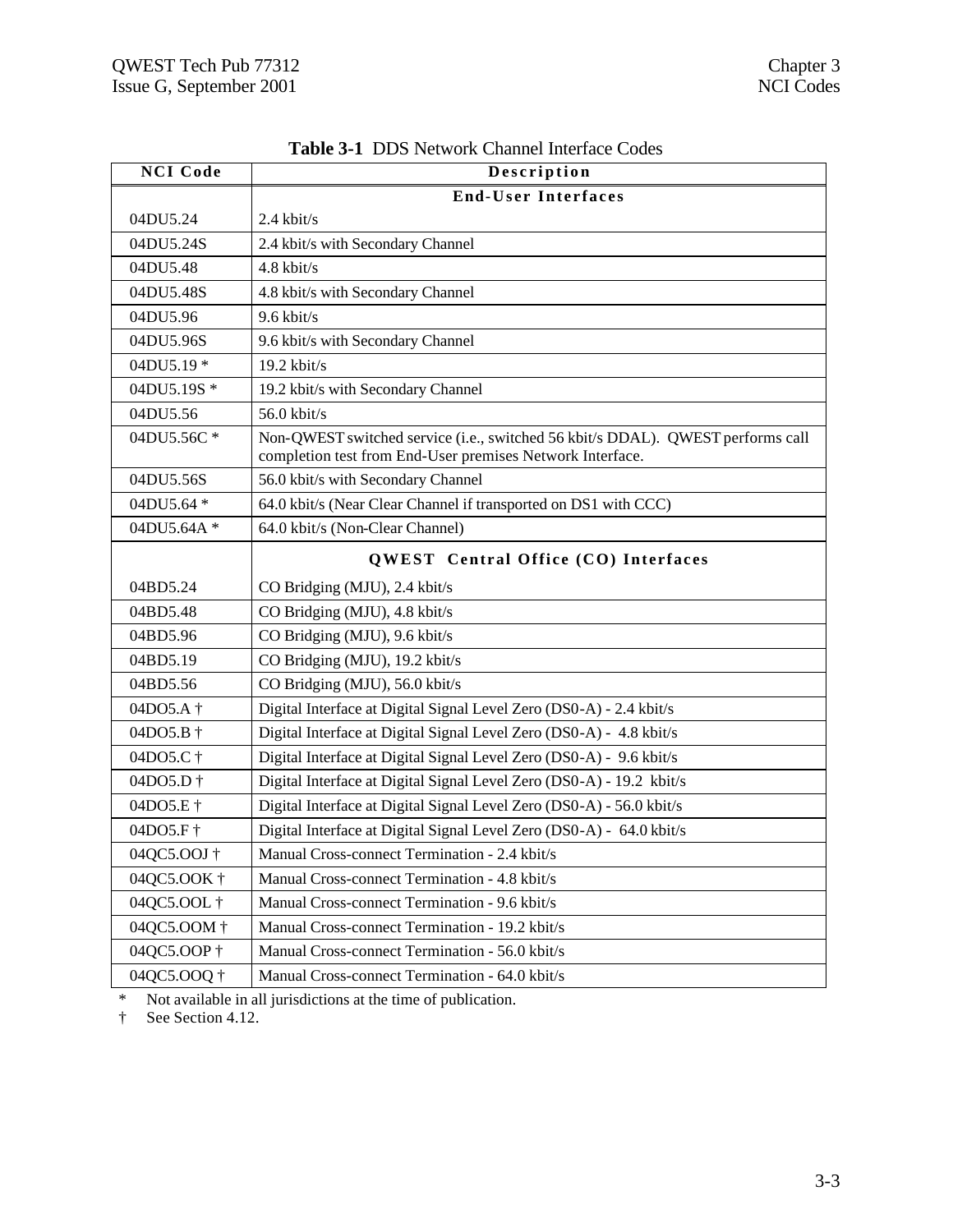# **CONTENTS**

# **Chapter and Section**

# Page

| $\overline{4}$ . |      |                                                                | $4-1$    |
|------------------|------|----------------------------------------------------------------|----------|
|                  | 4.1  |                                                                | $4-1$    |
|                  |      | 4.1.1                                                          |          |
|                  |      | 4.1.2.                                                         | $4 - 2$  |
|                  |      | 4.1.3                                                          |          |
|                  |      | Special Issues for Direct Digital Access Line Service<br>4.1.4 | $4 - 3$  |
|                  | 4.2  |                                                                | $4 - 3$  |
|                  | 4.3  |                                                                | $4 - 4$  |
|                  | 4.4  |                                                                |          |
|                  |      | 4.4.1                                                          | $4 - 5$  |
|                  |      | 4.4.2                                                          |          |
|                  |      | 4.4.3                                                          | $4 - 5$  |
|                  | 4.5  |                                                                | $4-6$    |
|                  | 4.6  |                                                                | $4-6$    |
|                  | 4.7  |                                                                | $4-9$    |
|                  | 4.8  |                                                                | $4-9$    |
|                  | 4.9  |                                                                | $4 - 10$ |
|                  | 4.10 |                                                                | $4 - 10$ |
|                  | 4.11 |                                                                | $4 - 10$ |
|                  |      |                                                                | $4 - 11$ |
|                  |      |                                                                | $4 - 13$ |
|                  |      |                                                                | $4 - 14$ |
|                  | 4.12 |                                                                |          |
| <b>Figures</b>   |      |                                                                |          |

# 

# **Tables**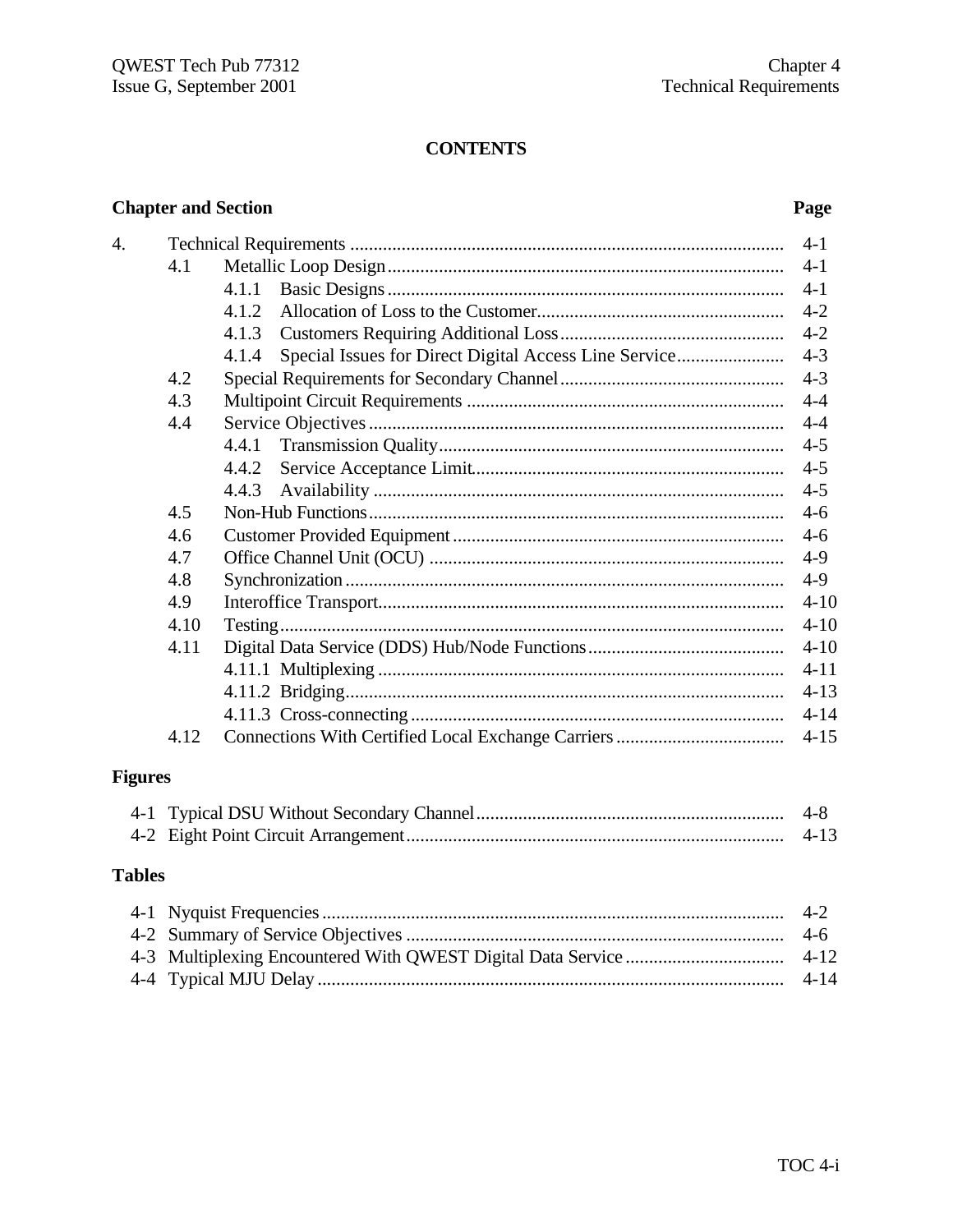# **4. Technical Requirements**

This chapter contains information about the technical description of the QWEST Digital Data Service (DDS). Two American National Standards Institute (ANSI) documents are now available to describe technical parameters of the service. The documents are:

| ANSI T1.107-1995 | Digital Hierarchy - Formats Specifications                                         |
|------------------|------------------------------------------------------------------------------------|
| ANSI T1.410-1992 | Carrier-to-Customer Metallic Interface — Digital Data at<br>64 kbit/s and Subrates |

The information in this chapter is in addition to the two documents. Some information may be repeated to reinforce certain key requirements. Appendix A contains some general information about delay.

### **4.1 Metallic Loop Design**

#### **4.1.1 Basic Designs**

The local loop used with QWEST Digital Data Service is a 4-Wire loop without inductive loading and with limited bridged tap.

Bridged tap is limited to a total of 1000 feet (with a maximum of 750 feet for the longest single bridge tap) for 56 and 72 kbit/s loop rates. The 72 kbit/s loop rate applies for 56 kbit/s with secondary channel and for 64 kbit/s data rates. The maximum-bridged tap for other rates is 6000 feet. Customer's need to be aware that any bridged tap on their side of the NI will contribute to signal degradation.

The designed loop goes from an Office Channel Unit (OCU) located in the central office to the Data Service Unit (DSU). The DSU is customer provided equipment and is located on their side of the End-User Network Interface (NI). Customer provided equipment and wiring is also known as the Customer Installation. The NI at the customer's location is also known as the Customer Interface.

The DSU and the OCU must compensate for a wide range of cable conditions. Most of the technical issues concerning loop design and the related DSU and OCU are beyond the scope of this document. Those needing such information should refer to ANSI T1.410-1992.

Normal loop design limits the length of the loop to an Actual Measured Loss (AML) insertion loss of 34 dB at the Nyquist Frequency (see Table 4-1) measured using a 135 ohm termination between the OCU and the DSU.

Several options exist to serve a customer beyond 34 dB including Digital Loop Carrier (DLC), extended range OCUs, or baseband loop repeaters. These options will be used at QWEST's discretion where available. DLC moves the OCU closer to the NI. There is no effect on the customer because of these options since the loop still appears to be 34 dB or less at the NI.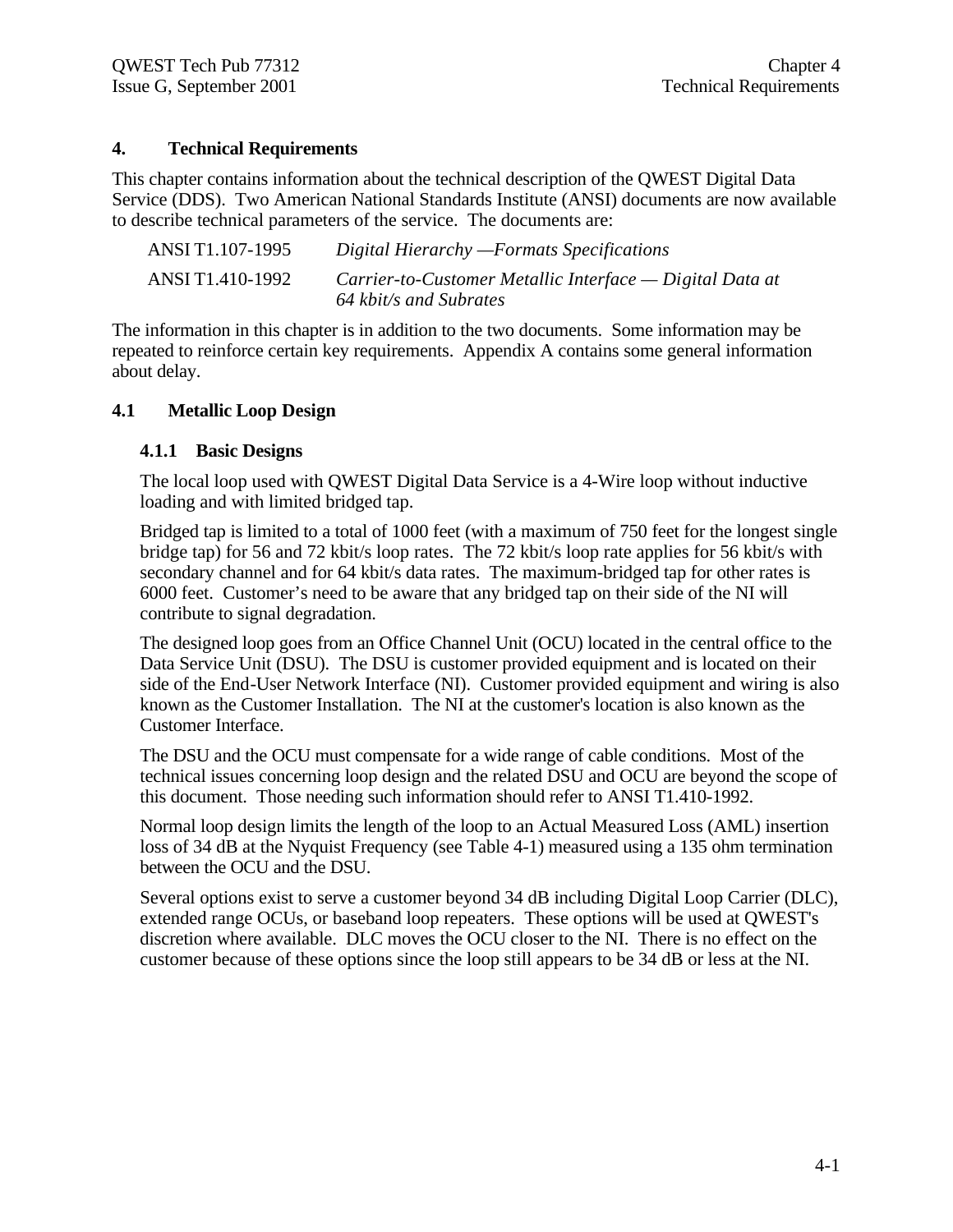# **4.1.2 Allocation of Loss to the Customer**

Two- (2.0) dB of the loop loss budget is allocated to the customer for their side of the NI. The balance of the total loss is allocated to QWEST. This allocation should allow the customer to reach any DSU locations beyond the NI except in the largest buildings or in large campus environments at the higher data rates. Depending on the customer's cable gauge and type, lengths of 800 to 2200 feet should be acceptable at 19.2 kbit/s data rates and below. Cable lengths for 56 and 64 kbit/s data rates range from 800 to 1800 feet.

|                                                    | Standard                         |                                             | With Secondary Channel           |                                             |
|----------------------------------------------------|----------------------------------|---------------------------------------------|----------------------------------|---------------------------------------------|
| <b>Basic</b><br><b>Channel</b><br>Rate<br>(kbit/s) | Loop<br>Data<br>Rate<br>(kbit/s) | <b>Nyquist</b><br><b>Frequency</b><br>(kHz) | Loop<br>Data<br>Rate<br>(kbit/s) | <b>Nyquist</b><br><b>Frequency</b><br>(kHz) |
| 2.4                                                | 2.4                              | 1.2                                         | 3.2                              | 1.6                                         |
| 4.8                                                | 4.8                              | 2.4                                         | 6.4                              | 3.2                                         |
| 9.6                                                | 9.6                              | 4.8                                         | 12.8                             | 6.4                                         |
| 19.2                                               | 19.2                             | 9.6                                         | 25.6                             | 12.8                                        |
| 56.0                                               | 56.0                             | 28.0                                        | 72.0                             | 36.0                                        |
| 64.0                                               | 72.0                             | 36.0                                        | N/A                              | N/A                                         |

|  | <b>Table 4-1</b> Nyquist Frequencies |
|--|--------------------------------------|
|--|--------------------------------------|

# **4.1.3 Customers Requiring Additional Loss**

There are several alternatives available for customers requiring more than 2 dB of the total loss budget.

The customer is welcome to use any unused portion of the loss budget available at no cost as long as there is no added cost to QWEST. The customer will pay additional charges for any solutions (if available) requiring QWEST to place additional equipment in the loop plant. Some long loop designs may preclude QWEST placing any additional equipment on the loop plant.

The customer may also place one or more locally powered regenerators on their side of the NI. This alternative would not involve QWEST except that an unexpected regenerator or a nonstandard type of regenerator could cause confusion when testing the circuit.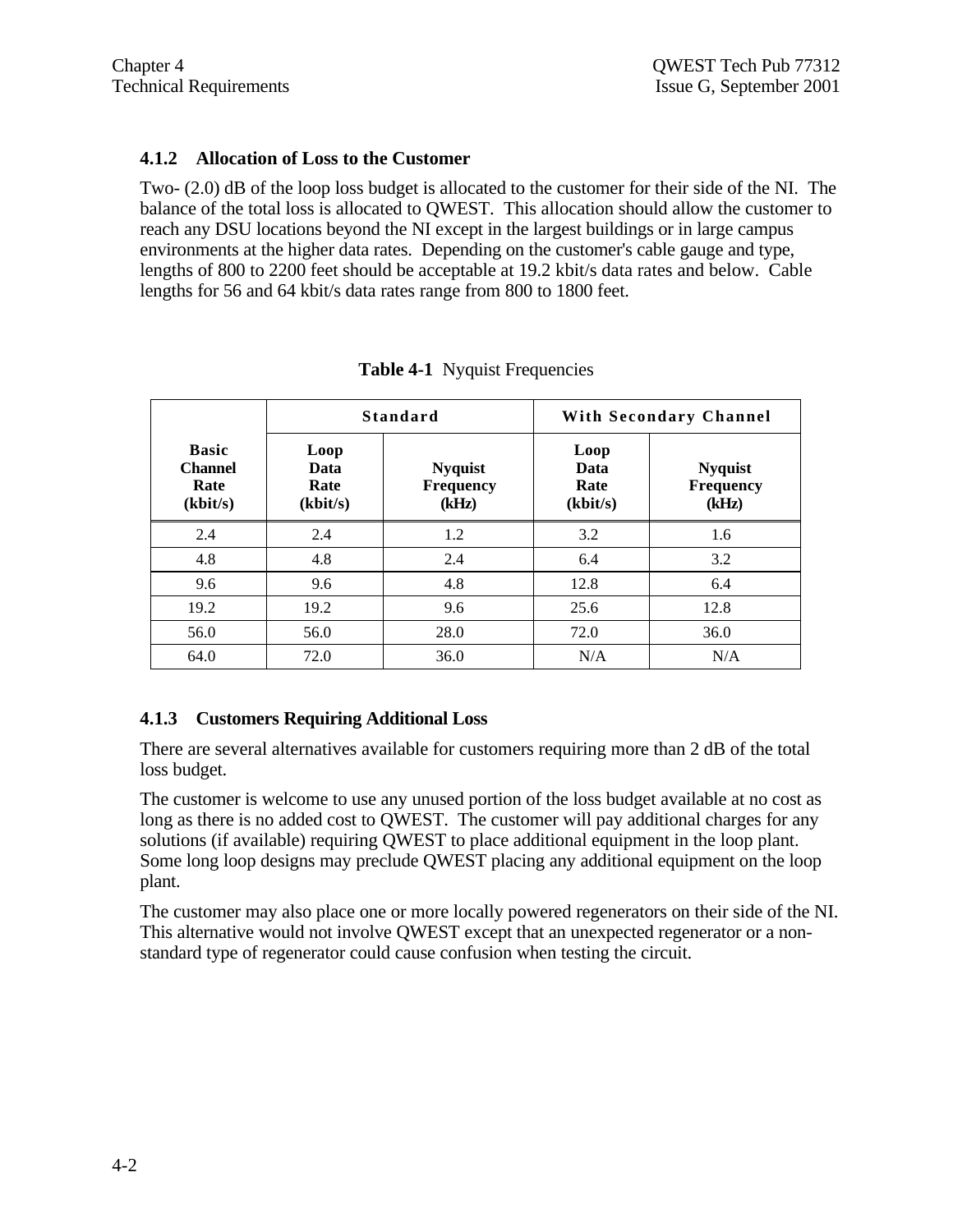# **4.1.4 Special Issues for Direct Digital Access Line Service**

Due to equipment limitations, the maximum loop loss for the Direct Digital Access Line (DDAL) service may be limited to 40 dB in length including the 2 dB allocated to the customer.

#### **4.2 Special Requirements for Secondary Channel**

The document ANSI T1.410-1992 describes the coding protocols for secondary channel. Some key requirements are included in this section. There are two important requirements for 56 kbit/s with secondary channel. They are known as Coding restrictions A and B. The byte format at the NI of this type of channel is:

# $D_1D_2D_3D_4D_5D_6D_7FC'$

where:  $D = Primary Channel Data Bits$ 

 $F =$  Framing Bit (101100 repeated)

 $C = ($ Secondary channel $)$  Modulated carrier or network control sequence

Further information may be found in Section 8 of the ANSI document.

Multipoint 56 kbit/s circuits with Secondary Channel must meet the following restrictions:

- A station cannot transmit binary zeros in all seven D-bits of a byte.
- The interoffice portion of the master leg of such a circuit must be transported on a DS1 with Clear Channel Capability (CCC).

Two point 56 kbit/s circuits must meet either the above restrictions or the following:

• A station cannot transmit binary zeros in all seven D-bits while transmitting a C-bit of zero within the same byte.

These restrictions are to ensure that an all-zeros network byte does not occur. A DS1 terminal would overwrite the all zeros byte with the Unassigned Mux Code (UMC) and the original data would be lost.

Only one remote station can be active on the upstream secondary channel at any time. More than one would result in the unsatisfactory transmission of data. Polling procedures on the secondary channel should take no-zero differential delay between primary and secondary channels into account.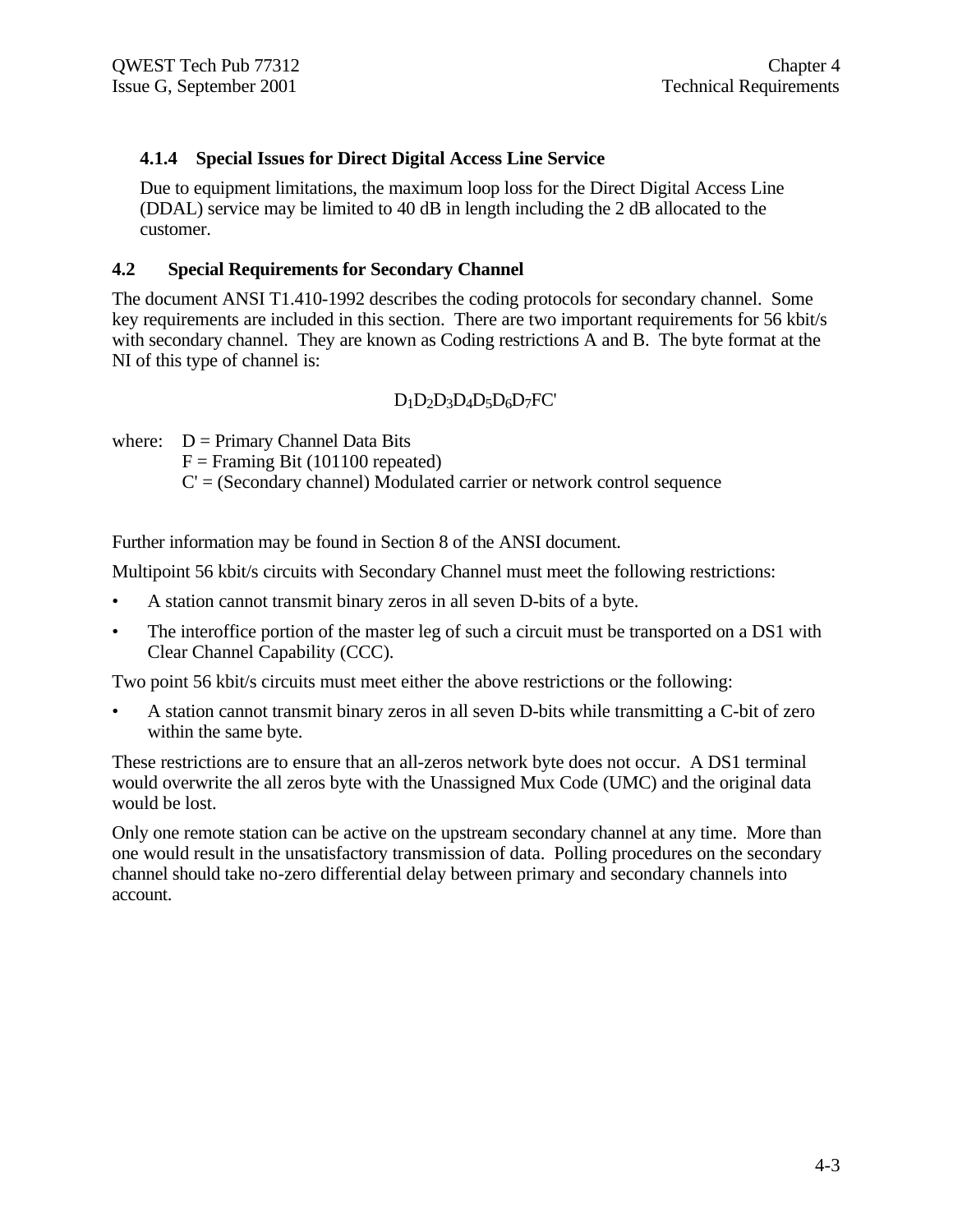# **4.3 Multipoint Circuit Requirements**

Bridging is used to create multipoint circuits. The multipoint circuit is a full duplex system in which there is one master station (usually a computer) and two or more simultaneously connected remote stations. All stations operate at the same data rate. The circuit legs are bridged together with Multipoint Junction Units (MJUs). Bridging is provided only in a "DDS Hub" or, in the case of an intrastate circuit in some states, in a "DDS Node".

The control or master station broadcasts downstream to the remote offices while the remote offices transmit upstream to the control station. Since each remote station receives the same signal, the master station must provide coding for address identification. This is necessary to prevent simultaneous transmission from more than one remote station back to the master station at any given time. The result of multiple transmissions would be garble since the MJU functions as an adder.

Bridging is available, with or without secondary channel, at all data rates except 64 kbit/s.

The interoffice portion of a master leg of a 56 kbit/s with secondary channel multipoint circuit must be transported on a DS1 with CCC. This is necessary to avoid potential errors in the upstream direction if the independent primary and secondary channels from the different remote stations are both all zeros at the same time.

# **4.4 Service Objectives**

The QWEST Digital Data Service is a high quality and reliable service. Service objectives have been established to maintain the quality and reliability.

Two primary service objectives that address transmission requirements are accuracy and availability. The accuracy objective is a measure of the number of errors that might be introduced by the transmission facility between Network Interfaces. Availability is a measure of how much time the circuit is available for use.

These objectives are comparable in the Access and Non-Access jurisdictions even through numerically different. The End-User should observe no difference between the QWEST provided non-access end-to-end service and the end-to-end access service provided by an Interexchange Carrier, QWEST, and another Local Exchange Carrier (which could also be QWEST). Section 1.4 in Chapter 1 contained a discussion of Access and Non-Access.

Overall performance of the circuits is dependent on the equipment provided by both QWEST and the customer. The required standards for Customer Provided Equipment (CPE) are briefly addressed in Section 4.6.

Each leg, either to a control station or a remote station, of a multipoint circuit is considered a single circuit for the purposes of these service objectives. The objectives do not apply to an entire multi-legged circuit.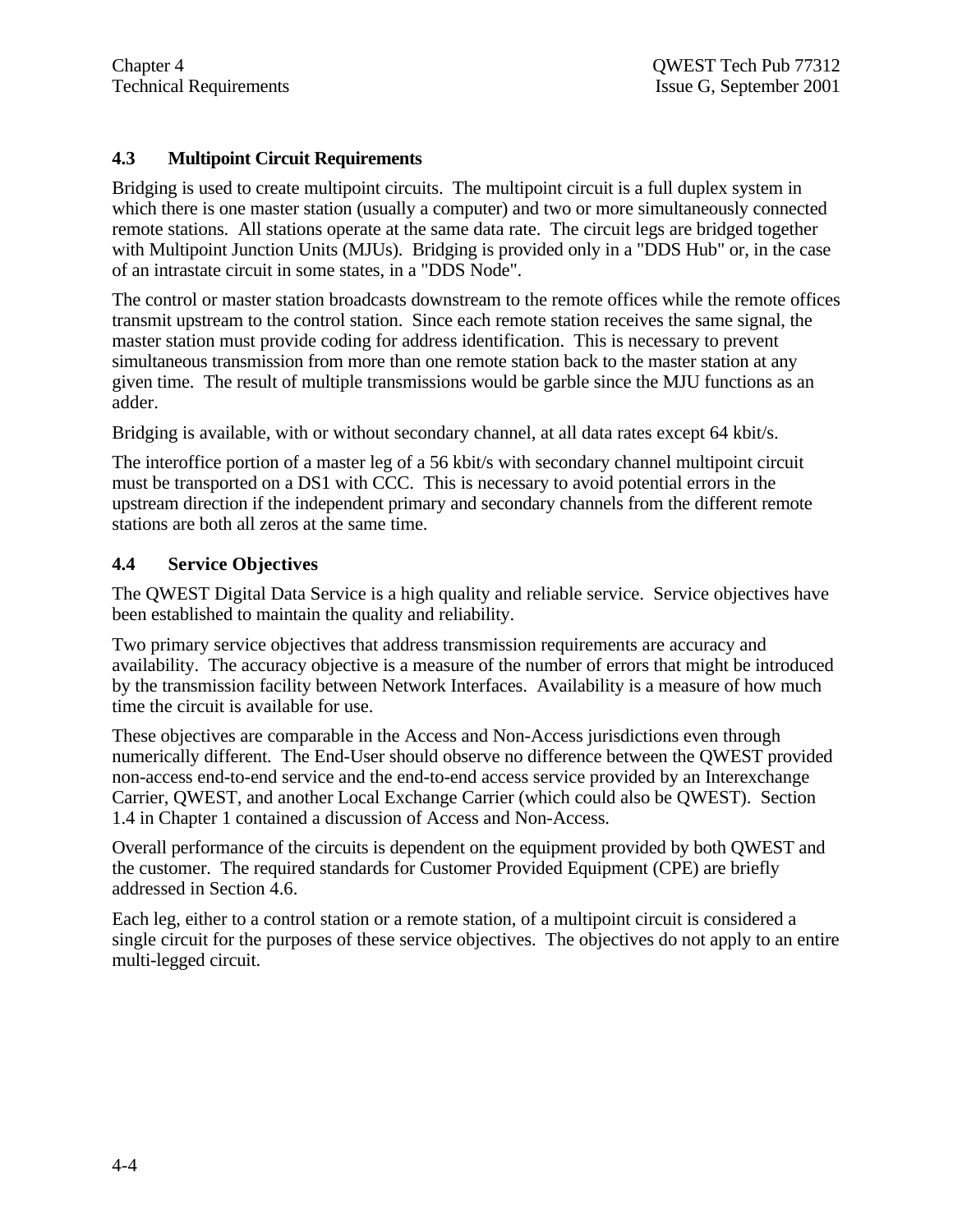The primary measure of transmission quality is Error Free Seconds (EFS). An EFS is one second during which there are no errors.

# **4.4.1 Transmission Quality**

The parameter EFS is used with digital data rather than the Bit Error Ratio. The EFS objective is used with DDS since the errors tend to occur in bursts. The Bit Error Ratio approach, used with analog data, assumes that errors are completely independent and random. This is not normally the case with DDS. An Automatic Protection Switch, for example, would cause a brief burst of errors when switching. These protection switches are often used on high capacity transmission systems (including the modern fiber-cable based systems) to improve availability.

The QWEST Digital Data Service is designed to provide an average performance exceeding 99.9 percent EFS for Special Access (i.e., End-User to Carrier) applications. The objectives for non-access, 99.8 percent EFS, will apply when QWEST has End-User to End-User responsibility for a channel.

The service EFS objective for Access (End-User to Carrier) is, while in service, the channel will perform at a monthly average level equal to or greater than 99.9 percent EFS.

The end-to-end (access or non-access service) EFS objective is that, while in service, the channel will perform at a monthly average level equal to or greater than 99.8 percent EFS. This assumes that there are two access links and one transit link.

# **4.4.2 Service Acceptance Limit**

QWEST Digital Data Service circuits will be considered acceptable for service turn-up when zero (0) errors are observed during a 15 minute channel loopback test or, if one (1) error occurs in the first 15 minutes and the test is continued for an additional 15-minute period and there are no more than two (2) errors in the total time of 30 minutes.

# **4.4.3 Availability**

The availability of a circuit is a measure of the time the service is usable by a customer. Availability is expressed as a percent of the time that the channel is both connected through and meeting the above limits over a rolling twelve (12) month period. This percentage is expressed as:

$$
Availability (%) = \frac{(Total Time - Outage Time) \times 100}{Total Time}
$$

A circuit is assumed to be unavailable when the Bit Error Ratio in each second is worse than  $10^{-3}$  for a period of ten (10) consecutive seconds.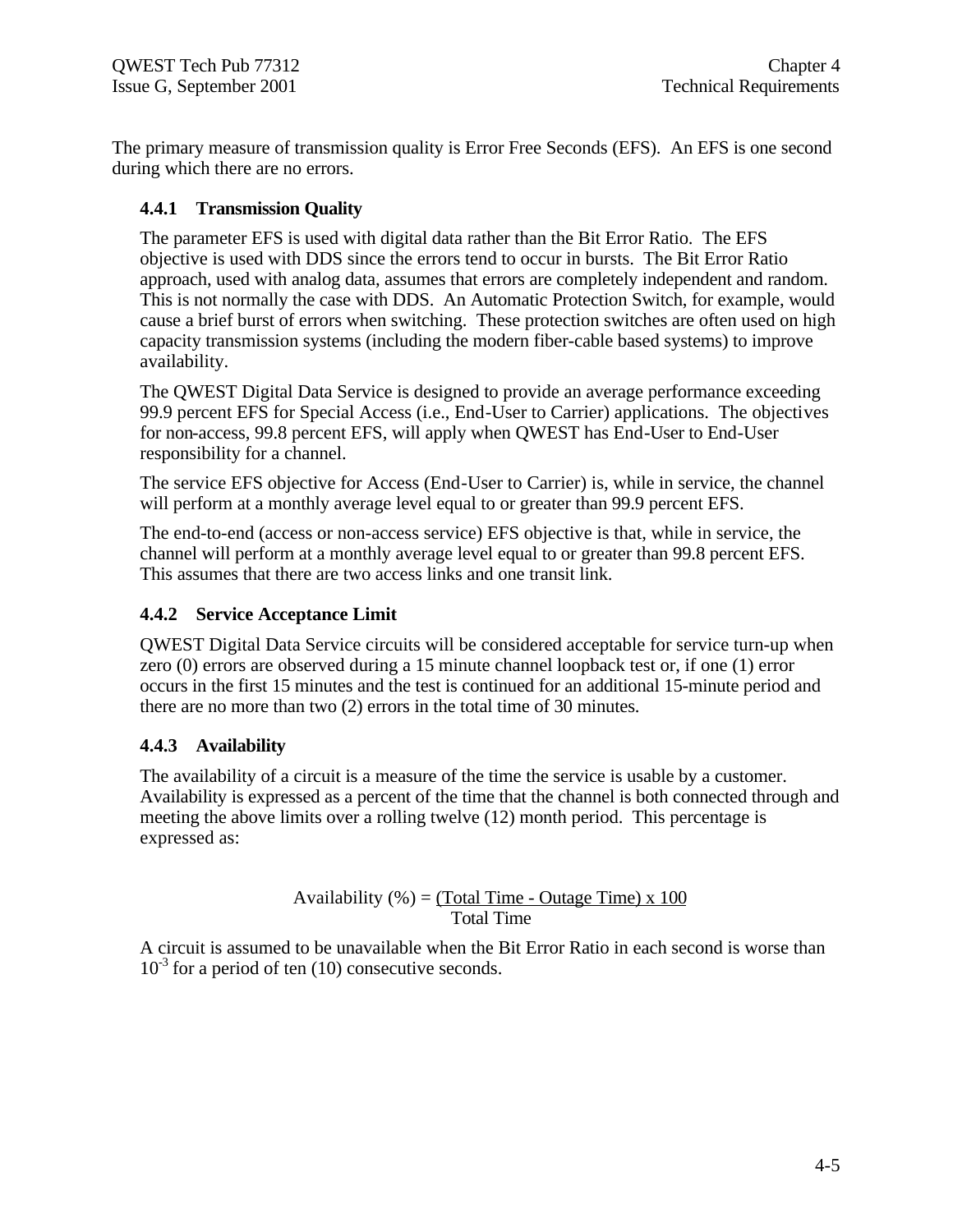The total time is 12 months and the outage time is expressed in similar units. The non-access availability objective is 99.65 percent. The corresponding access value is 99.9 percent.

| Objective    | Access<br>(End Link/Mid<br>Link) | Non-Access<br>$(End-To-End)$ |  |
|--------------|----------------------------------|------------------------------|--|
| <b>EFS</b>   | 99.9%                            | 99.8%                        |  |
| Availability | 99 9 %                           | 99.65 %                      |  |

# **Table 4-2** Summary of Service Objectives

# **4.5 Non-Hub Functions**

All digital circuits provided in the QWEST Digital Data Service have certain minimum required functions or characteristics.

- A customer provided DSU (or the functional equivalent) at both ends of a two point circuit or on each leg of a multipoint circuit. This function/equipment is also known by several other names including the combined CSU/DSU name.
- A facility from the Central Office (CO) to the customer premise (EU-POT).
- An OCU in the CO, or in the remote terminal of a Digital Loop Carrier (DLC) system, to each metallic loop.
- Interoffice facilities as required.
- External synchronization to time all equipment from the same clock source (see Section 4.9).
- Test access on the circuit, preferably remote test access, for both analog loop tests and overall digital circuit tests.

Other functions may be required and are normally provided only at a Hub. Hub functions are described in Section 4.12. The above non-Hub functions will also be provided in a Hub.

# **4.6 Customer Provided Equipment**

The customer must provide the digital Network Channel Terminating Equipment (NCTE) on the customer side of the NI at the EU-POT. This will be a Channel Service Unit/Data Serviced Unit (CSU/DSU) combined equipment or the functional equivalent. The functions required to insure compatible operation include: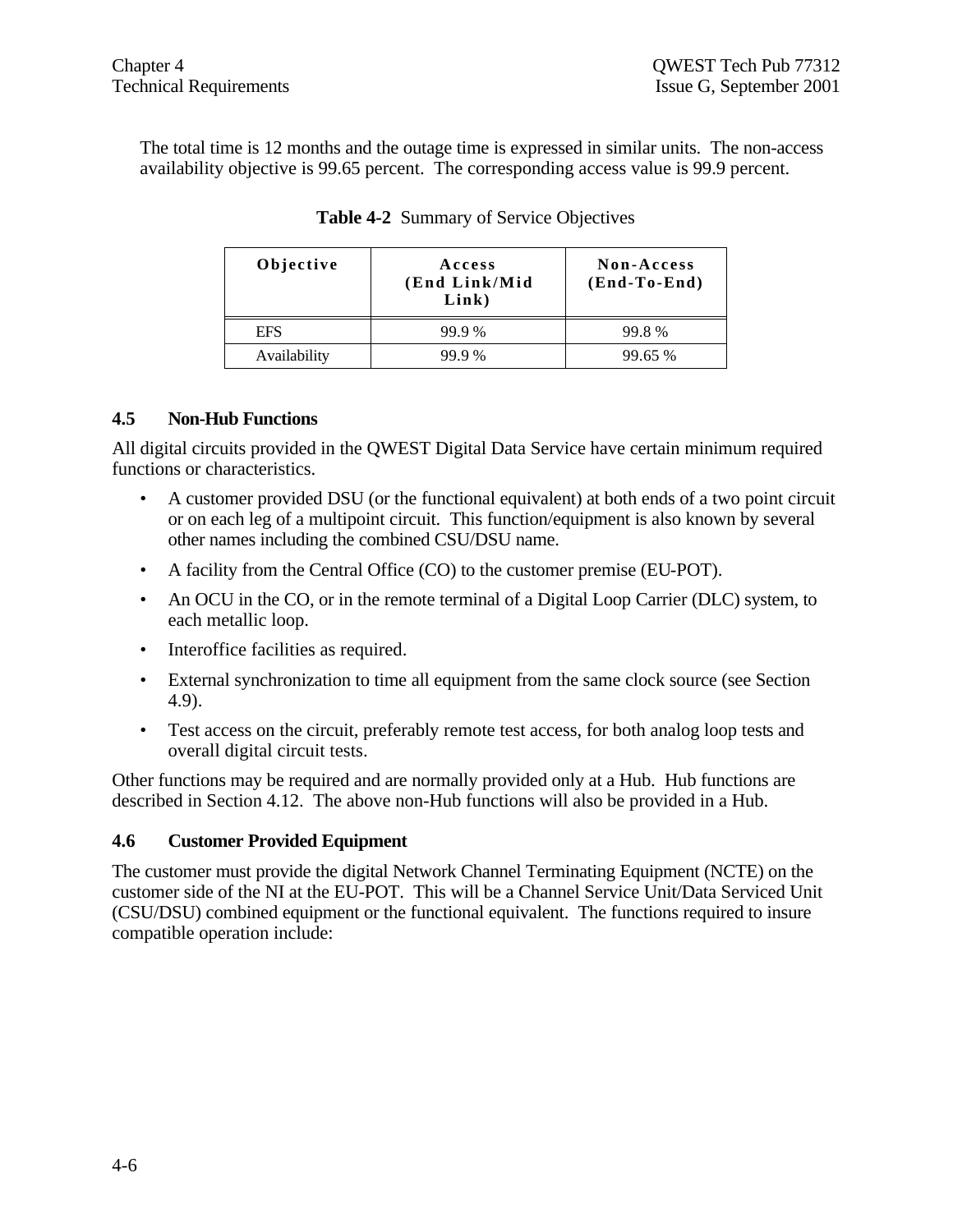- Balance the loop terminations,
- Arrangements for rapid remote loopback testing of channel by QWEST,
- Coding and decoding of signal,
- Timing recovery,
- Synchronous sampling,
- Formatting,
- Generation and recognition of control signals.

There was an interim period of time when the DSU functions were split between two units. The first unit was the customer provided DSU. The second unit was the exchange carrier provided CSU. Then, at a somewhat later date, it was ruled that the Local Exchange Carrier could not provide the CSU and that the CSU must be CPE.

Now, the situation has returned to almost the original arrangement where both functions are normally provided in a single unit called the DSU. The only difference is that now the DSU is CPE, while years ago it was provided by the carrier. Some customers may still be using the split CSUs and DSUs.

This publication uses the acronym DSU to mean the combined CSU/DSU function.

Figure 4-1 illustrates a typical DSU without secondary channel capabilities.

The transmitting logic circuits provide the logic for zero substitution and idle-code generation. The line driver provides amplification and filtering.

The receiving circuit contains logic for recognizing the DSU loopback code, ZCS code, idle code, and the trouble code. The receiver also recovers network timing information from the recovered data-bit positions, and makes the timing available to its transmitter (used for the loop-timed option of the DSU), and to the business machine interface.

Automatic Gain Control (AGC), equalization, and slicing circuitry recover and reconstitute the received signal.

Those DSUs that have secondary channel capabilities also function as a two channel multiplexer to derive the second channel. Other functions that may take advantage of the second channel to provide various functions (such a maintenance capabilities) may also be included.

The DSU contains a sealing current detector. A reversal of the dc sealing current causes the CSU/DSU to establish a CSU loopback for testing. The current reversal is generated by the OCU in response to a control code received from a test center.

The DSU illustrated in Figure 4-1 is designed with the preferred method of looping the DSU. The operation of relay LB1 loops the regenerated receive signal back to the line driver on the transmit side of the circuits. Some models of DSUs do the loopback of the non-regenerated signal at the line transformers. The latter design is not desirable since improper test results may be obtained from the non-regenerated signal.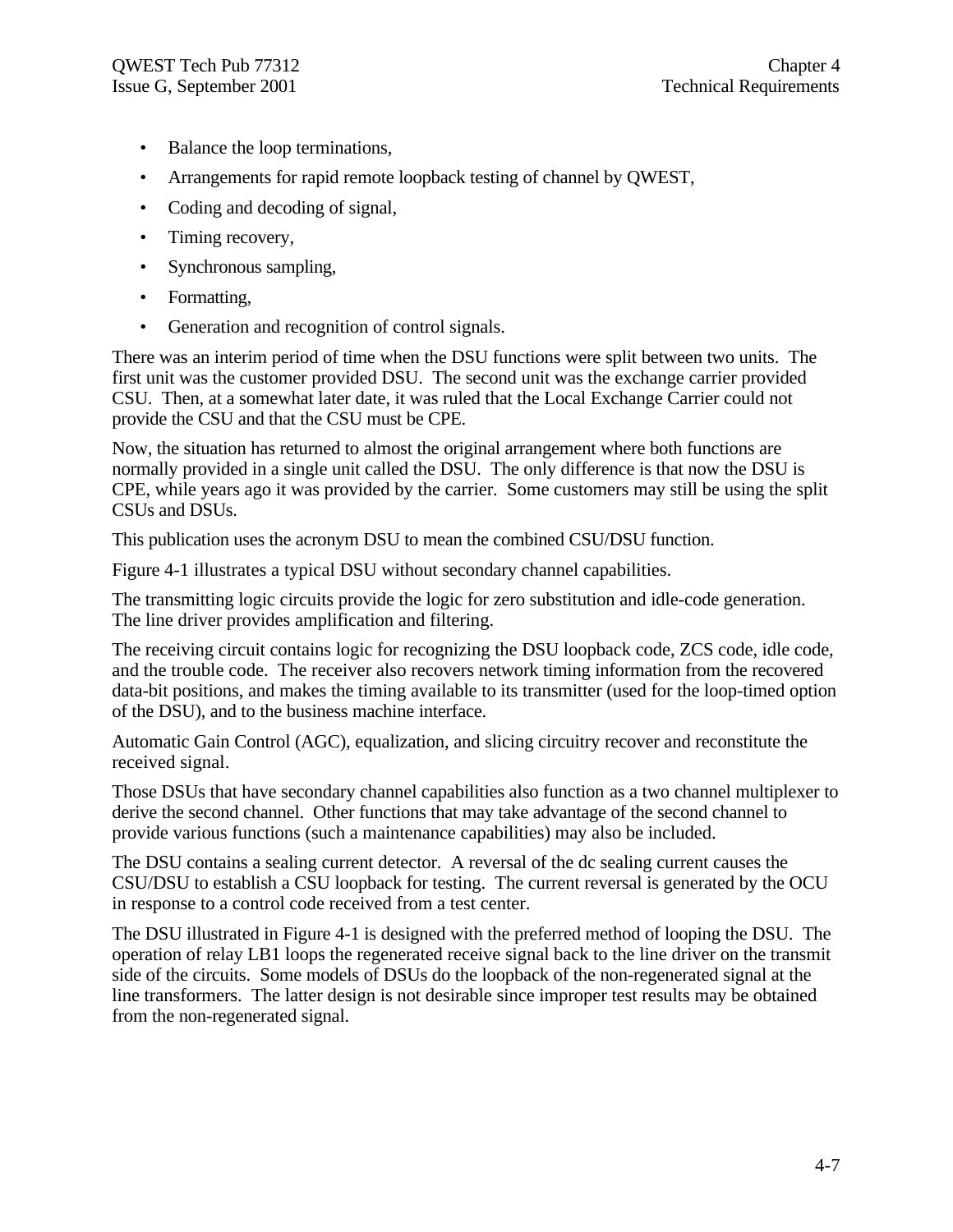



**Figure 4-1** Typical DSU Without Secondary Channel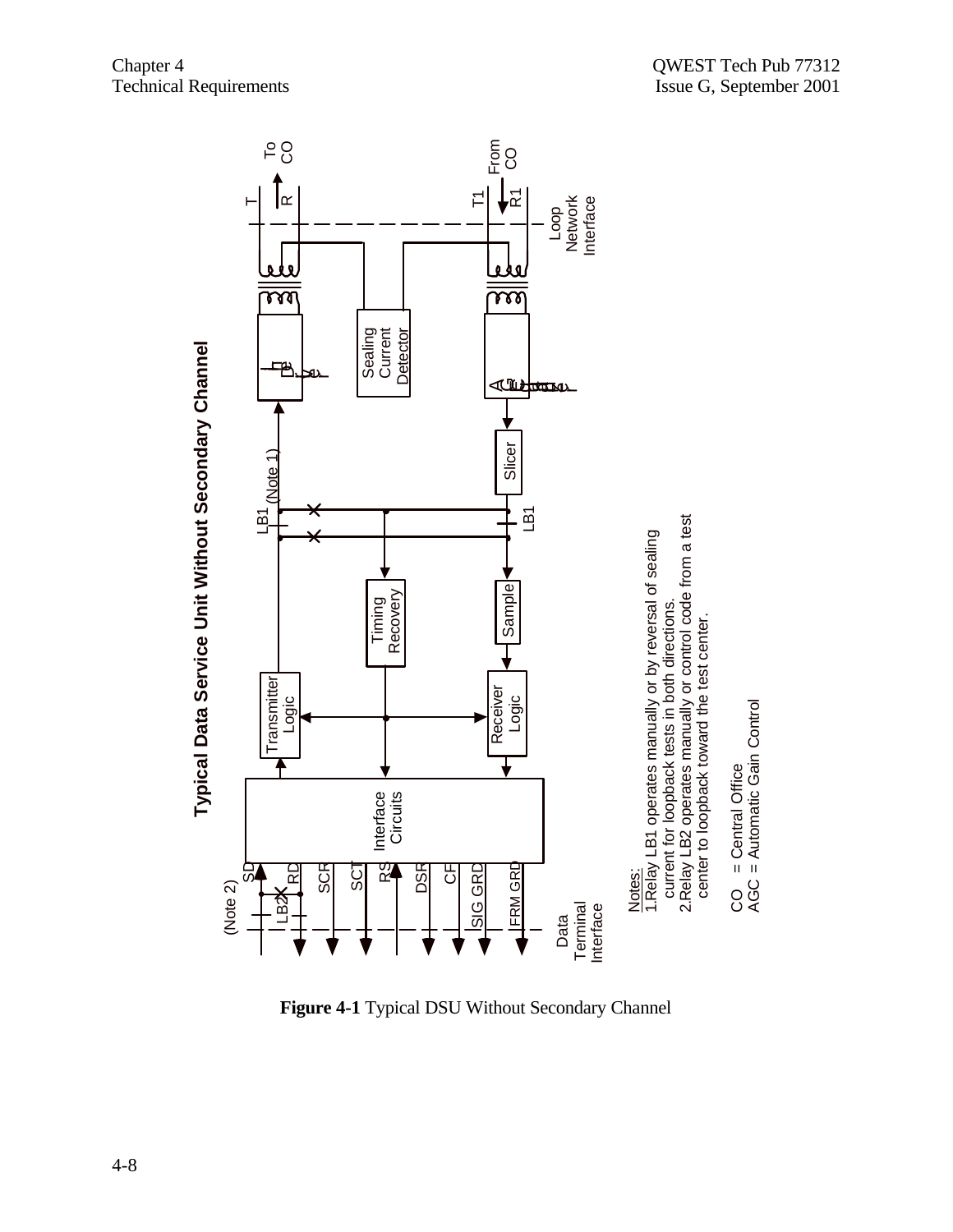Any DSU to be used with DDS must meet the requirements listed in ANSI T1.410-1992.

# **4.7 Office Channel Unit (OCU)**

The OCU provides the interface between the 4-Wire loop and the network. The OCU functions are:

- Transmit outgoing loop signals to the customer station.
- Reshape, re-time, and regenerate incoming loop signals.
- Provides dc sealing current for the loop.
- Provides OCU loopback test capability at the local loop side of the CO.
- Responds to a CSU loopback code and reverses the sealing current to the CSU. The current reversal is detected by the CSU as a signal to loopback the loop facility at the CSU. This test, however, is sometimes inconclusive. The DSU loopback is a more conclusive test.
- Convert the customer data range BPRZ signal required on the loop to the 64 kbit/s BPNRZ signal used in the DDS network. The network signal is called a DS0-A format.

The OCU is located in the DDS End Office or at the customer end of a digital subscriber carrier system. Further information on the DS0-A signal may be found in the Bellcore Technical Reference TR-TSY-000458, *Digital Signal Zero "A" (DS-0A 64 kb/s) Systems Interconnection*.

### **4.8 Synchronization**

All equipment used in providing QWEST Digital Data Service is timed from a hierarchical timing arrangement that is derived from a Primary Reference Standard. This source is a Stratum I clock and is accurate to one part in  $10^{11}$ . This provides synchronous transmission that is virtually slipfree. The timing system is designed so that phase jitter and phase hits do not propagate through the network. Further information on the network synchronization plan may be found in the Bellcore Technical Advisory GR-436-CORE, *Digital Synchronization Network Plan*.

There may be some Digital Islands where the Stratum I timing is not available. In this situation, the highest quality clock available is used to provide the timing. Once the area ceases being a digital island, Stratum I timing will be provided.

The means of synchronization is a signal within the CO called Composite Clock. The Composite Clock timing signal is a 64 kHz, 5/8-duty-cycle, Return-to-Zero, bipolar signal with a bipolar violation every eighth bit. The Composite Clock signal is restricted by distance limitations to the confines of the CO. Those requiring further information should consult GR-378-CORE, *Timing Signal Generator (TSG) Requirements and Objectives.* Composite Clock must be considered by Interconnectors as discussed in Section 4.12.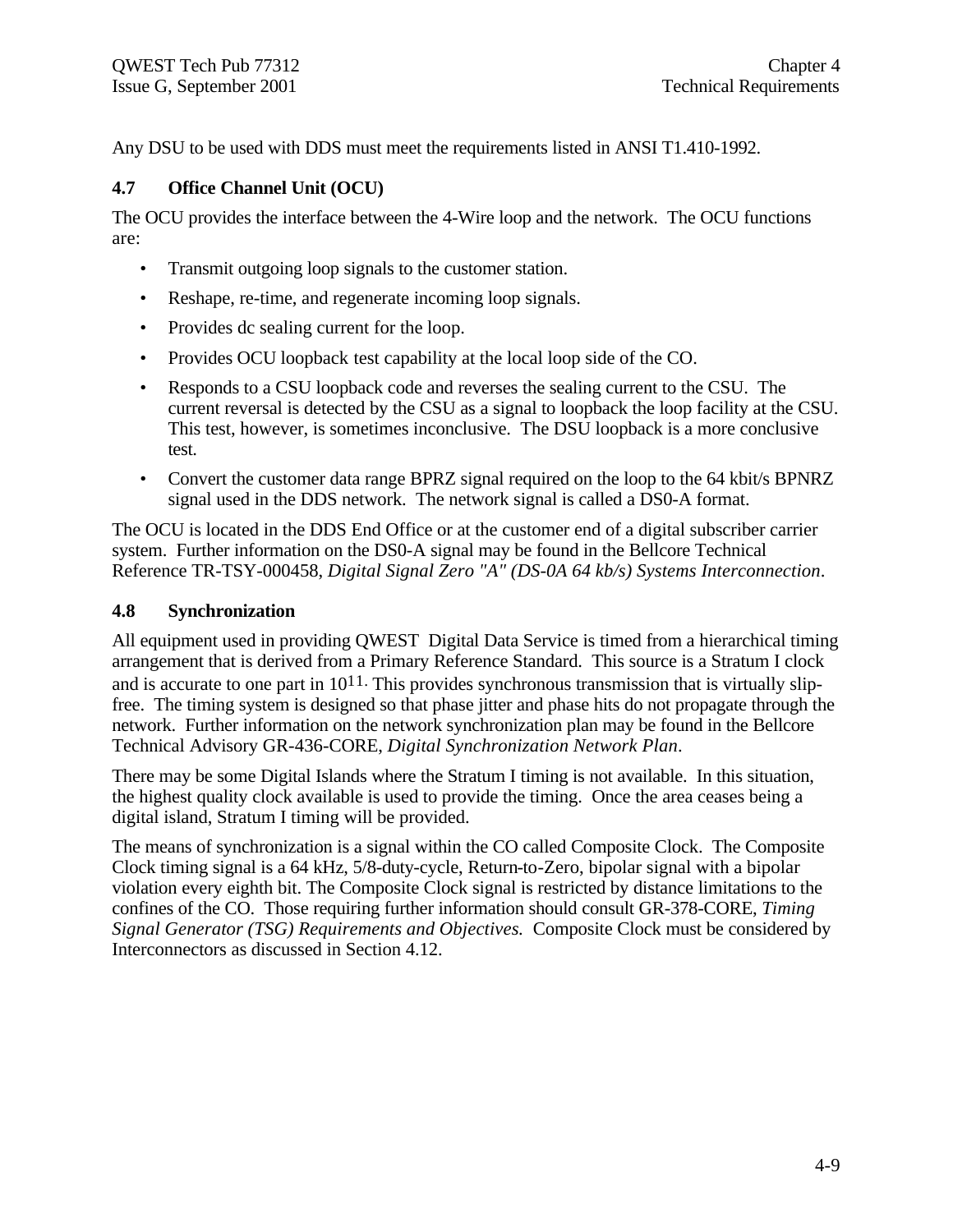The bipolar loop signal has enough pulse density to permit the DSU (see Section 4.7) to recover timing for sampling the received signal and for generating the transmitted signal.

# **4.9 Interoffice Transport**

The transport facilities used between Central Offices (COs) may be one of several digital transport systems using the North American standard digital transmission hierarchy. The basic DS1 carrier systems may utilize Time Division Multiplexers, cross-connects (including DCSs), and transmission facilities, including metallic-based systems such as T1, fiber-based systems, and digital radio.

# **4.10 Testing**

Test access on QWEST Digital Data Service circuits is of two types: analog and digital. Each loop has analog test access to measure analog criteria such as the Nyquist frequency loop loss, impulse noise, etc. Normally, the testing is done remotely from centralized test centers.

Each circuit also has one or more digital test access points. One or more of these are usually tested remotely. These digital access points are used to loop back various equipment elements, such as the OCU and DSU, to locate and then correct the problem in a timely manner.

Customers suspecting a trouble condition should note the symptoms and notify their service provider. The identification of which stations are experiencing trouble on multipoint circuits is especially useful. Since most circuit maintenance tests are intrusive, it is expected that the customer will release the circuit for testing if required.

# **4.11 Digital Data Service (DDS) Hub/Node Functions**

A Central Office (CO) or wire center designated as a "DDS Hub" in the FCC # 4 National Exchange Carrier Association (NECA) tariff has several capabilities in addition to those listed in Section 4.6. The additions include the multiplexing and bridging functions. Hubs must have remote test capabilities. Any circuit requiring bridging or multiplexing (either DS1 to DS0 or DS0 to Subrate) must go through a DDS Hub. Standard two point circuits, including those using DS1 to Voice and Digital Data (Section 4.11.1) multiplexing, do not have to go through a DDS Hub.

QWEST Digital Data Service typically has more than one DDS Hub per LATA. This has become economically justifiable with the newer and more flexible hardware used in place of the older T1DM/SRDM generation of equipment.

The concept of a DDS Node has been added in some Intrastate jurisdictions to provide additional offices at which Hub functions may be purchased.

The following sections describe some of the differences between Hubbed and Non-Hubbed functions as described in Sections 4.6 through 4.11.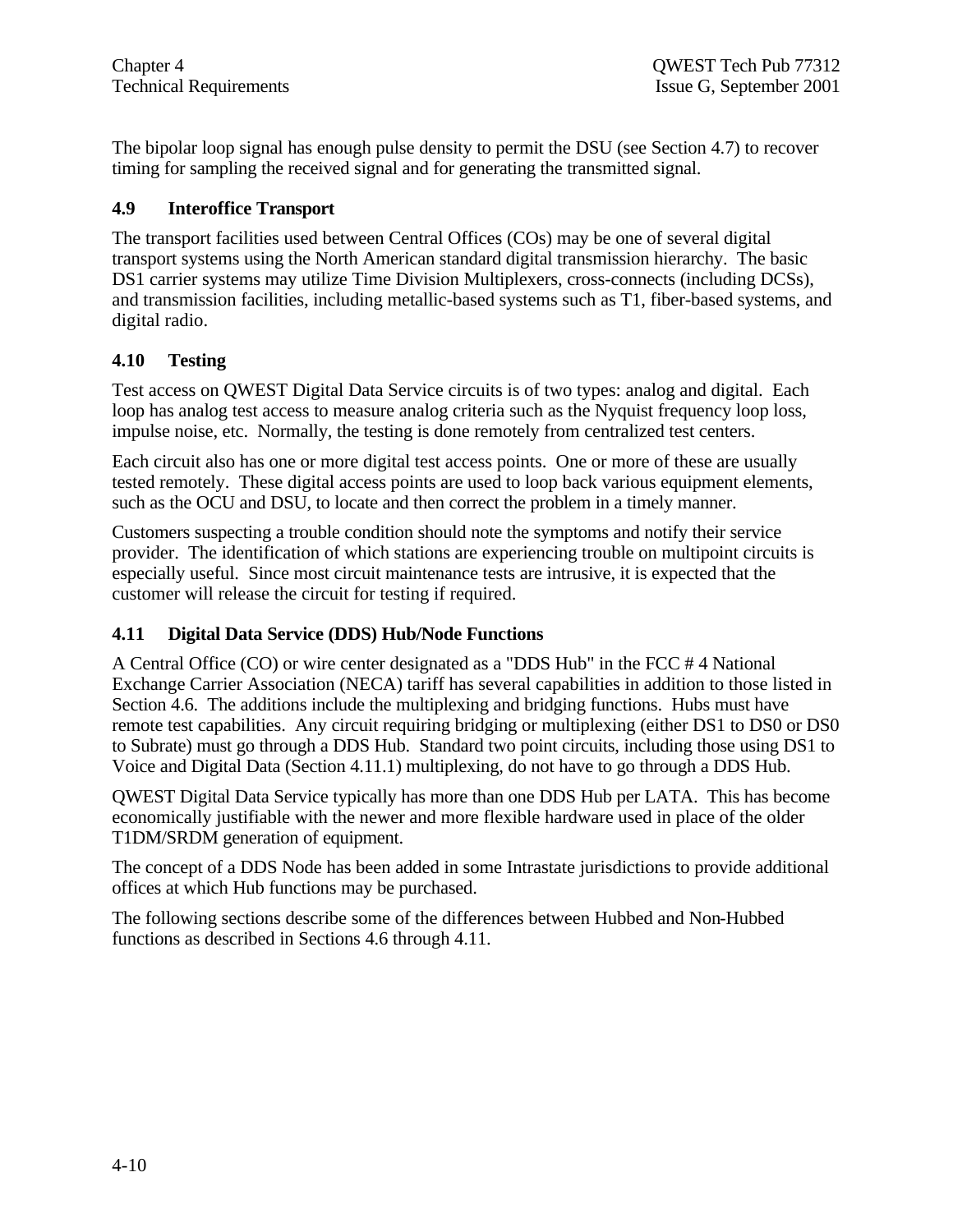# **4.11.1 Multiplexing**

Multiplexing is a process in which two or more channels are combined (multiplexed) together into a high capacity facility. The channels are then split apart (demultiplexed) again at the far end. This is done to reduce the cost of transporting several channels over a distance.

The two most common techniques of multiplexing are frequency-division multiplexing and time-division multiplexing. Frequency-division multiplexing is most often used with analog carrier and radio systems while the time-division technique is used in digital carrier and radio systems. A detailed description of these techniques is beyond the scope of this publication.

The multiplexing used with QWEST Digital Data Service is synchronous time-division multiplexing. Several types may be encountered either as part of QWEST's interoffice network or purchased by a customer. Table 4-3 summarizes some of the types, which may be encountered. Multiplexing above the DS1 level need not be done at a DDS Hub, but restrictions may apply. Other publications should be referenced for information above the DS1 level.

The primary type of multiplexing done at a DDS Hub is to multiplex (and demultiplex) several DS0 channels together into a single DS1 channel. There are two types of DS1 to DS0 multiplexing done in a DDS Hub. Customers using the older T1DM formatted high-capacity channel with CO multiplexing would multiplex 23 DS0 channels into the DS1. Those using the newer type of DS1 would multiplex 24 channels. The DS0 carried by these two multiplexer types can be either a DS0-A (single circuit) or a DS0-B (multiple circuit with subrate multiplexing). These two types of multiplexing are being phased out and customers should order the "DS1 to Voice and Digital Data" as follows.

A third type of DS1 to DS0 CO multiplexing that may be used with the QWEST Digital Data Service is the "DS1 to Voice or Digital Data" multiplexing option. An externally timed multiplex of this type is intended to carry both analog voice circuits as well as a few digital data circuits. This multiplexing option is not restricted to having the multiplexer in a DDS Hub. The before mentioned NECA tariff lists the locations where the "DS1 to Voice and Digital Data" option may be ordered.

Each of these DS0 channels would carry one bit and byte stuffed circuit as created by the OCU. The DS0-A signal contains the basic channel and, if applicable, the second channel. The previously mentioned ANSI documents discuss the signal formats.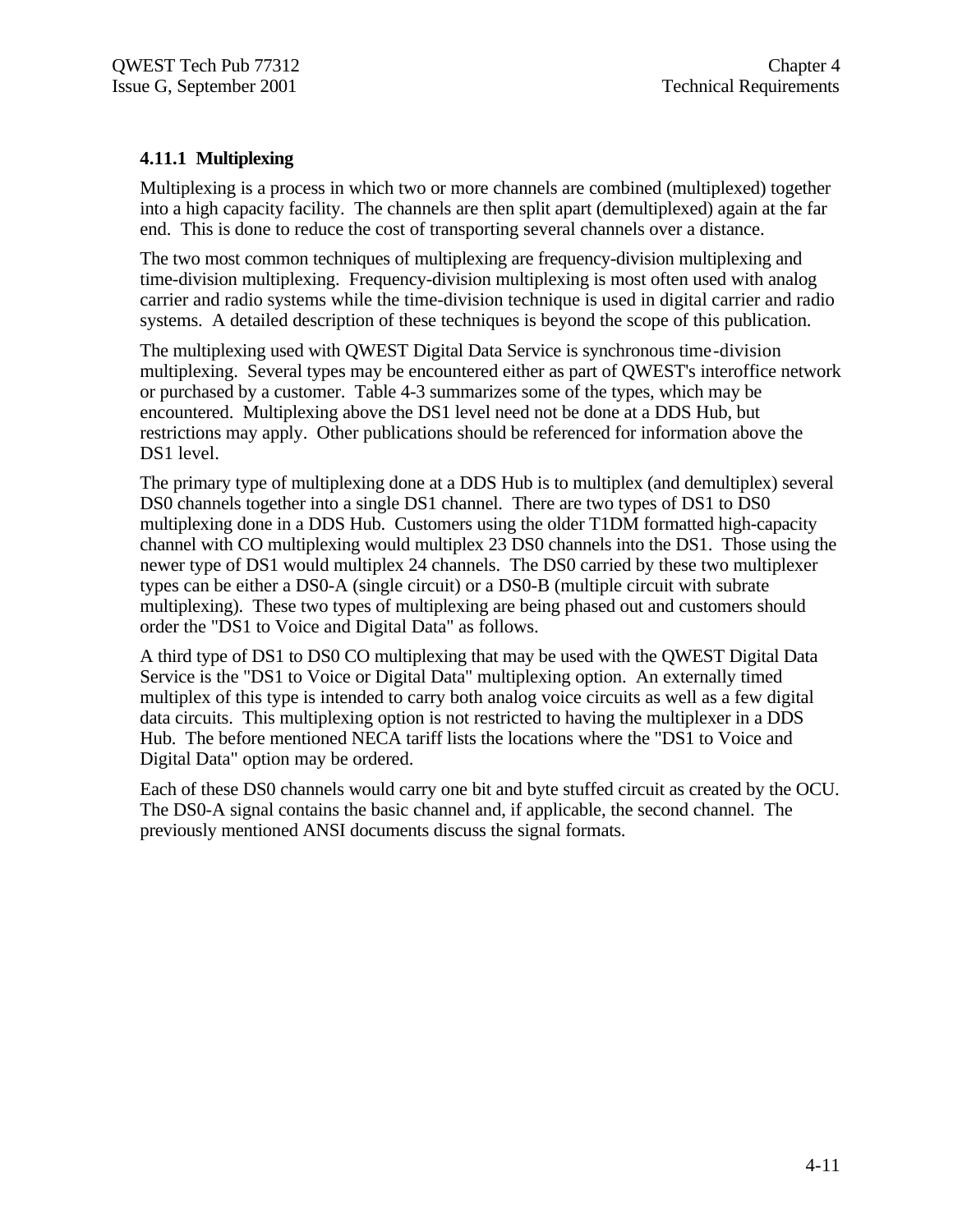| Multiplex                     | Digital Signal Level & Bit Rates |                       |                 |                | Quantity<br>оf | Sold<br>Under                  |  |
|-------------------------------|----------------------------------|-----------------------|-----------------|----------------|----------------|--------------------------------|--|
| Type                          | Higher Level                     |                       | Lower Level     |                | Lower<br>Level | <b>OWEST</b><br><b>Service</b> |  |
| $DS3 - DS1$                   | DS3                              | $44.736$ Mbit/s       | DS <sub>1</sub> | $1.544$ Mbit/s | 28             | $DS3$ ***                      |  |
| $DS1 - DSO^{\dagger}$         | DS <sub>1</sub>                  | $1.544$ Mbit/s        | D <sub>S0</sub> | $64.$ kbit/s   | 24             | $DS1**$                        |  |
| DS1-DS0 (T1DM) $^{\dagger}$   | DS <sub>1</sub>                  | $1.544$ Mbit/s        | D <sub>S0</sub> | $64.$ kbit/s   | 23             | $DS1**$                        |  |
| DS1-Voice and<br>Digital Data | DS <sub>1</sub>                  | $1.544$ Mbit/s        | DS <sub>0</sub> | $64.$ kbit/s   | $24 *$         | $DS1**$                        |  |
| DS0-Subrate                   |                                  |                       |                 |                |                |                                |  |
| $2.4$ kbit/s                  | $DS0-B$                          | $64.0 \text{ kbit/s}$ | $DS0-A#$        | $64.$ kbit/s   | 20             | <b>DDS</b>                     |  |
| $4.8 \text{ kbit/s}$          | $DSO-B$                          | $64.0 \text{ kbit/s}$ | $DS0-A#$        | $64.$ kbit/s   | 10             | <b>DDS</b>                     |  |
| $9.6$ kbit/s                  | $DS0-B$                          | $64.0 \text{ kbit/s}$ | $DS0-A#$        | $64.$ kbit/s   | 5              | <b>DDS</b>                     |  |

**Table 4-3** Multiplexing Encountered With QWEST Digital Data Service

\* DS1 to Voice and Digital Data allows voice channels to mix with data channels on the DS1.

\*\* QWEST DS1 Service was formerly sold under the name of DIGICOM® III.

\*\*\* QWEST DS3 Service was formerly sold under the name of DIGICOM® 45. QWEST Technical Publication 77324, *QWEST DS3 Service*, discusses this service in greater details.

† Existing services only.

# The tariffs refer to these as "subrates" rather than DS0-As.

There may be circumstances where it may be economical to also multiplex several subrate (2.4, 4.8, or 9.6 kbit/s) channels into a single DS0-B signal. This is commonly called "Subrate Multiplexing" (SRMX). Further information on subrate multiplexers may be found in Bellcore Technical Advisory TA-TSY-000189, *Generic Requirements for the Subrate Multiplexer* (see Chapter 7). Subrate Multiplexing is available only in a DDS Hub or DDS Node.

An additional type of multiplexing, (not listed in Table 4-3) that is encountered with DDS involves secondary channel. This situation is somewhat different in that the multiplexing/demultiplexing is done by the customer's DSU. Two channels, the basic data channel and the lower rate "secondary" channel, are multiplexed together into a single data stream. More information on this subject is found in ANSI T1.410-1992.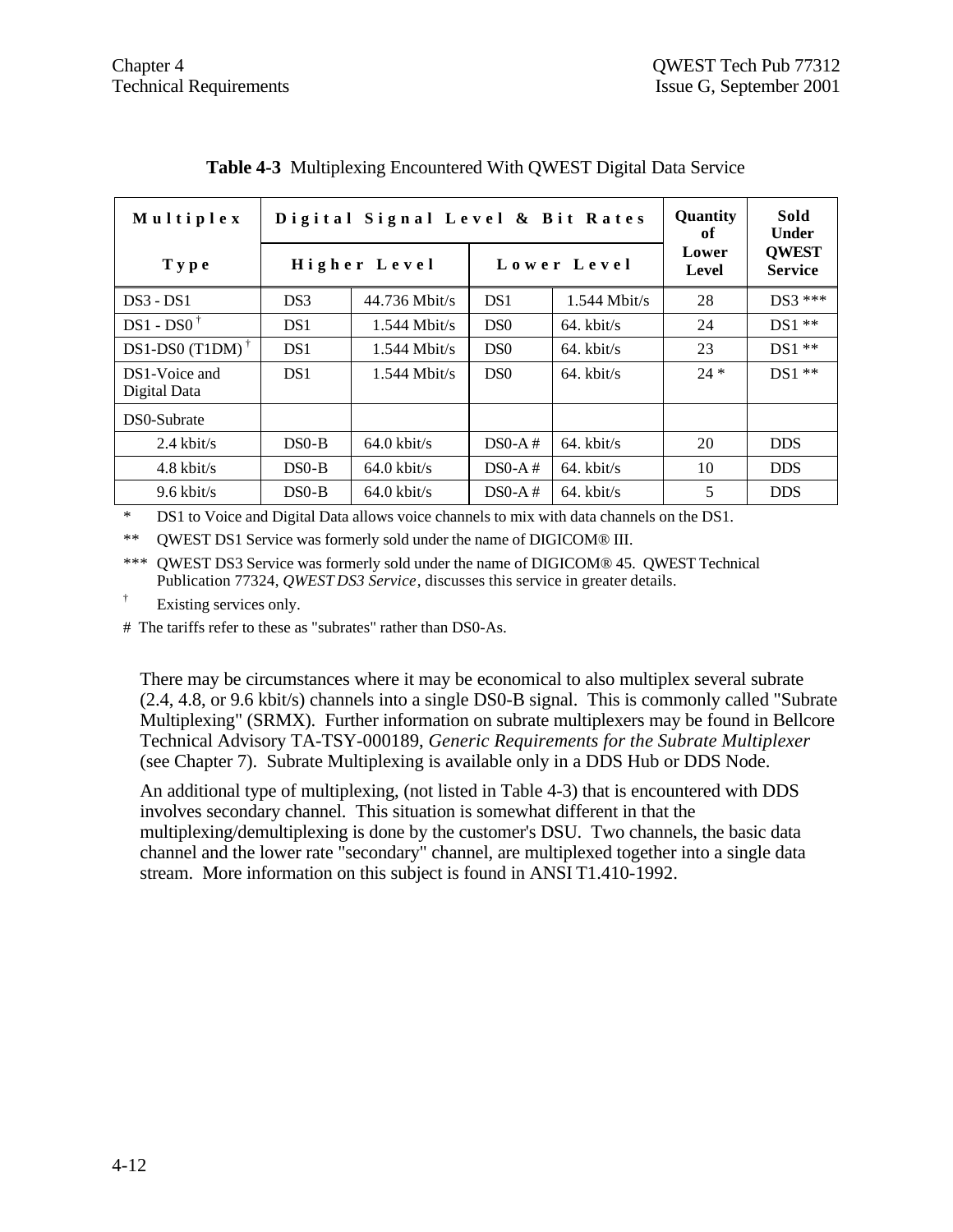# **4.11.2 Bridging**

A specific type of bridge, the Multipoint Junction Unit or MJU, is used to provide multipoint circuits for QWEST Digital Data Service. Figure 4-2 illustrates a typical multipoint circuit.

The customer's control station broadcasts downstream from the control station to the remote or branch stations. The MJUs combine the bit streams transmitted by the remote stations in the upstream direction towards a single control station. It is the responsibility of the data customer to provide the appropriate protocol to insure that collisions do not occur in the upstream direction. A polling technique is often used by the customer to allow only one remote station to transmit at a time.

The MJU provides full duplex transmission (i.e., simultaneous transmission in both directions) at all DDS data rates except 64 kbit/s. The interface with stand-alone MJUs is a DS0-A signal. The MJU function can be provided by several types of hardware.

The MJUs now being used provide for one control leg and four branch legs. The MJUs may be cascaded together for larger networks. When cascading MJUs, the control leg of the additional MJUs are connected to branch legs of a previous MJU.

Figure 4-2 illustrates an eight-point circuit with 1 control and 7 branch stations. In general, a circuit with N MJUs will result in 3N+1 downstream branches or remote stations. The connection between the two MJUs is a DS0-A which would be appropriately multiplexed for interoffice transmission should the two MJUs be in different locations.



Numbers designate port numbers.

**Figure 4-2** Eight Point Circuit Arrangement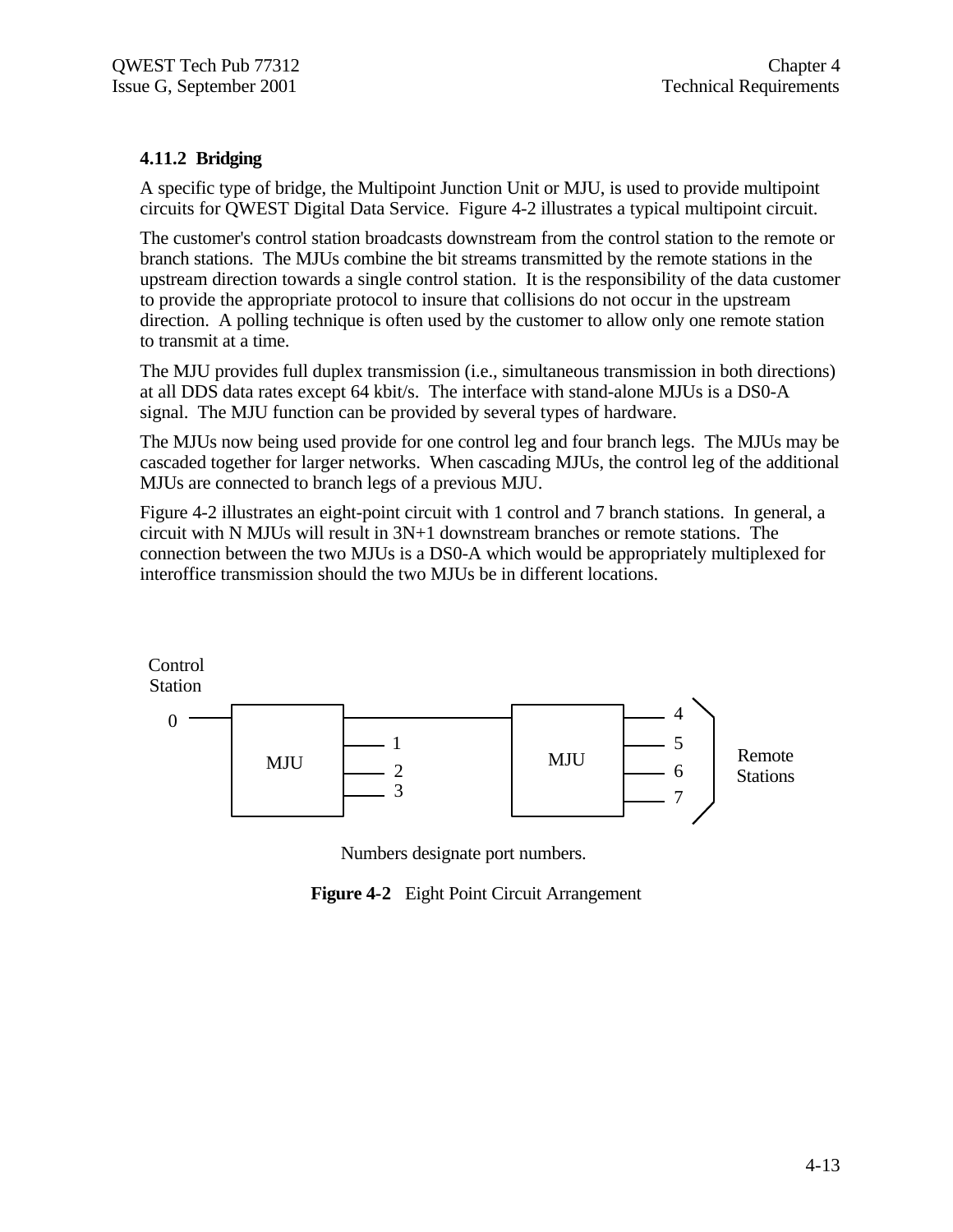The MJUs are synchronized by a source traceable to a Stratum I clock as outlined in Section 4.9.

A delay will be introduced by the MJUs in both the upstream and downstream directions. Table 4-4 lists some typical delays. Cascading MJUs will increase the delay. The customer's data protocol will have to accommodate this, and other delays.

| Data Rate<br>(kbit/s) | <b>Bytes</b><br>Delay |
|-----------------------|-----------------------|
| 2.4                   | 20                    |
| 4.8                   | 10                    |
| 9.6                   |                       |
| 56.0                  |                       |

**Table 4-4** Typical MJU Delay

There are coding restrictions for 56 kbit/s circuits using secondary channel. These restrictions were discussed in Section 4.2

Further information on MJU bridges may be found in ANSI T1.410-1992, (see Chapter 7).

# **4.11.3 Cross-connecting**

Cross-connecting is a function used to connect channels from one previously established multiplexed carrier system to other previously established multiplexed carrier systems. The function is used internally by QWEST for the interoffice transport of DDS circuits and is also available to the customer in the form of a Central Office Connecting Channel (COCC) or Muxto-Mux connecting arrangement.

Several examples of the Mux-to-Mux Connecting Arrangement, or Thru-Connection Service, are in Service PUB 77204. The NC codes used may include the HS and the XA, XB, etc.

The actual cross connecting may be done using a variety of equipment depending on availability in the particular DDS Hub. The commonly used methods include the use of a DCS (if available), the traditional quad terminal panels used in the older T1DM vintage equipment, or jumpers (wires) on a frame.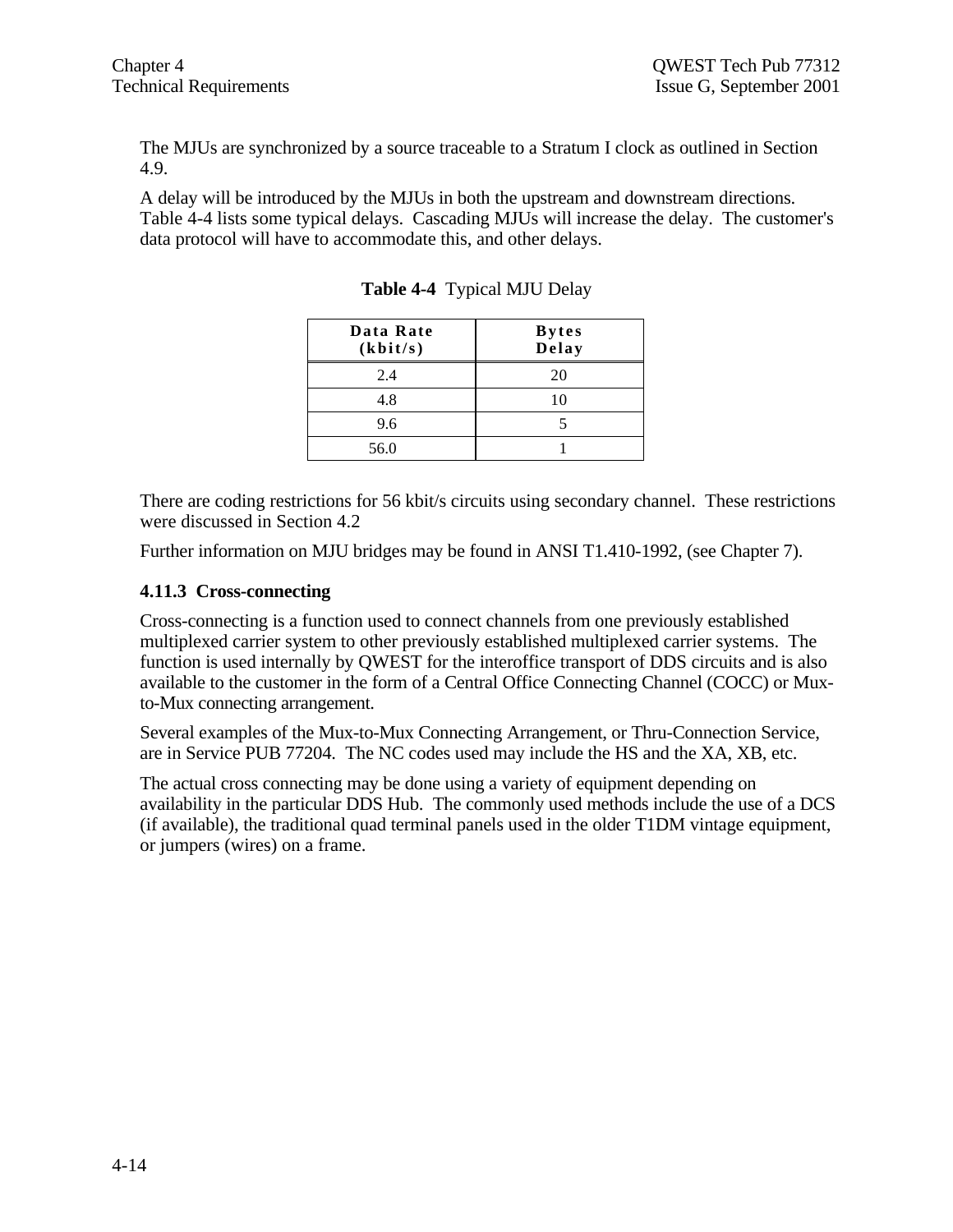# **4.12 Connections With Certified Local Exchange Carriers**

Customers who have transmission equipment in a QWEST wire center through some type of collocation agreement for interconnection to QWEST's Services such as DDS, will be termed "Interconnectors." These customers are Certified Local Exchange Carriers (CLECs). Equipment under control of a CLEC, whether for Physical Collocation or Virtual Collocation, will be called "Interconnector Designated Equipment" (IDE).

A CLEC may collocate IDE in a QWEST wire center to connect with QWEST Finished Services. Typically, in this context, the service connects the CLEC to the customer location. Further information about Collocated Interconnection may be found in PUB 77386, *Interconnection and Collocation for Transport And Switched Unbundled Network Elements and Finished Services.* Chapter 10 specifically discusses the DDS applications. Chapter 13 discusses synchronization.

The NI with an Interconnector is a CLEC Point of Termination (CLEC-POT) as discussed in PUB 77386. The NI is described by the Network Channel Interface (NCI) codes similar to those generally used with Interexchange Carriers plus the addition of the "DO" NCI code. The "DO" NI is described in Section 5.7.

PUB 77204 lists the NCI codes that are available with the QWEST Digital Data Service. Other publications describe other services, which may use the NCI codes described in this publication.

The "DO" interface requires that the Interconnector obtain Composite Clock (Section 4.8) from QWEST to synchronize their multiplexer or channel bank to the same clock source as the channel bank or DLC Central Office Terminal (COT) provided by QWEST. Some IDE may also require a DS1 clock signal. PUB 77386 (Issue B or later) should be consulted for further information.

The Interconnector must provide a channel unit generically known as a DS0-DP unit to meet this interface. QWEST will provide a matching DS0-DP (or functional equivalent) in the channel bank, DLC COT, or other equipment on their side of the interface.

The connected service will be similar to any other QWEST DDS service. The primary difference in a service going directly out to an End-User's location is that the digital test access (Section 4.10) is less likely to be remote test access.

Section 5.8 describes Network Interfaces used with Unbundled Network Elements.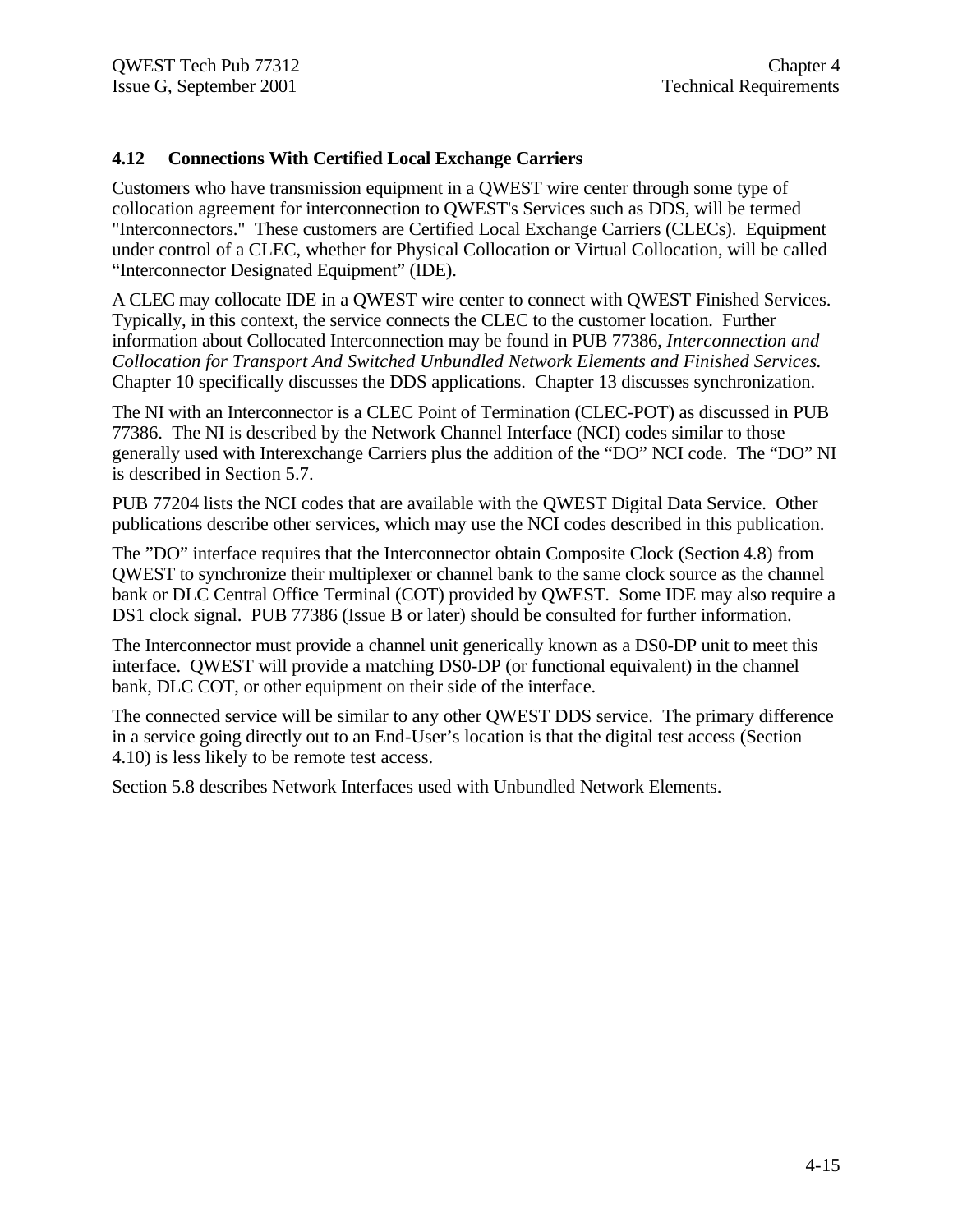# **CONTENTS**

# **Chapter and Section Page**

| 5. |     |       | $5-1$    |
|----|-----|-------|----------|
|    | 5.1 |       |          |
|    | 5.2 |       | $5-3$    |
|    | 5.3 |       | $5-3$    |
|    | 5.4 |       |          |
|    | 5.5 |       | $5 - 5$  |
|    | 5.6 |       |          |
|    | 5.7 |       | $5 - 7$  |
|    |     |       | $5 - 8$  |
|    |     |       |          |
|    |     |       | $5-9$    |
|    | 5.8 |       | $5 - 10$ |
|    |     | 5.8.1 | $5 - 11$ |
|    |     | 5.8.2 | $5 - 11$ |
|    |     | 5.8.3 | $5 - 11$ |
|    | 5.9 |       | $5 - 11$ |
|    |     |       |          |

# **Figures**

# **Tables**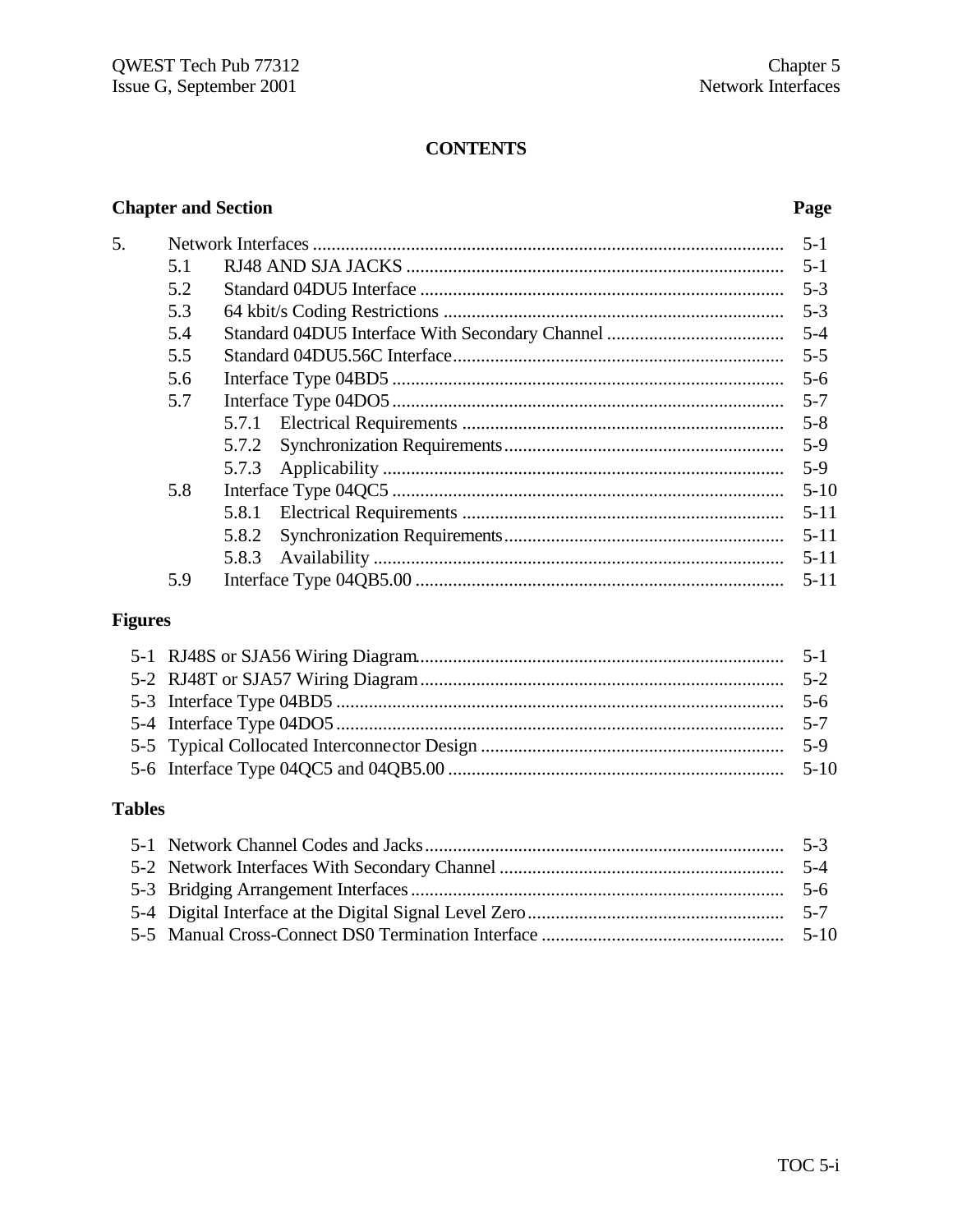# **5. Network Interfaces**

This chapter illustrates the interfaces between QWEST and the customer used to provide QWEST Digital Data Service. The interfaces apply in both Access and Non-Access jurisdictions. The central office interfaces for bridging and transfer arrangement are also included.

The 04DU5 interfaces are the traditional OCU-metallic facility-CSU/DSU arrangement. Those who need detailed information concerning these interfaces should consult ANSI T1.410-1992.

# **5.1 RJ48 AND SJA JACKS**

There are two jacks of registration, the RJ48S and RJ48T, involved with QWEST Digital Data Service. There are also two equivalent jacks not of registration, the SJA56 and SJA57 jacks respectively. These jacks serve as the physical part of the Network Interface (NI) or Customer Interface (CI). The RJ48 and SJA jacks may be used interchangeably.

The RJ48S and SJA56 are eight-position keyed jacks that carry the Tip/Ring and Tip1/Ring1 conductors of a single circuit. The NCI codes that would apply are of the form 04DU5.xx or 04DU5.xxS where xx indicates the data rate on the facility. Figure 5-1 illustrates the wiring connections.



**Figure 5-1** RJ48S or SJA56 Wiring Diagram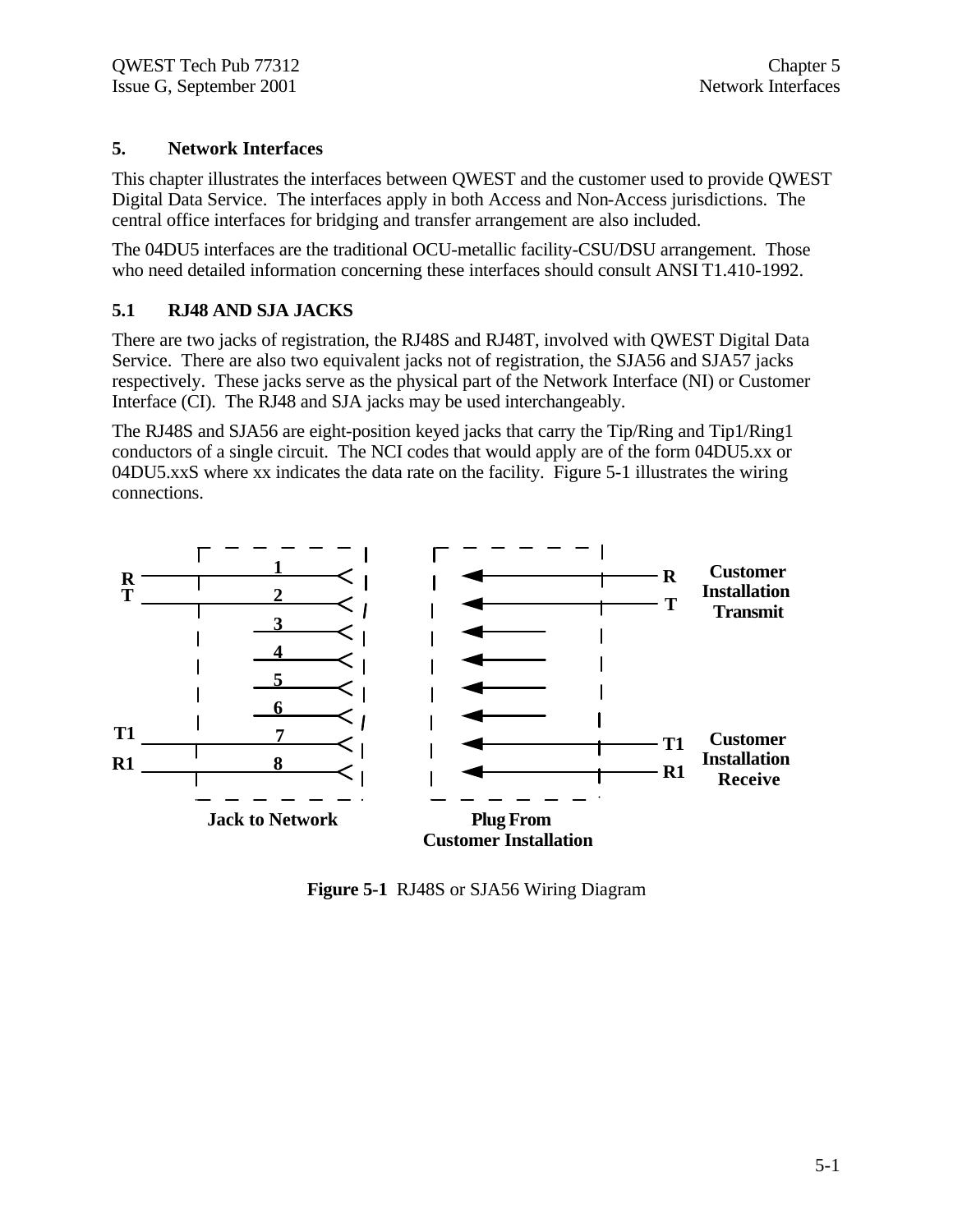The RJ48T and SJA57 jacks are fifty-position miniature ribbon jacks which provide for twelve Tip/Ring and Tip1/Ring1 connections. The NCI codes that would apply are of the form 04DU5.xx or 04DU5.xxS where xx indicates the data rate on the facility. Figure 5-2 illustrates the wiring diagram.



| Line           | <b>Customer</b><br><b>Receive</b> |               |    | <b>Customer</b><br>Transmit |
|----------------|-----------------------------------|---------------|----|-----------------------------|
|                | T <sub>1</sub>                    | $\mathbf{R}1$ | Т  | R                           |
| 1              | 26                                | 1             | 27 | $\overline{c}$              |
| $\overline{c}$ | 28                                | 3             | 29 | 4                           |
| 3              | 30                                | 5             | 31 | 6                           |
| 4              | 32                                | 7             | 33 | 8                           |
| 5              | 35                                | 9             | 35 | 10                          |
| 6              | 36                                | 11            | 37 | 12                          |
| 7              | 38                                | 13            | 39 | 14                          |
| 8              | 40                                | 15            | 41 | 16                          |
| 9              | 42                                | 17            | 43 | 18                          |
| 10             | 44                                | 19            | 45 | 20                          |
| 11             | 46                                | 21            | 47 | 22                          |
| 12             | 48                                | 23            | 49 | 24                          |

**Figure 5-2** RJ48T or SJA57 Wiring Diagram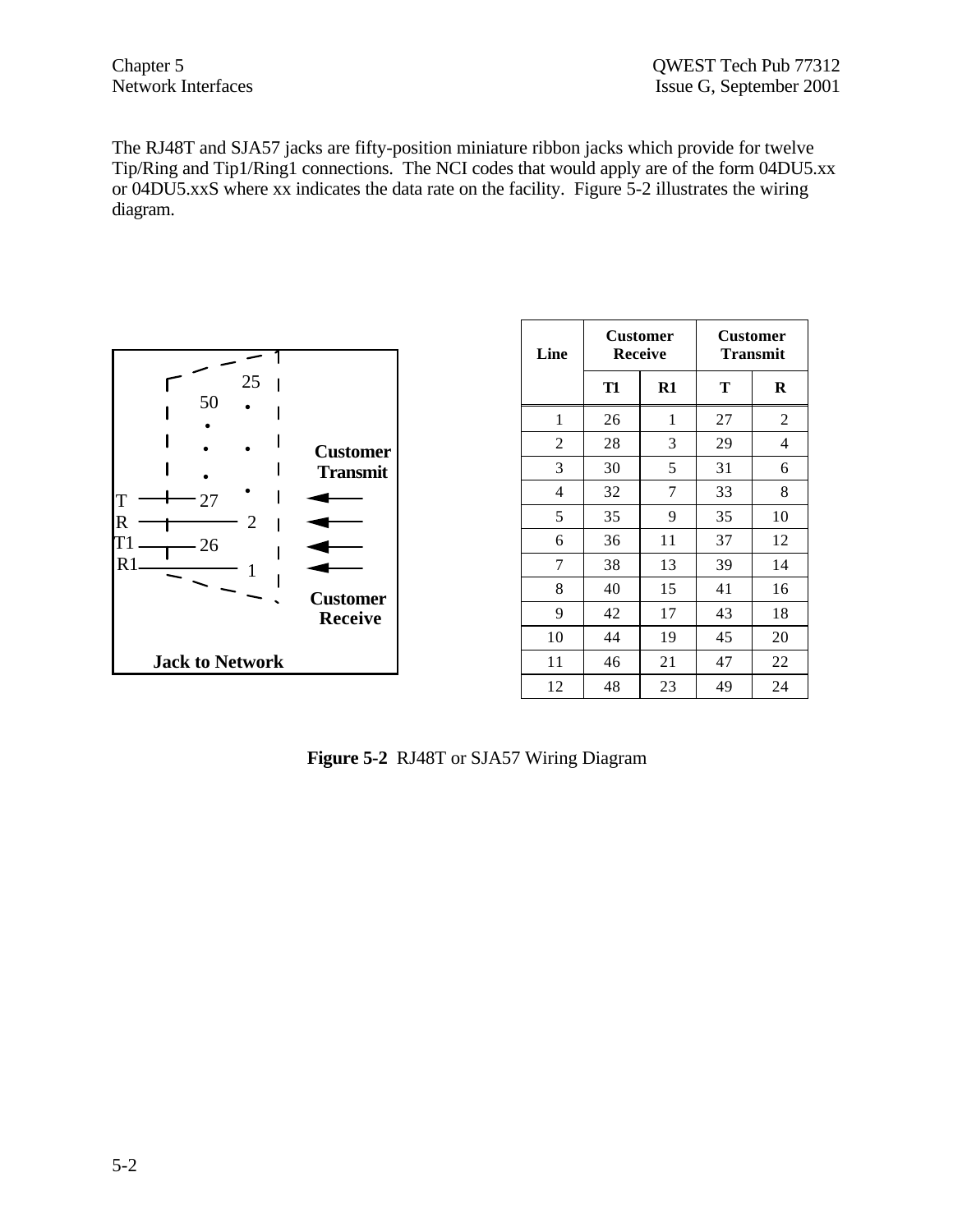# **5.2 Standard 04DU5 Interface**

| <b>APPLICATION:</b>         | Digital data                                                                            |
|-----------------------------|-----------------------------------------------------------------------------------------|
| PHYSICAL DESCRIPTION:       | 4-Wire (T, R, T1, R1). See Table 5-1 for jack.                                          |
| <b>ELECTRICAL FEATURES:</b> |                                                                                         |
| <b>IMPEDANCE:</b>           | 135 ohms.                                                                               |
| LEVELS:                     | Digital signal levels at the interface must comply with<br>ANSI T1.410-1992.            |
| <b>DATA RATE:</b>           | Bipolar Return to Zero (BPRZ), with timing on the signal from<br>QWEST to the customer. |

| Interface               | Data Rate             | Applicable Jack |
|-------------------------|-----------------------|-----------------|
| 04DU5.19                | $19.2$ kbit/s         | SJA56 or SJA57  |
| 04DU5.24                | $2.4$ kbit/s          | RJ48S or RJ48T  |
| 04DU5.48                | $4.8 \text{ kbit/s}$  | RJ48S or RJ48T  |
| 04DU5.56                | $56.0$ kbit/s         | RJ48S or RJ48T  |
| 04DU5.64<br>04DU5.64A * | $64.0 \text{ kbit/s}$ | SJA56 or SJA57  |
| 04DU5.96                | $9.6$ kbit/s          | RJ48S or RJ48T  |

**Table 5-1** Network Channel Codes and Jacks

\* The 04DU5.64 interface is a near-clear channel interface subject to the coding restrictions described in Section 5.3. The 04DU4.64A is not a clear channel interface. See Technical Publication 77204 for usage.

# **5.3 64 kbit/s Coding Restrictions**

Transmission on 64 kbit/s circuits is subject to coding restrictions to ensure that the customer interface does not activate mapping in a network-latching loopback device or accidentally activate a latching loopback.

The following coding restriction shall apply: A DTE/DSU shall not transmit more than 29 loopback enable (LBE) bytes (N101011F0) out of any 40 consecutive bytes.

See ANSI T1.410-1992 for further information.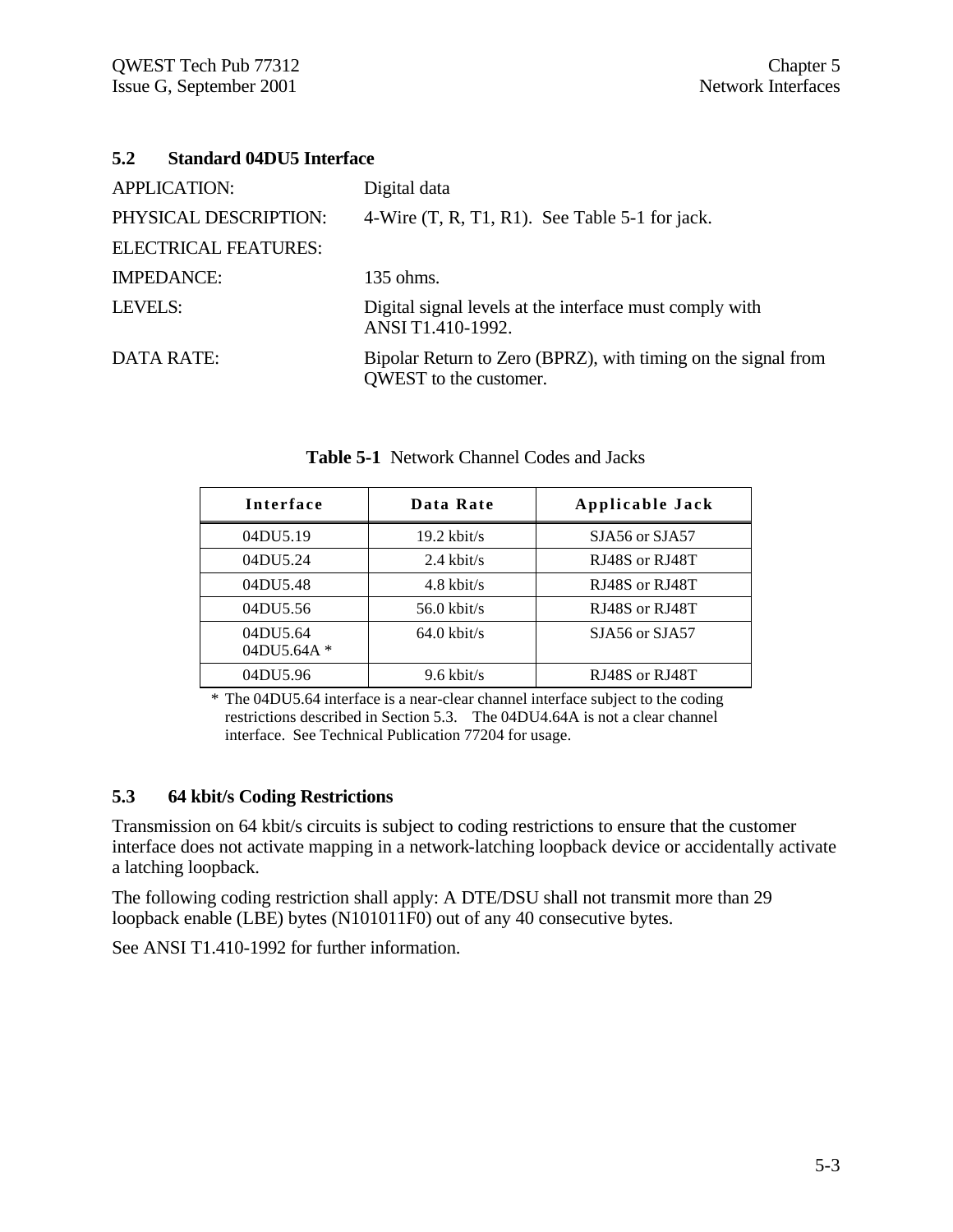# **5.4 Standard 04DU5 Interface With Secondary Channel**

| <b>APPLICATION:</b>         | Digital data with Secondary Channel.                                                    |
|-----------------------------|-----------------------------------------------------------------------------------------|
| PHYSICAL DESCRIPTION:       | 4-Wire $(T, R, T1, R1)$ SJA56 or SJA57 Jack.                                            |
| <b>ELECTRICAL FEATURES:</b> |                                                                                         |
| <b>IMPEDANCE:</b>           | 135 ohms.                                                                               |
| LEVELS:                     | Digital signal levels at the interface must comply with ANSI<br>T1.410-1992.            |
| <b>DATA RATE:</b>           | Bipolar Return to Zero (BPRZ), with timing on the signal from<br>QWEST to the customer. |

| <b>Interface</b> | Primary<br>Channel<br>Data Rate<br>(bit/s) | 2-Point and<br>Downstream<br><b>Multipoint Secondary</b><br>Channel<br>(bit/s) | Upstream<br>Multipoint<br><b>Secondary Channel</b><br>(bit/s) | Loop<br>Rate<br>(bit/s) |
|------------------|--------------------------------------------|--------------------------------------------------------------------------------|---------------------------------------------------------------|-------------------------|
| 04DU5.19S        | 19200                                      | 3200/N                                                                         | 10662/3                                                       | 25600                   |
| 04DU5.24S        | 2400                                       | 400/N                                                                          | 133 1/3                                                       | 3200                    |
| 04DU5.48S        | 4800                                       | 800/N                                                                          | 2662/3                                                        | 6400                    |
| 04DU5.56S        | 56000                                      | 8000/N                                                                         | 6661/3                                                        | 72000                   |
| 04DU5.96S        | 9600                                       | 1600/N                                                                         | 533 1/3                                                       | 12800                   |

| Table 5-2 Network Interfaces With Secondary Channel |  |  |  |  |  |
|-----------------------------------------------------|--|--|--|--|--|
|-----------------------------------------------------|--|--|--|--|--|

### **NOTE:**

The Secondary Channel is derived by replacing every Nth C-bit with an encoded Secondary Channel bit.  $N \ge 3$ is arbitrary on 2-point and downstream multipoint circuits. Upstream on multipoint circuits, the MJU assumes that  $N = 3$ .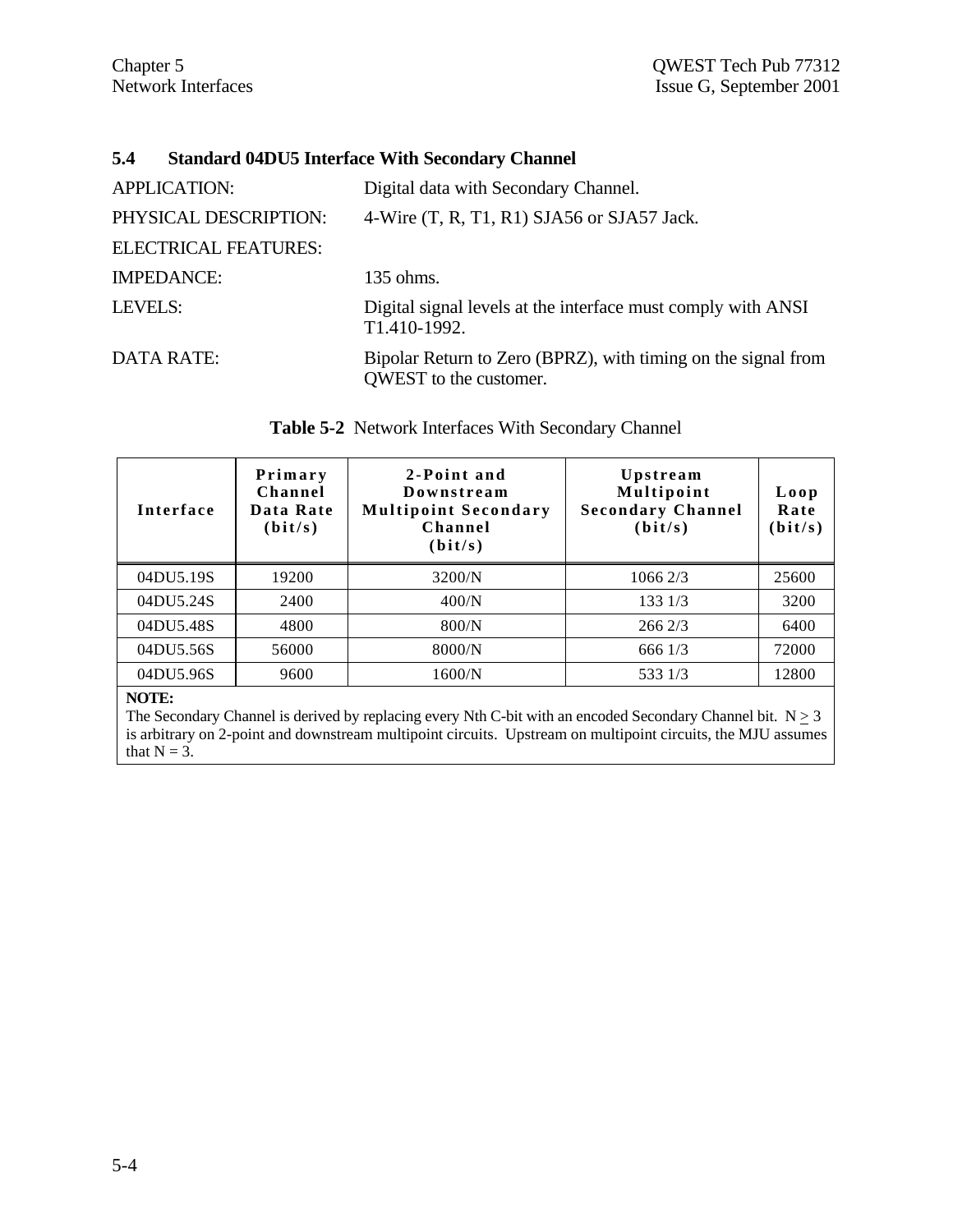# **5.5 Standard 04DU5.56C Interface**

| <b>APPLICATION:</b>         | Digital Data Access Line (DDAL)                                                         |
|-----------------------------|-----------------------------------------------------------------------------------------|
| PHYSICAL DESCRIPTION:       | 4-Wire $(T, R, T1, R1)$ . SJA56 or SJA57 jack.                                          |
| <b>ELECTRICAL FEATURES:</b> |                                                                                         |
| <b>IMPEDANCE:</b>           | 135 ohms.                                                                               |
| LEVELS:                     | Digital signal levels at the interface must comply with<br>ANSI T1.410-1992.            |
| <b>DATA RATE:</b>           | Bipolar Return to Zero (BPRZ), with timing on the signal from<br>QWEST to the customer. |
| PROTOCOLS:                  | Signaling and operation as described in ANSI/TIA/EIA-596-<br>1992.                      |

The 04DU5.56C interface is used for the QWEST 's DDAL service. Specifically, it is for a non-QWEST 56 kbit/s switched service. That is, another carrier performs the switching function. QWEST provides only the 56 kbit/s access line where QWEST performs testing from the End-user premises NI.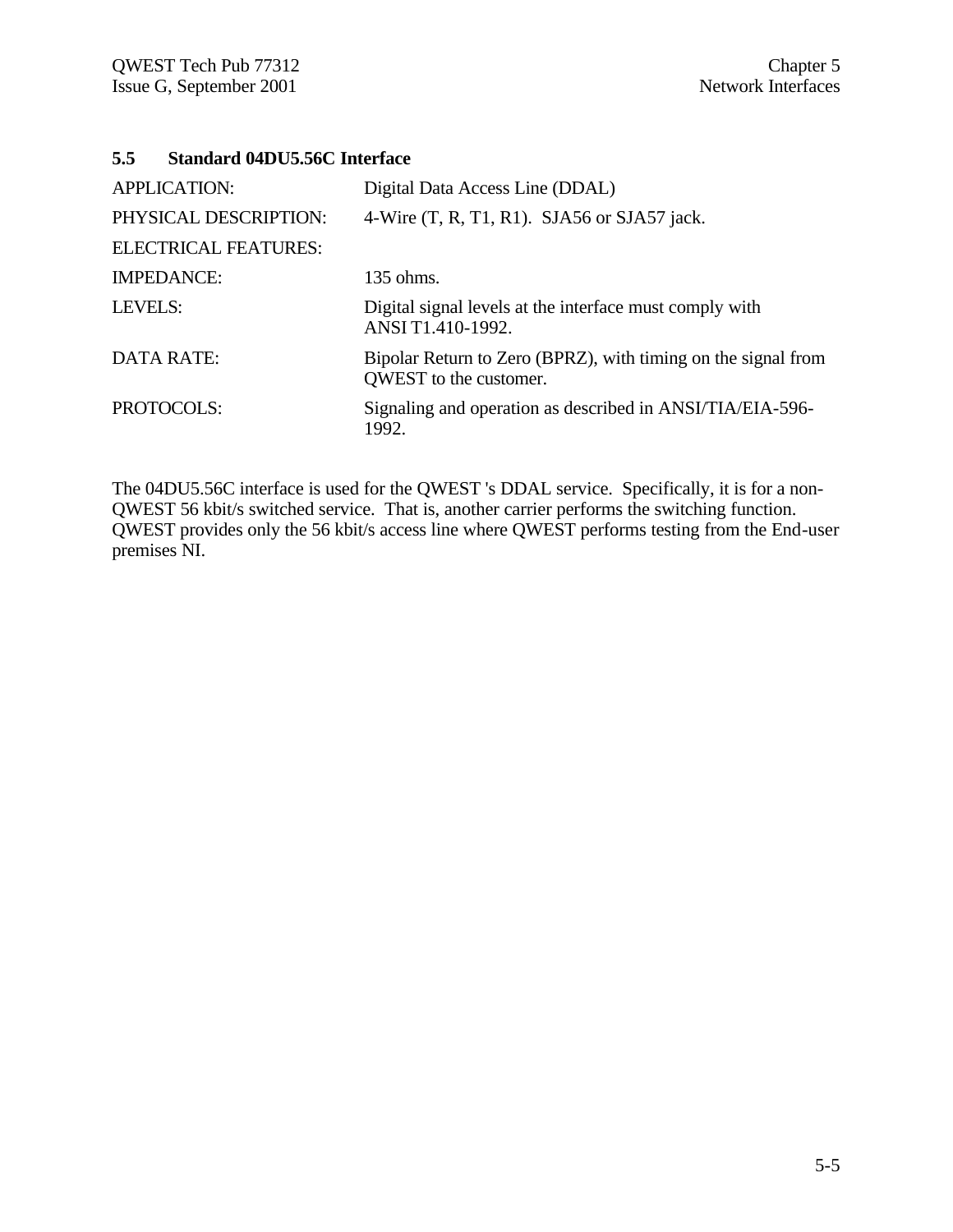# **5.6 Interface Type 04BD5**

DESCRIPTION: Central Office bridging arrangement OPERATING MODE:

| Data Rate             | <b>NCI</b> |
|-----------------------|------------|
| $(k \, \text{bit/s})$ | Code       |
| 2.4                   | 04BD5.24   |
| 4.8                   | 04BD5.48   |
| 9.6                   | 04BD5.96   |
| 19.2                  | 04BD5.19   |
| 56.0                  | 04BD5.56   |

**Table 5-3** Bridging Arrangement Interfaces

PHYSICAL DESCRIPTION: 4-Wire (T, R, T1, R1) IMPEDANCE: 135 ohms



**Figure 5-3** Interface Type 04BD5

The signal at the 04BD5 interface is a DS0-A signal formatted as described in ANSI T1.107-1995. The channel data rate imbedded in the DS0-A is at the data rate designated in the table. These NCI codes may not be used in all jurisdictions at this time.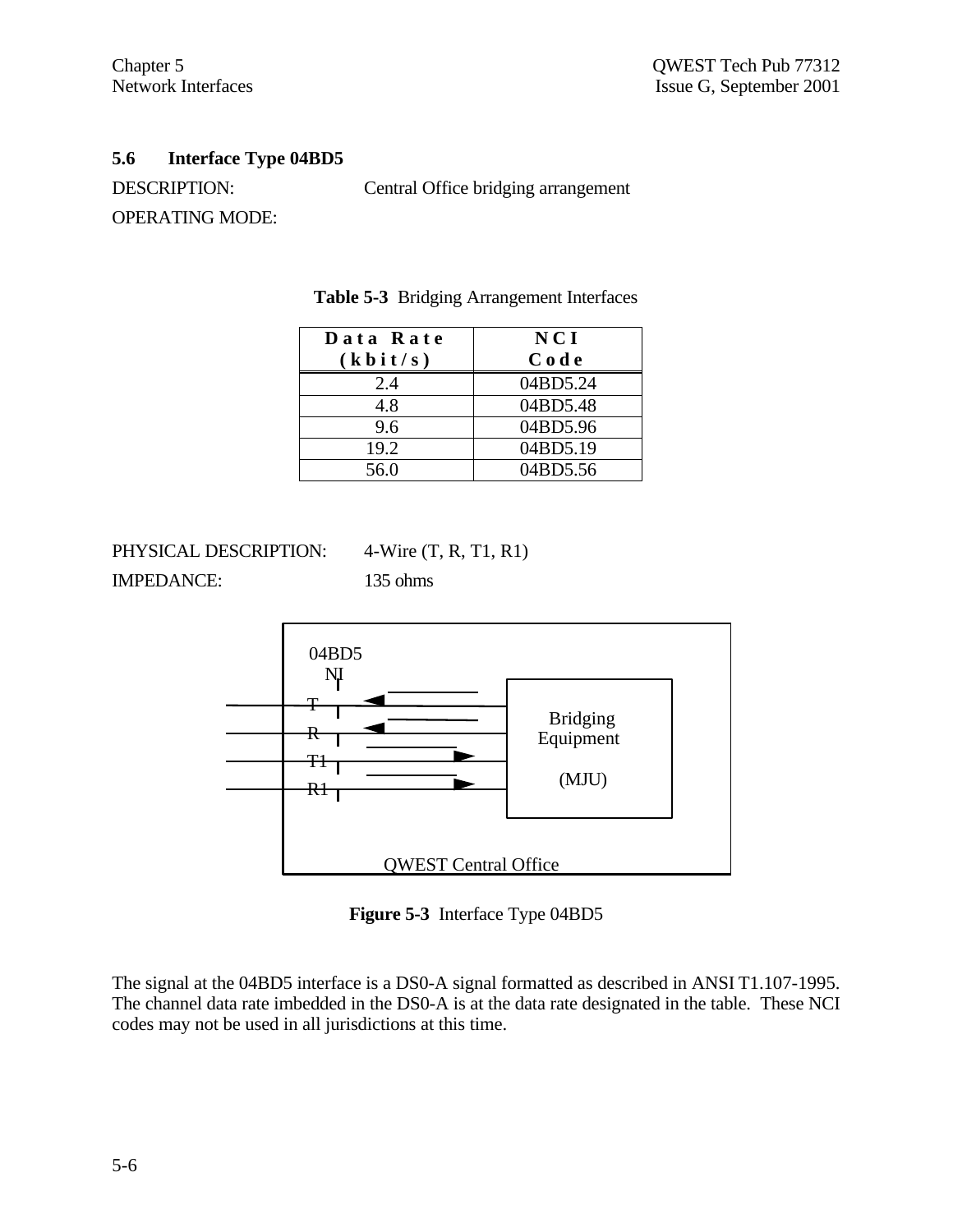# **5.7 Interface Type 04DO5**

DESCRIPTION: Digital Interface at the Digital Signal Level Zero (DS0) OPERATING MODE:

| $DS0$ type              | NCI     |
|-------------------------|---------|
| $(k \, \textbf{bit/s})$ | Code    |
| DS0-A at 2.4            | 04DO5.A |
| DS0-A at 4.8            | 04DO5.B |
| DS0-A at $9.6$          | 04DO5.C |
| DS0-A at 19.2           | 04DO5.D |
| DS0-A at $56.0$         | 04DO5.E |
| DS0-A at $64.0$         | 04DO5.F |
| $DS0-B$                 | 04DO5.L |

**Table 5-4** Digital Interface at the Digital Signal Level Zero

PHYSICAL DESCRIPTION: 4-Wire (T, R, T1, R1) IMPEDANCE: 135 ohms



DSX-0

**Figure 5-4** Interface Type 04DO5

The DS0-A and DS0-B signals are described in Section 6.4 of ANSI T1.107-1995. DS0-A signals carry data for only one station. DS0-B signals carry data for several stations, which operate at the 2.4, 4.8 or 9.6 kbit/s data rate. The DSX-0 is a digital cross-connect used to interconnect equipment at the DS0 (64 kbit/s) level.

The 04DO5 interface will normally require synchronization.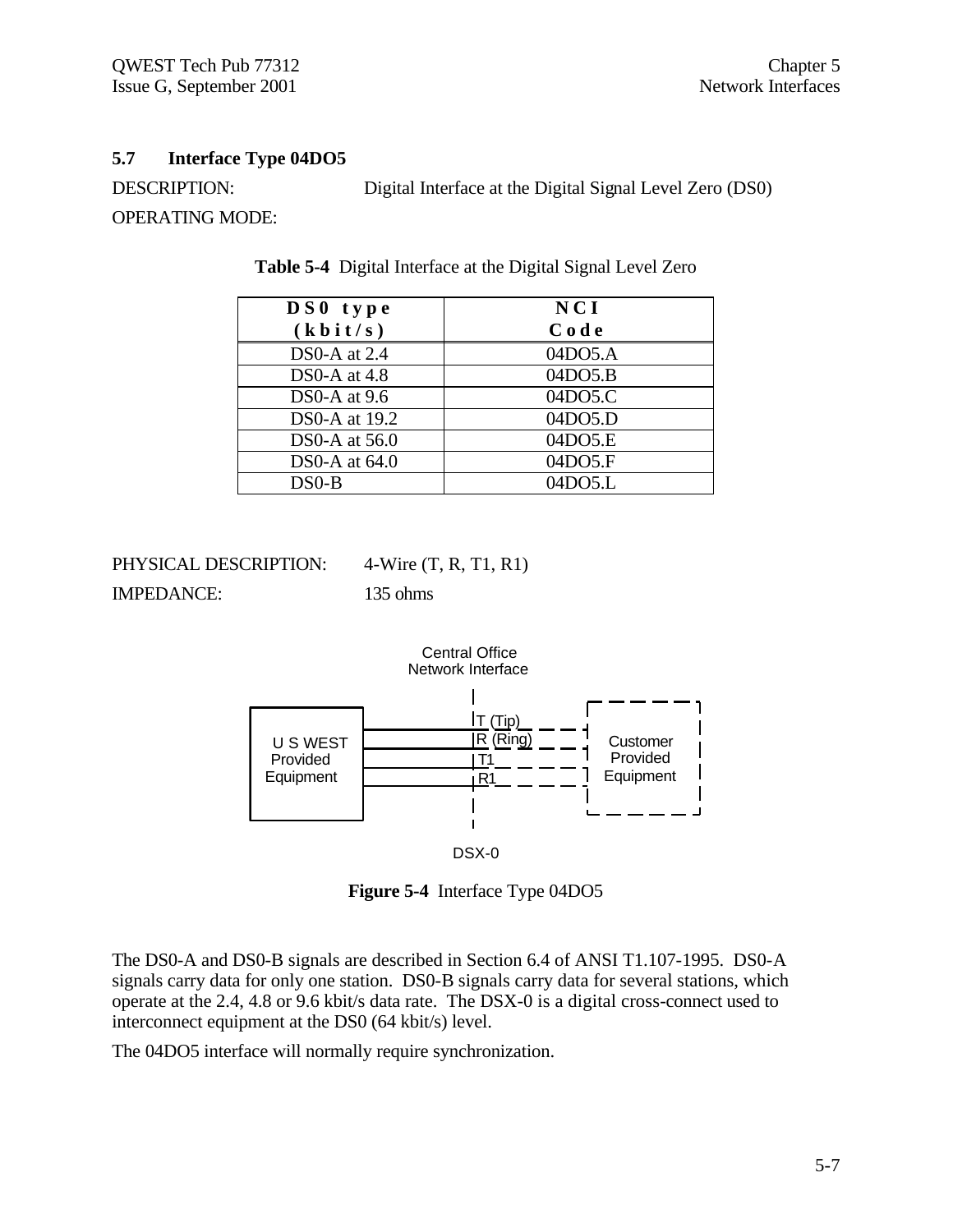# **5.7.1 Electrical Requirements**

The DS0 signal used to interconnect between digital (64 kbit/s) terminal equipment within an office has a bipolar nonreturn-to-zero format. The nominal 64 kbit/s DS0 signal clocking is controlled by bit and byte clocks derived from a Composite Clock signal.

The Composite Clock Signal is described in Chapter 9 of PUB 77386, Issue F or later*.* Composite Clock is available only to Collocated Interconnectors in QWEST Central Offices.

The transmitted signal at the output port should meet the following specifications:

| Amplitude -                     | Zero:<br>One:                                                                                                                    | $< 0.7$ volts<br>$>$ 3.0 volts, $<$ 5.5 volts                    |  |
|---------------------------------|----------------------------------------------------------------------------------------------------------------------------------|------------------------------------------------------------------|--|
| Pulse shape:                    | Rectangular (nominal)<br>Rise/fall time $< 0.5$ microseconds<br>Width $= 15.6$ microseconds (nominal)                            |                                                                  |  |
| Jitter:                         | Not worse than Composite Clock                                                                                                   |                                                                  |  |
| Impedance:                      | 135 ohms resistive                                                                                                               |                                                                  |  |
| Amplitude Ratio:                | 0.95 to 1.05 for positive and negative pulses at the center of<br>the pulse interval<br>0.95 to 1.05 for pulses of like polarity |                                                                  |  |
| Width ratio:<br>amplitude point |                                                                                                                                  | 0.95 to 1.05 of positive and negative pulses at the nominal half |  |

The received signal at the interconnection must be able to accept the above signal modified by the characteristics of from 0 to 1500 feet of 24 AWG unshielded CO cable.

These requirements limit the distance between drivers and terminators to 1500 feet. The DSX-0 cross-connect may be located anywhere within this 1500-foot limitation. Specific information about lengths for a specific CO will be provided by QWEST to the Interconnector when negotiating the Collocation agreement.

These rigidly defined maximums are based on propagation times rather than attenuation. The 1500-foot maximum controls transmission delays to ensure that bit transitions at the receiving point will not overlap the local clock sampling instants.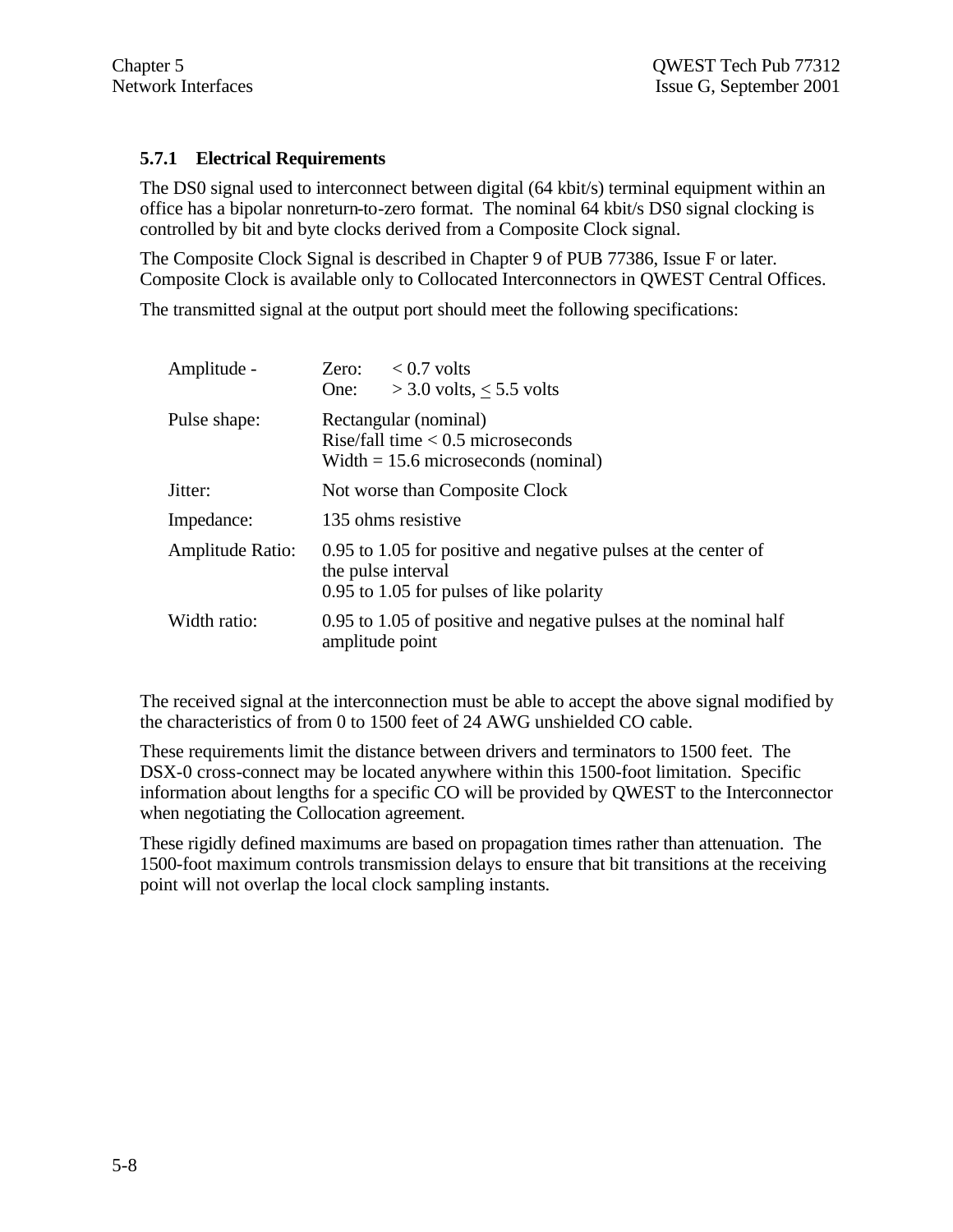# **5.7.2 Synchronization Requirements**

Two levels of synchronization are important for digital transmission: bit synchronization and byte synchronization. Bit synchronization refers to the transmitter and the receiver operating at the same rate. Byte synchronization refers to the transmitter and receiver achieving proper alignment by identifying the beginning and end of a frame or byte. Digital signals are synchronized by a concept (Building Integrated Timing Supply or BITS) described in GR-436-CORE. A BITS distributes all DS1 and DS0 timing required by other clocks within that building.

DS0 synchronization is provided via a composite clock signal, which is a 64 kHz, nominal 5/8 duty cycle, bipolar return-to-zero signal with a bipolar violation every eighth pulse. The existing network terminals (i.e., channel banks) with DS0 inputs do not have buffer storage to maintain byte synchronization variations as they are at the DS1 inputs. Thus these variations are accommodated by requiring that signals at all DS0 level interconnections be synchronized by a single composite clock source.

# **5.7.3 Applicability**

The 04DO5 interfaces are used when Collocated Interconnectors wish to connect to QWEST 's Digital Data Service. The Network Interface (NI) uses the "QC" NCI codes (Section 5.8). The "DO" interface functions as a "Design-To" point (Figure 5-5). The channel from the Interconnector Designated Equipment, through the NI, and on to the "Design-To" point is such that the signal at the DSX-0 cross-connect is a templated signal as described by the 04DO5 NCI code. See Section 4.12 and PUB 77386 for further information.



CPE = Customer Premise Equipment

**Figure 5-5** Typical Collocated Interconnector Design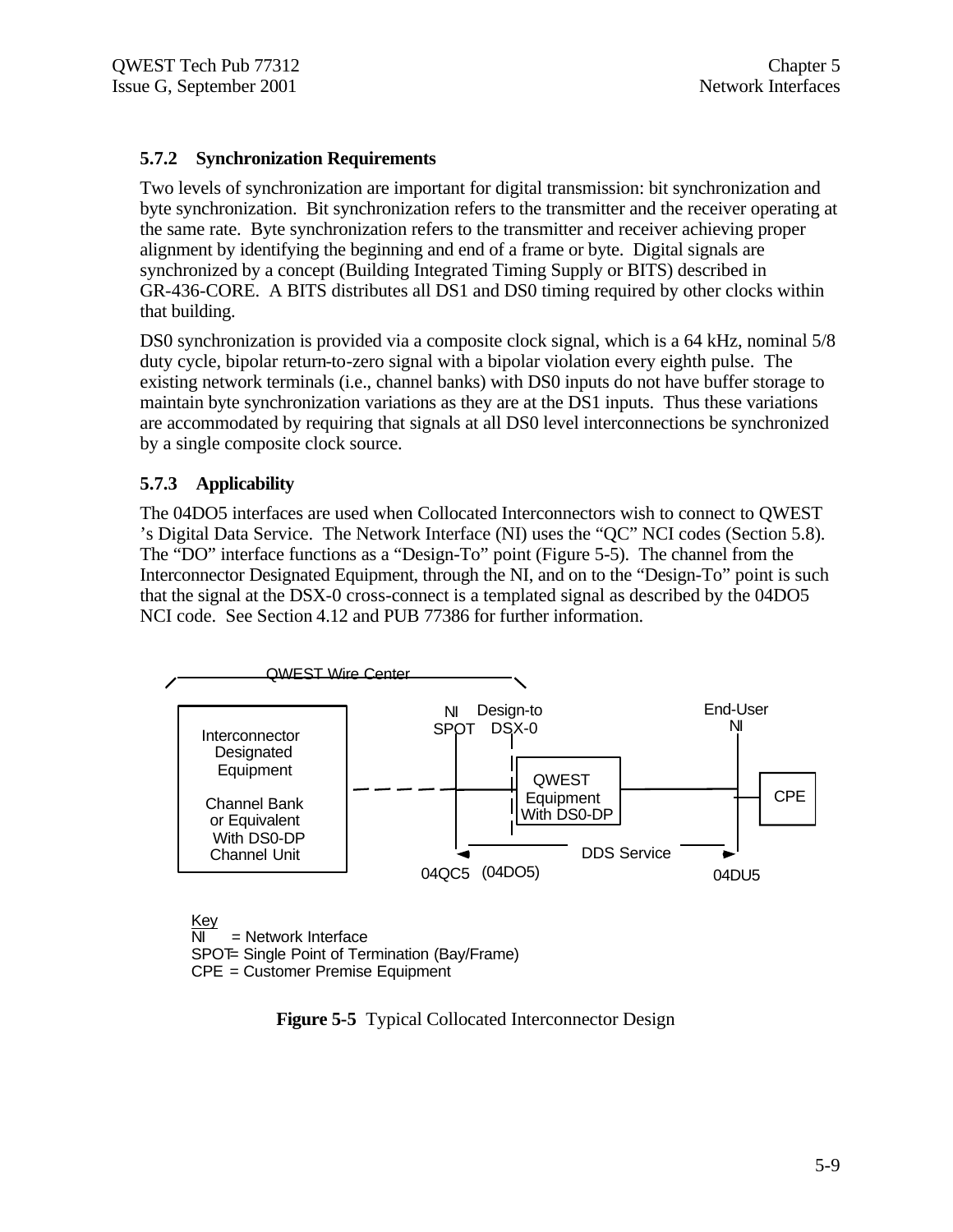# **5.8 Interface Type 04QC5**

DESCRIPTION: Manual Cross-Connect DS0 Termination for Digital Service OPERATING MODE:

| Data Rate             | <b>NCI</b> |
|-----------------------|------------|
| $(k \, \text{bit/s})$ | Code       |
| 2.4                   | 04QC5.OOJ  |
| 4.8                   | 04QC5.OOK  |
| 9.6                   | 04QC5.OOL  |
| 19.2                  | 04QC5.OOM  |
| 56.0                  | 04QC5.OOP  |
| 64.0                  | 04QC5.OOQ  |

**Table 5-5** Manual Cross-Connect DS0 Termination Interface

| PHYSICAL DESCRIPTION: | 4-Wire $(T, R, T1, R1)$ |
|-----------------------|-------------------------|
| <b>IMPEDANCE:</b>     | $135$ ohms              |



**Figure 5-6** Interface Type 04QC5 and 04QB5.00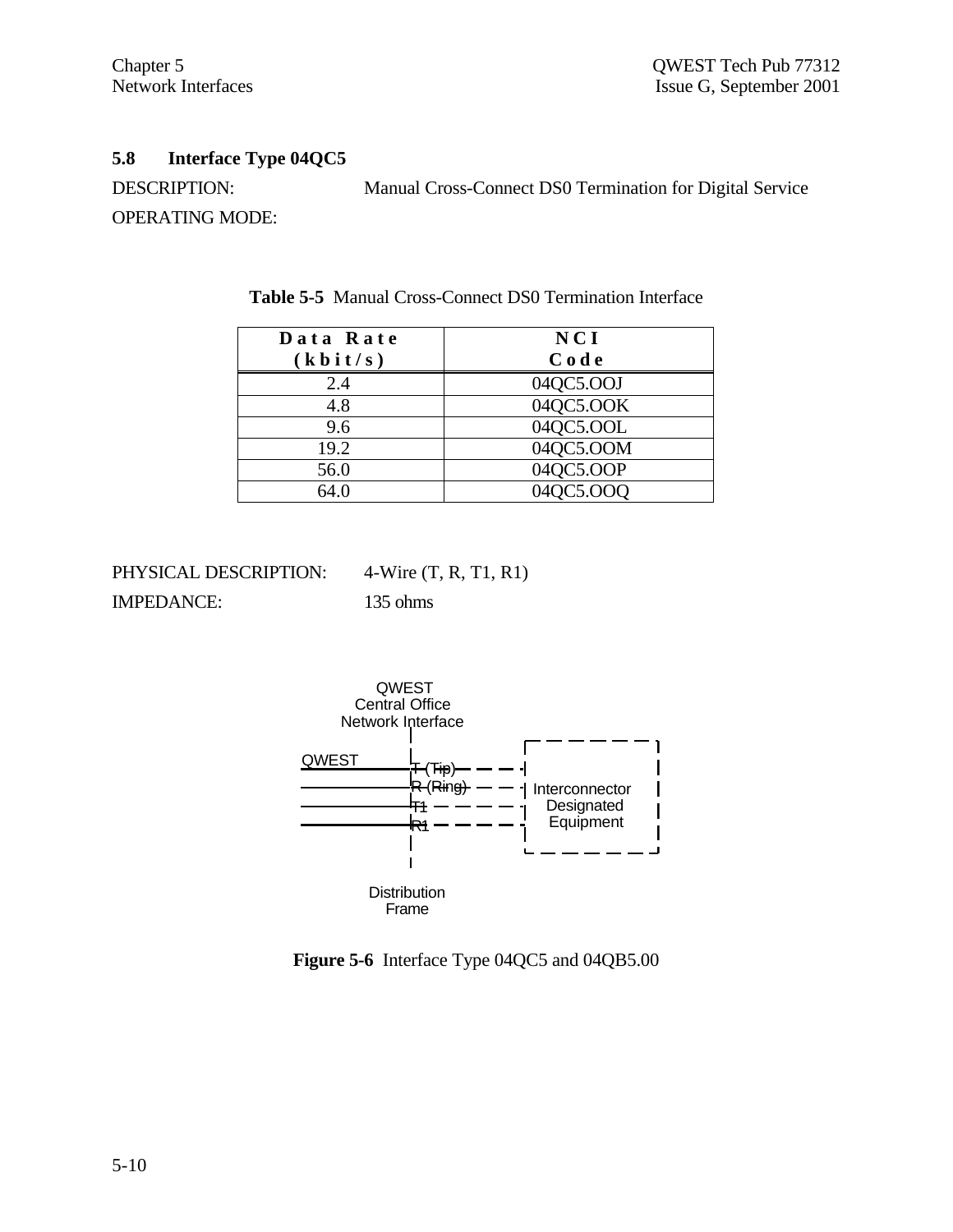# **5.8.1 Electrical Requirements**

The 04QC5 network interfaces apply when connecting to a Collocated Interconnector as discussed in Section 4.12. The application is illustrated in Figure 5-5.

# **5.8.2 Synchronization Requirements**

The Collocated Interconnector must obtain synchronization from QWEST with this interface arrangement.

# **5.8.3 Availability**

The 04QC5 interfaces are available only to Collocated Interconnectors in QWEST Central Offices.

# **5.9 Interface Type 04QB5.00**

| <b>DESCRIPTION:</b>    | Manual Cross-Connect DS0 Termination with no subrating<br>capability |  |  |
|------------------------|----------------------------------------------------------------------|--|--|
| <b>OPERATING MODE:</b> | <b>Main Distribution Frame Cross-Connect</b>                         |  |  |
| PHYSICAL DESCRIPTION:  | 4-Wire $(T, R, T1, R1)$                                              |  |  |
| <b>IMPEDANCE:</b>      | $135 \text{ ohms}$                                                   |  |  |

This interface is a generic DS0 interface at a manual Cross-Connect frame. No standards for electrical requirements exist other than normal limits placed for health and safety as may be described in other publications.

The interface is illustrated in Figure 5-6.

Synchronization may or may not be required depending on the signal requirements.

The 04QB5.00 interface is available only to Collocated Interconnectors in QWEST Central Offices.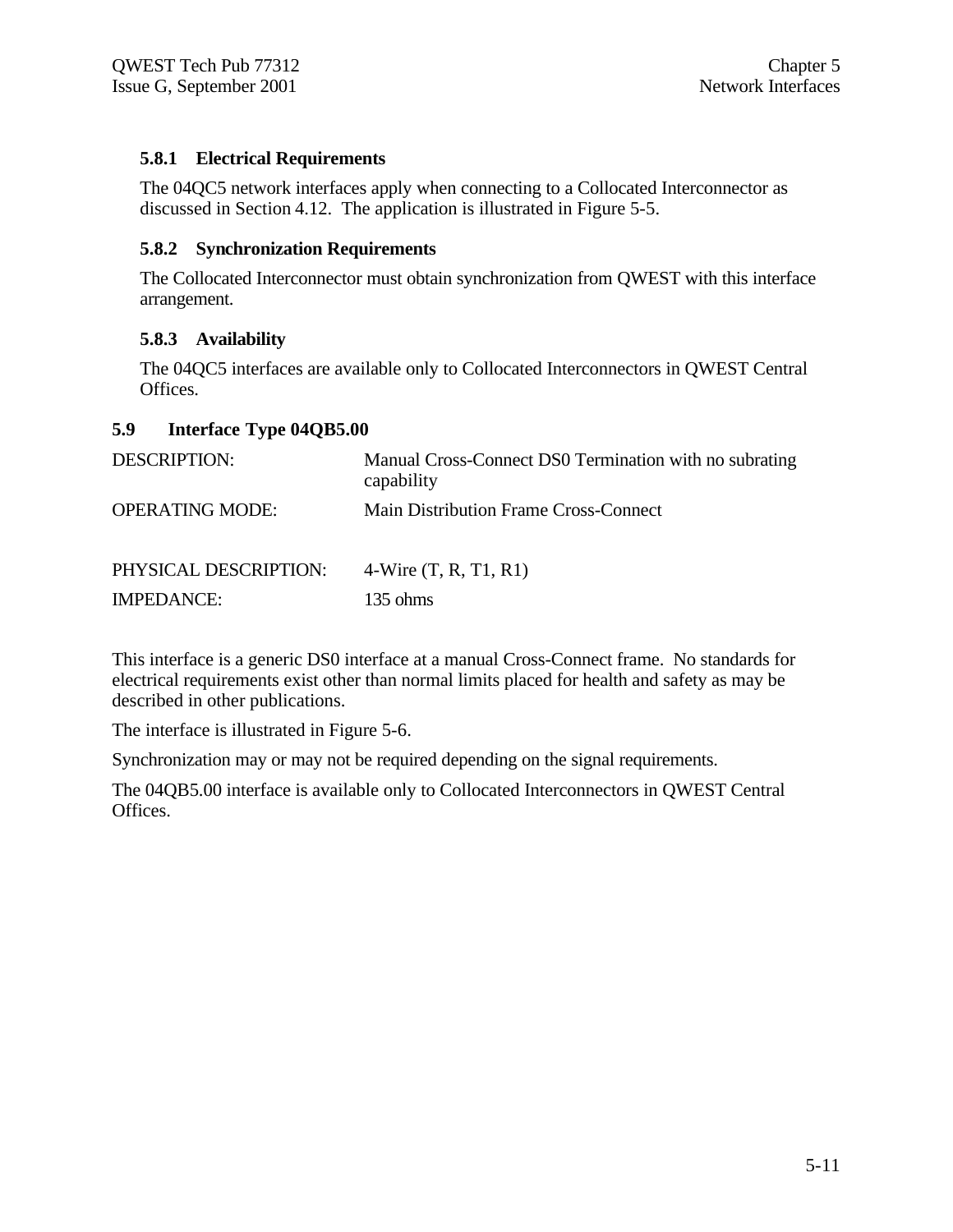# **CONTENTS**

# **Chapter and Section**

# Page

| 6. |  |  |
|----|--|--|
|    |  |  |
|    |  |  |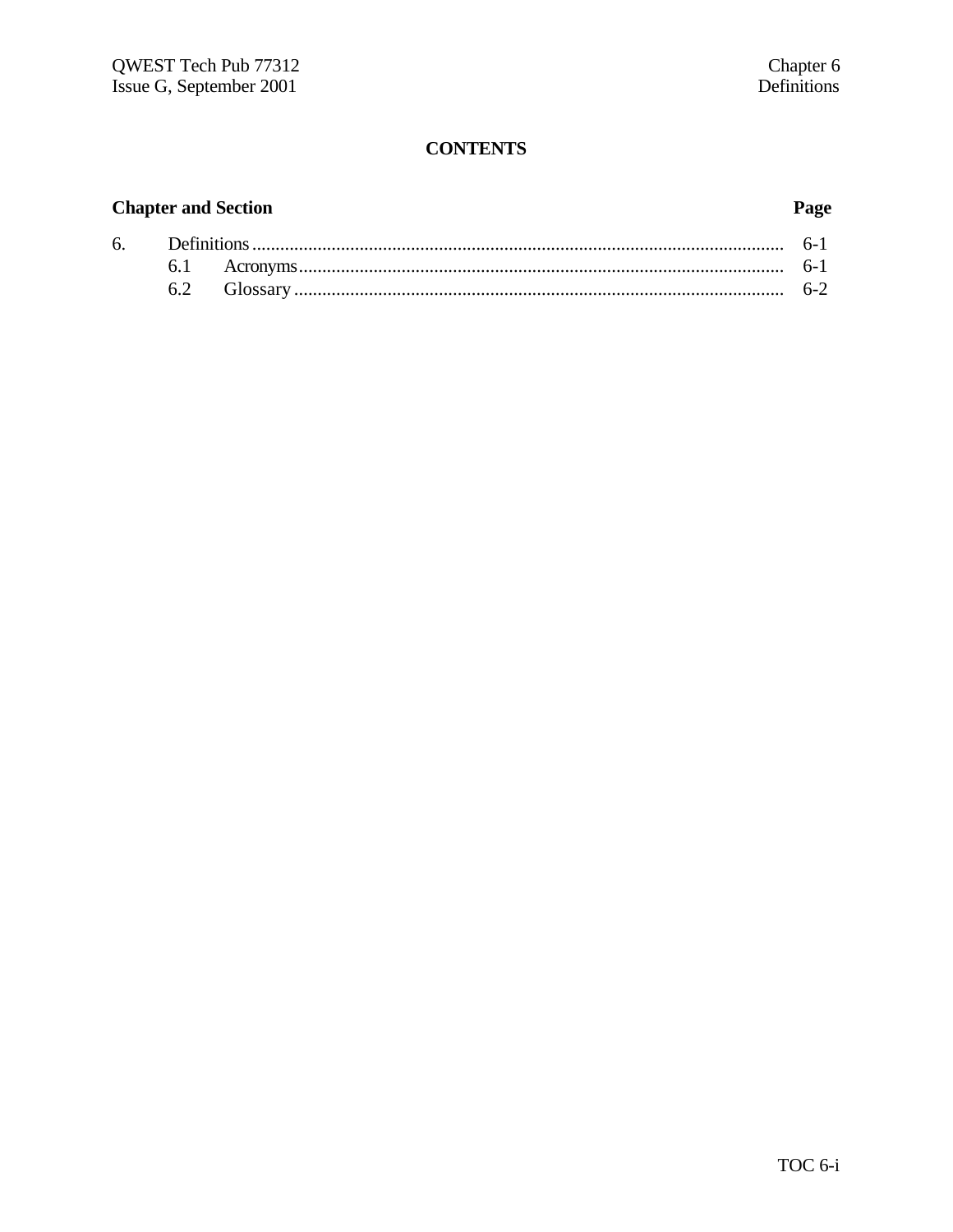# **6. Definitions**

# **6.1 Acronyms**

| AGC             | <b>Automatic Gain Control</b>                                               |
|-----------------|-----------------------------------------------------------------------------|
| <b>ANSI</b>     | <b>America National Standards Institute</b>                                 |
| <b>AWG</b>      | <b>American Wire Gauge</b>                                                  |
| B8ZS            | Bipolar with 8 Zero Substitution                                            |
| <b>BIT</b>      | <b>Binary Digit</b>                                                         |
| B8ZS            | <b>Bipolar With 8 Zero Substitution</b>                                     |
| <b>BPRZ</b>     | Bipolar Return to Zero                                                      |
| <b>BPNRZ</b>    | Bipolar Non-Return to Zero                                                  |
| <b>CCC</b>      | <b>Clear Channel Capability</b>                                             |
| <b>CLEC</b>     | Certified Local Exchange Carrier                                            |
| CO              | <b>Central Office</b>                                                       |
| <b>CPE</b>      | <b>Customer Provided Equipment</b>                                          |
| <b>CSU</b>      | <b>Channel Service Unit</b>                                                 |
| dB              | decibel                                                                     |
| dc              | <b>Direct Current</b>                                                       |
| <b>DCS</b>      | Digital Cross-Connect System                                                |
| <b>DDAL</b>     | Direct Digital Access Line                                                  |
| <b>DDS</b>      | Digital Data Service                                                        |
| <b>DLC</b>      | Digital Loop Carrier                                                        |
| DP              | Data Port                                                                   |
| DS1             | High Capacity 1.544 Mbit/s Service<br>Digital Signal Level 1 (1.544 Mbit/s) |
| D <sub>S0</sub> | Digital Signal Level 0 (64 kbit/s) (1 voice channel)                        |
| <b>DSU</b>      | Data Service Unit                                                           |
| <b>EFS</b>      | <b>Error Free Seconds</b>                                                   |
| <b>EIA</b>      | <b>Electronic Industries Association</b>                                    |
| ES              | Errored Second(s)                                                           |
| EU              | End User                                                                    |
| <b>EU-POT</b>   | <b>End-User-Point of Termination</b>                                        |
|                 |                                                                             |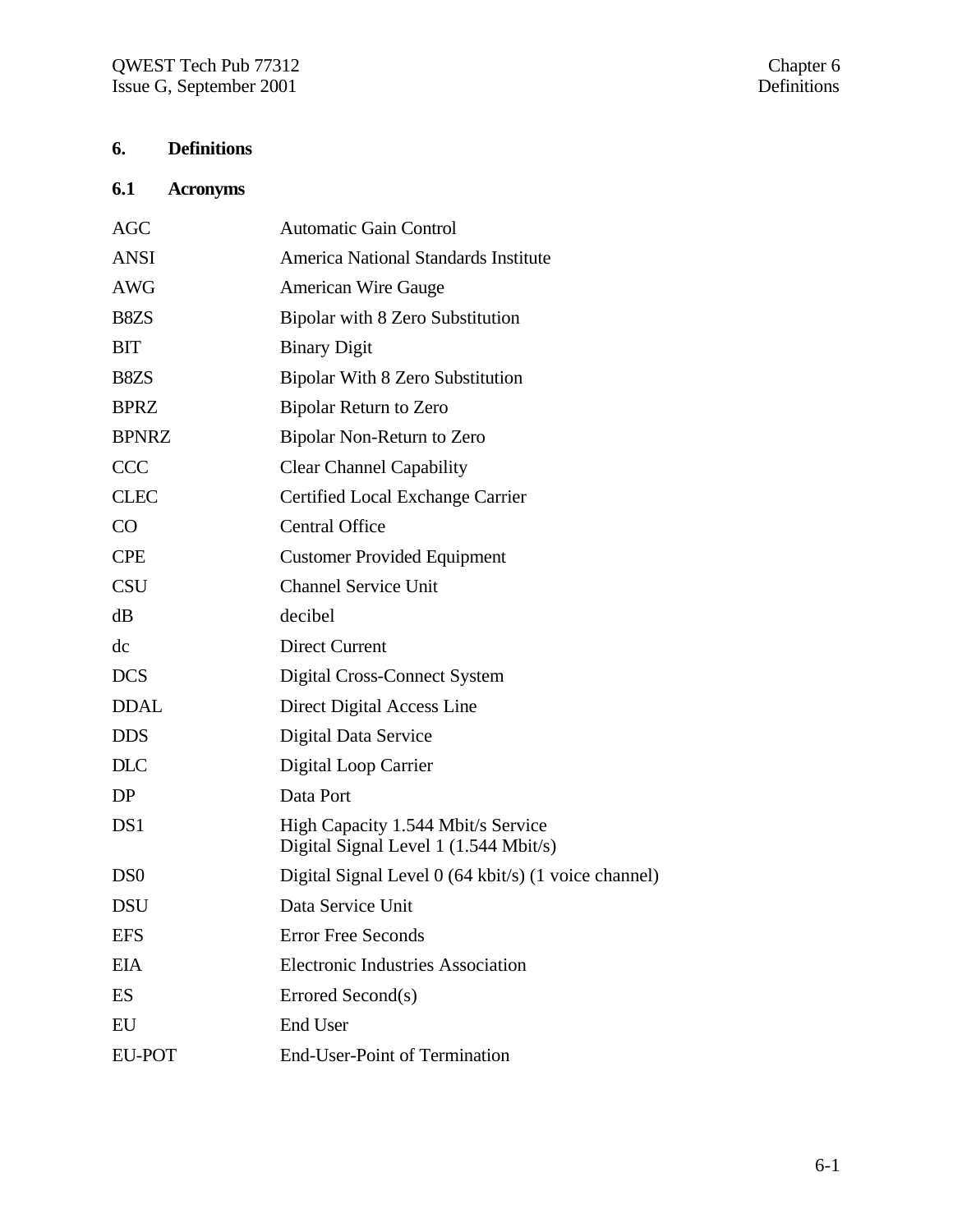| <b>FCC</b>       | <b>Federal Communications Commission</b>     |
|------------------|----------------------------------------------|
| <b>HERTZ</b>     | Cycles per Second                            |
| Hz               | 1 Hertz (formerly 1 cycle per second)        |
| IC               | Interexchange Carrier (or IEC)               |
| <b>IntraLATA</b> | Intra Local Access and Transport Area        |
| kbit/s           | kilobits per second $(1,000 \text{ bit/s})$  |
| kHz              | Kilohertz (1,000 Cycles Per Second)          |
| <b>LATA</b>      | <b>Local Access and Transport Area</b>       |
| <b>LEC</b>       | Local Exchange Carrier                       |
| <b>MUX</b>       | Multiplexer                                  |
| <b>NCI</b>       | <b>Network Channel Interface</b>             |
| <b>NCTE</b>      | <b>Network Channel Terminating Equipment</b> |
| <b>NECA</b>      | National Exchange Carrier Association        |
| N <sub>I</sub>   | <b>Network Interface</b>                     |
| <b>OCU</b>       | <b>Office Channel Unit</b>                   |
| POT              | Point Of Termination                         |
| <b>PSDS</b>      | <b>Public Switched Digital Services</b>      |
| <b>SRDM</b>      | <b>Subrate Data Multiplexing</b>             |
| <b>SRMX</b>      | <b>Subrate Multiplexer</b>                   |
| <b>TIA</b>       | Telecommunications Industry Association      |

# **6.2 Glossary**

# **Acceptance Limit**

The maximum deviation from a design parameter that is allowed at service turnup or customer acceptance.

# **Actual Measured Loss**

The actual measured insertion loss of a circuit at a given frequency (see Insertion Loss).

# **Alternate Mark Inversion (AMI)**

A one (mark) pulse which is the opposite polarity as its predecessor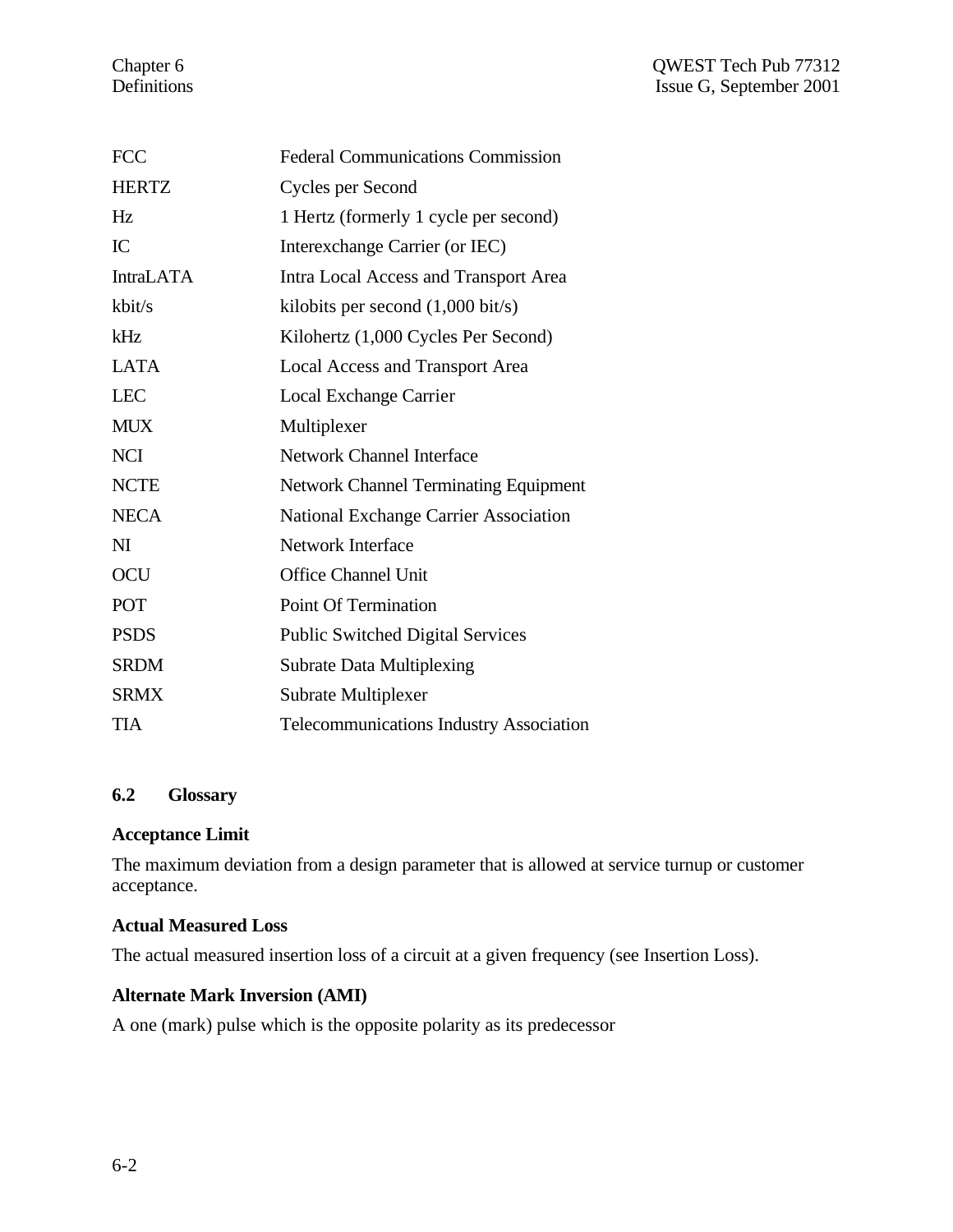## **American National Standard Institute (ANSI)**

An organization supported by the telecommunications industry to establish performance and interface standards.

# **Automatic Gain Control (AGC)**

The process by which gain is automatically adjusted in a specified manner as a function of input or other specified parameters.

### **Automatic Protection Switch**

A device which monitors a channel and automatically switches the channel to another facility whenever the channel fails or when specified parameters go beyond a specified threshold.

# **Availability**

The relative amount of time that a service is "usable" by a customer, represented as a percentage over a consecutive 12 month period.

# **Bipolar With 8 Zero Substitution (B8ZS)**

Bipolar 8 Zero Substitution is an application of BPRZ and is an exception to the Alternate Mark Inversion (AMI) line-code rule. It is one method of providing bit independence for digital transmission by providing a minimum 1s density of 1 in 8 bits.

### **Bit (Binary Digit)**

A binary unit of information. It is represented by one of two possible conditions, such as the value 0 or 1, on or off, high potential or low potential, conducting or not conducting, magnetized or demagnetized. A Bit is the smallest unit of information, by definition.

### **Bits/second (bit/s)**

Bits per second, e.g., 1200 bit/s. In data transmission, it is the number of binary zero and one bits transmitted in 1 second. Modern terminology uses "bit/s" e.g., 1200 bit/s.

### **Bit Error Rate**

The ratio of the number of bit errors to the total number of bits transmitted in a given time interval.

# **Bridging (MULTIPOINT-SERVICE)**

Denotes the process of connecting three or more customer locations.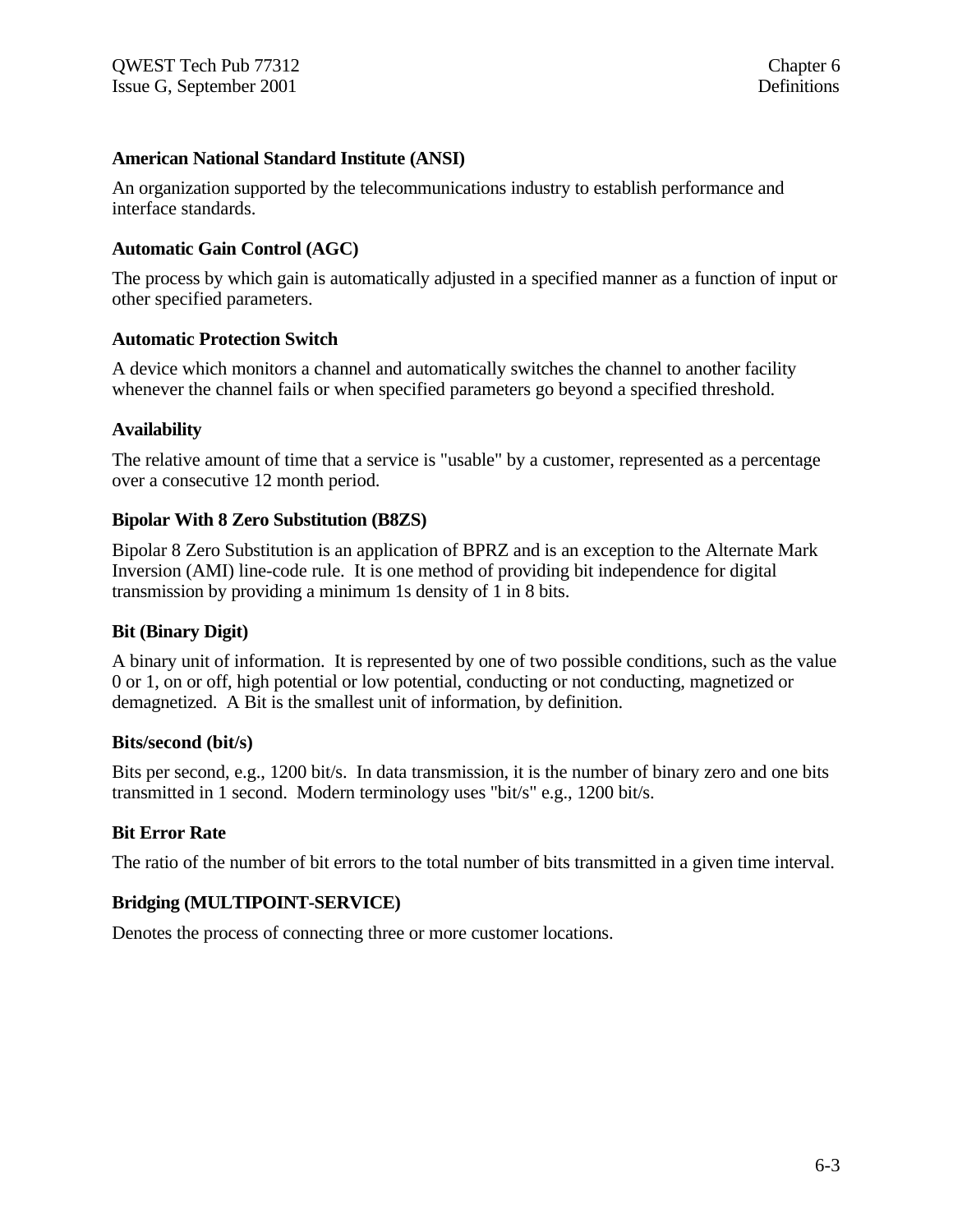# **Byte**

A consecutive number of bits usually constituting a complete character or symbol. If the length of the byte is not specified, it is conventionally assumed to have a length of 8-bits. In the Digital Data System, a byte refers to an arbitrary group of 8 consecutive bits; it does not correspond to a byte of customer data.

# **Carrier**

An organization whose function is to provide telecommunications services. Examples are: Local Exchange Carriers, Interexchange Carriers, Cellular Carriers, etc.

# **Central Office (CO)**

A local switching system (or a portion thereof) and its associated equipment located at a wire center.

# **Channel**

An electrical or photonic, in the case of fiber optic based transmission systems, communications path between two or more points of termination.

# **Channel Service Unit (CSU)**

This unit provides regeneration of the signal received from the network, controls the pulse shape and amplitude for transmission of the signal into the network, and possibly provides loop-back. the CSU function is frequently found within a Data Service Unit (DSU).

# **Clear Channel Capability (CCC)**

A characteristic of a transmission path in which the bit positions allocated for customer data may represent any combination of zeroes and ones.

### **Customers**

Denotes any individual, partnership or corporation who subscribes to the services provided by QWEST customers are divided into two distinct and separate categories: (1) carriers, who provide interexchange services for hire for others, and (2) end-users, who request services only for their own use.

# **Customer Installation (CI)**

Equipment and wiring at the customer's location on the customer side of the Network Interface.

### **Customer Interface**

The interface with a customer at a point of termination.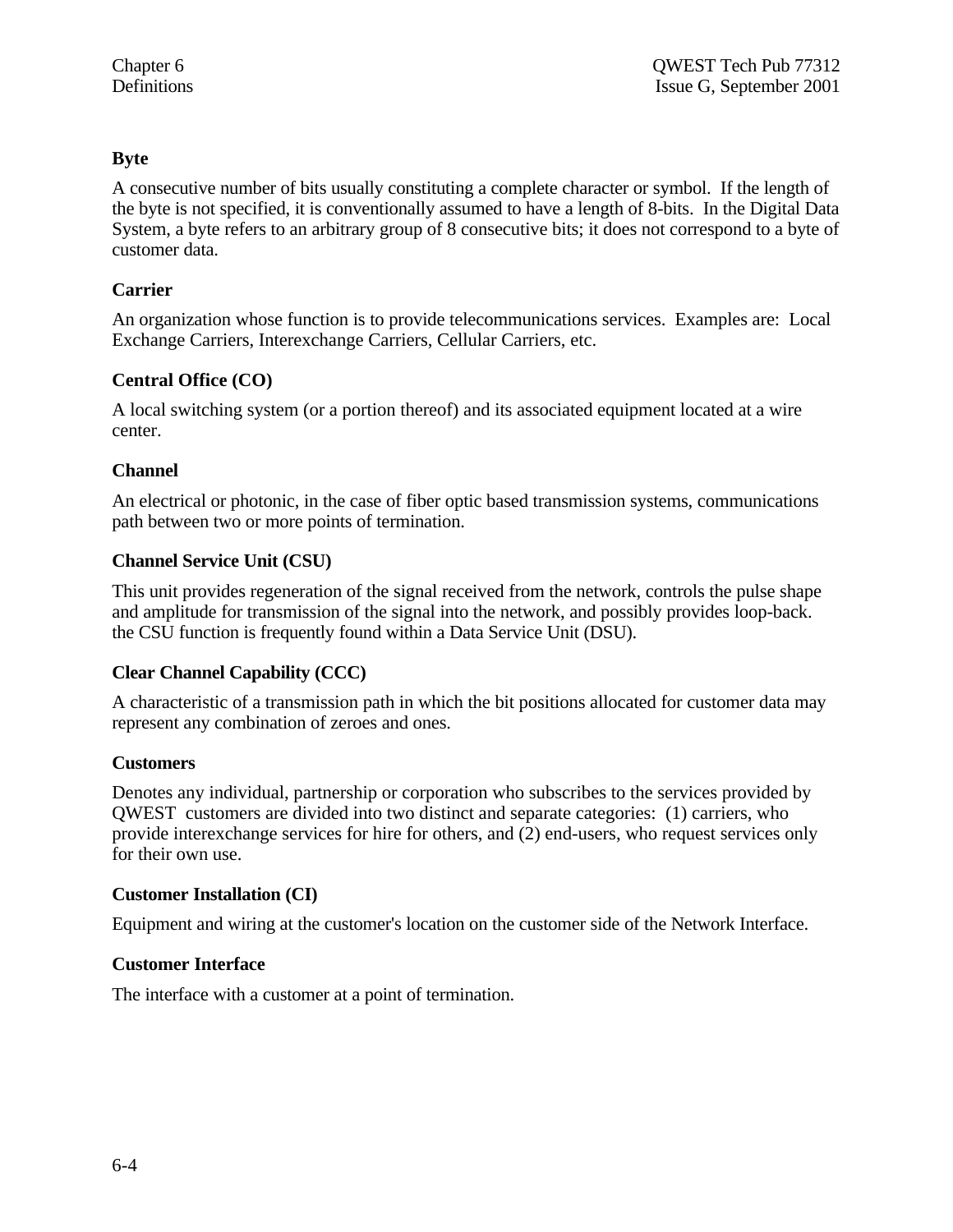# **Customer Premises**

Denotes a building or portion(s) of a building occupied by a single customer or end-user either as a place of business or residence. Adjacent buildings and the buildings on the same continuous property occupied by the customer and not separated by a public thoroughfare, are also considered the customer's premises.

# **Customer Provided Equipment (CPE)**

Equipment owned and maintained by the customer and located on their side of the End-User Point of Termination (EU-POT) network interface. In the QWEST Digital Data Service application, CPE typically includes the DSU (CSU/DSU) and data terminal equipment which are connected to the channel.

# **Data Service Unit (DSU)**

Digital, customer premises equipment used to recover timing from a baseband BPRZ signal, and which converts from BPRZ line signals to a business machine interface signal such as V.35. At 64 kbit/s and below, DSU and Channel Service Unit (CSU) functions are, in modern equipment, combined in a single unit sometimes called a General Service Unit (GSU), Basic Service Unit (BSU) or Data Service Unit-A (DSU-A) so that it is part of the Data Communications Equipment (DCE). Above 64 kbit/s, DSU functions are frequently contained in the Data Terminal Equipment (DTE). the DSU usually contains circuitry to recognize, and respond to, loop-back commands from the serving test center.

### **DDS End Office**

A central office which provides all DDS Hub functions except for subrate multiplexing and bridging functions.

### **DDS Hub**

A Hub, identified in the FCC #4 (NECA) tariff, used to provide multiplexing, test access, crossconnecting and bridging functions for QWEST Digital Data Service (DDS) or DDS like services.

# **Decibel (dB)**

A unit measurement of transmission loss, gain, or relative level. It is the logarithmic unit of signal power ratio most commonly used in telephony. It is used to express the relationship between two signal powers, usually between two acoustic, electrical, or optical signals; it is equal to ten times the common logarithm of the ratio of the two signal powers.

### **Demultiplexing**

The opposite of multiplexing. That is, the multiplexer combines signals and the demultiplexer takes them apart again. Also see Multiplexing.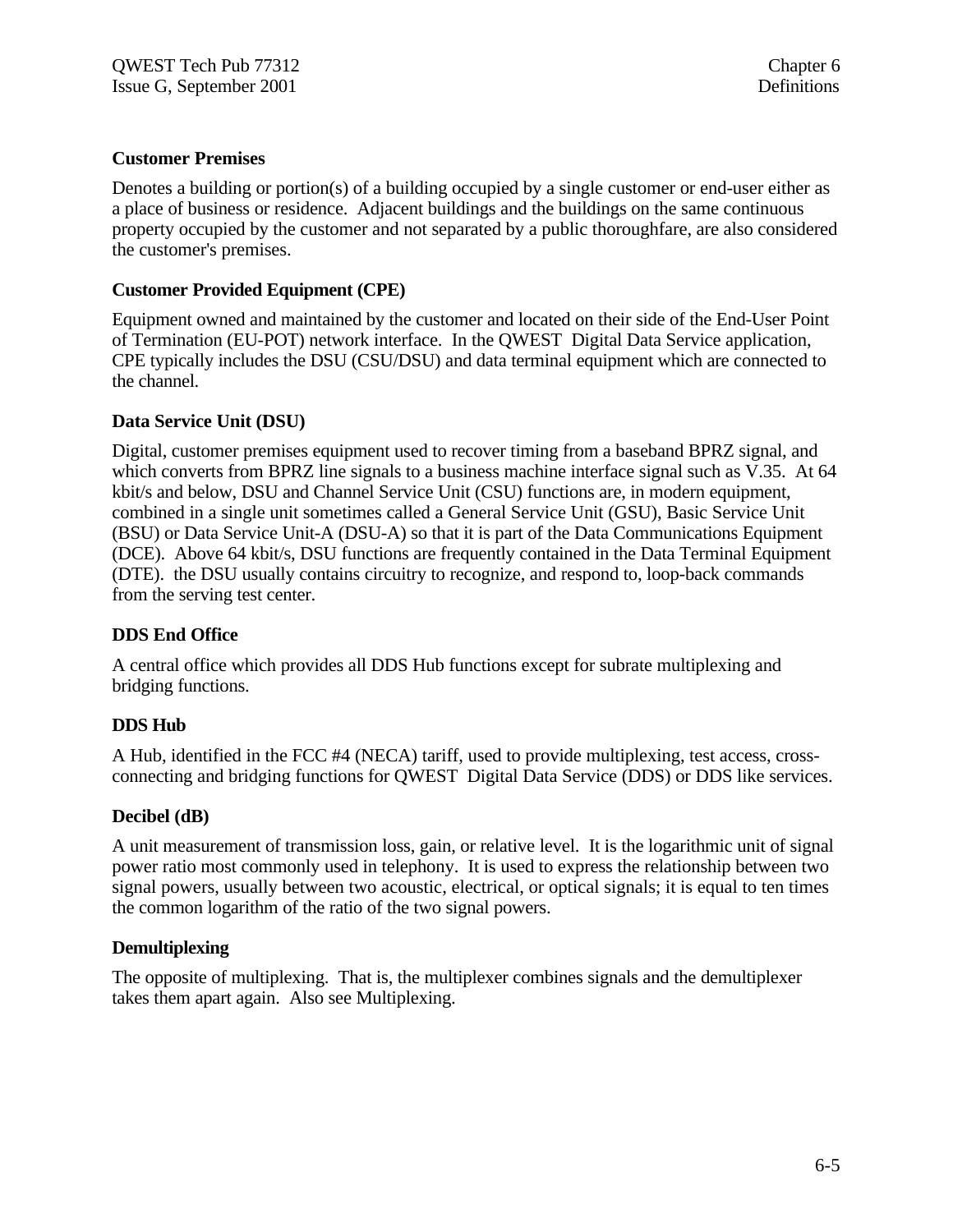# **Digital Cross-Connect System (DCS)**

An intelligent (processor controlled) digital terminal that provides the capability to perform electronic cross-connects on digital channels operating at or below the bit rate of the transport systems terminated on the unit. This unit may also provide other features, e.g., bridging.

# **Digital Data Service (DDS)**

While DATAPHONE® Digital Service is a registered brand name for AT&T's Digital Data Service, common usage has come to use the DDS generically to mean the digital data service offering at 64 kbit/s and below.

# **Digital Hierarchy Level**

The level in the digital hierarchy. The levels and the respective bit rates are:

| Level            | <b>Bit Rate</b>       | Level | <b>Bit Rate</b>  |
|------------------|-----------------------|-------|------------------|
| D <sub>S0</sub>  | $64.0 \text{ kbit/s}$ | DS3   | $44.736$ Mbit/s  |
| DS <sub>1</sub>  | $1.544$ Mbit/s        | DS4NA | $139.264$ Mbit/s |
| DS <sub>1C</sub> | $3.152$ Mbit/s        | DS4   | $274.176$ Mbit/s |
| DS <sub>2</sub>  | $6.312$ Mbit/s        |       |                  |

# **Digital Island**

A single central office (or two or more central offices connected with digital interoffice transport facilities) that has (have) no digital connectivity beyond the office(s).

# **Digital Loop Carrier (DLC)**

A digital transport facility used to carry circuits or channels on part of all of the loop between the serving wire center and the customer's location. Copper or fiber is normally used as the transport medium.

# **DS0-A**

A DS0 signal that carries data for only one signal.

# **DS0-B**

A DS0 signal that carries data multiplexed from several subrate signals.

# **DS1 Clear Channel**

Denotes that 1.535 Mbit/s of a 1.544 Mbit/s DS1 facility are available for customer information. The remaining 8 kilobits, or overhead, are for error correction, framing, and network performance/status/information.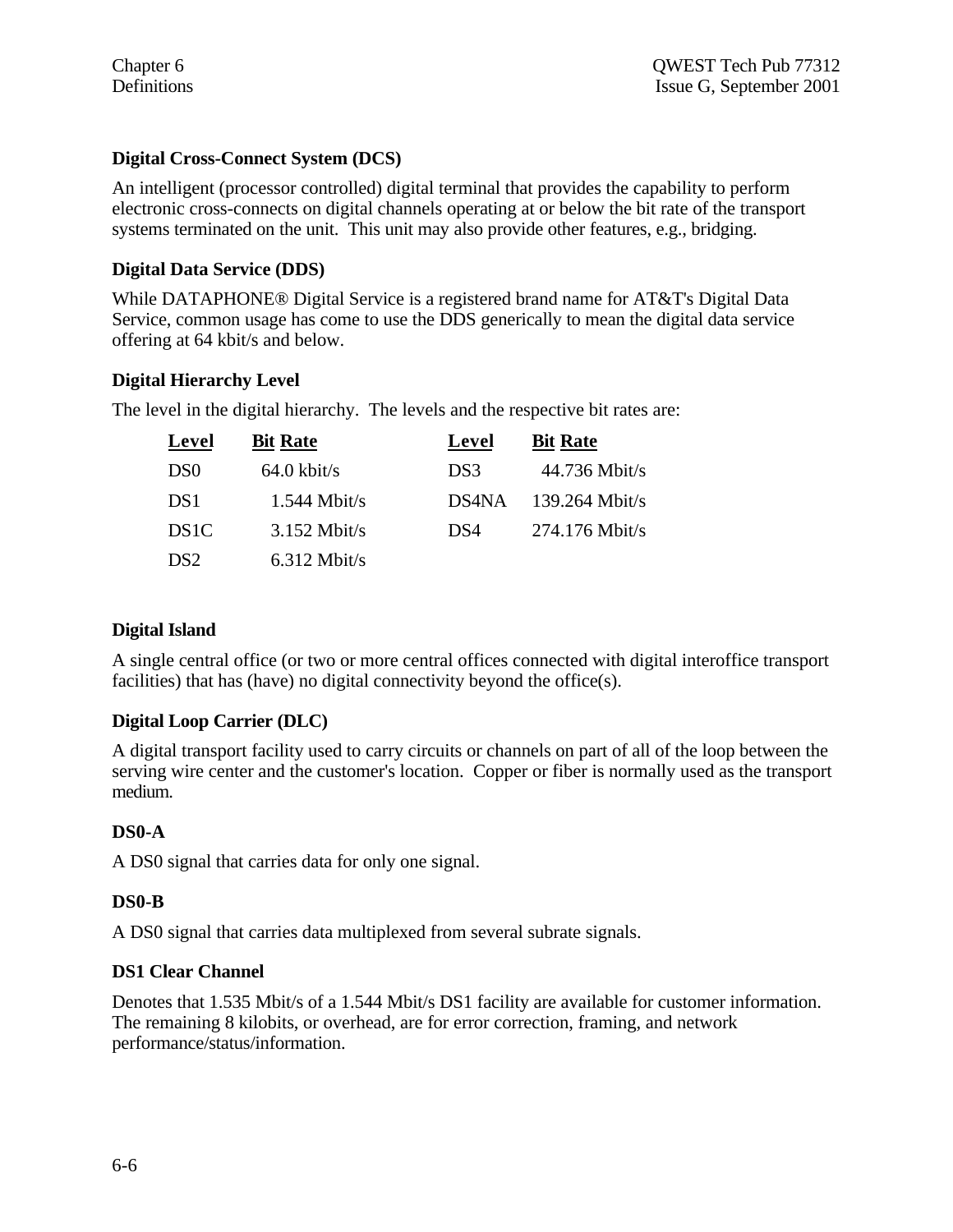# **End-User (EU)**

The term "End-User" denotes any customer of telecommunications service that is not a carrier, except that a carrier shall be deemed to be an "End-User" to the extent that such carrier uses a telecommunications service for administrative purposes without making such service available to others, directly or indirectly. The term is frequently used to denote the difference between a Carrier interface and an interface subject to unique regulatory requirements at non-Carrier customer premises (FCC Part 68, etc.)

# **End-User POT (EU-POT)**

The Network Interface at the End-User's premises at which QWEST Communication, Inc.'s responsibility for the provision of service ends.

# **Error Free Second (EFS)**

A one-second interval which does not contain any bit-errors. Usually expressed as a percent over a consecutive 24-hour period.

# **Errored Second (ES)**

A one second interval with one or more bit errors.

Note - A period of no signal shall be considered a period of errored bits.

# **Full Duplex**

Simultaneous transmission in both directions between two points.

### **Hub**

A QWEST designated serving wire center at which bridging and multiplexing functions are performed. See also Digital Data Service (DDS) Hub.

### **Impulse Noise**

Any momentary occurrence of the noise on a channel significantly exceeding the normal noise peaks. It is evaluated by counting the number of occurrences that exceed a threshold.

### **Inserted Connection Loss**

This term denotes the 1004 Hz power difference (in dB) between the maximum power available at the originating end, and the actual power reaching the terminating end through the inserted connection.

### **Insertion Loss**

Insertion loss is the ratio (expressed in dB) of the power delivered to a specified load at the receiving interface by a specified source at the transmitting interface to the power delivered by the same source directly to an identical load.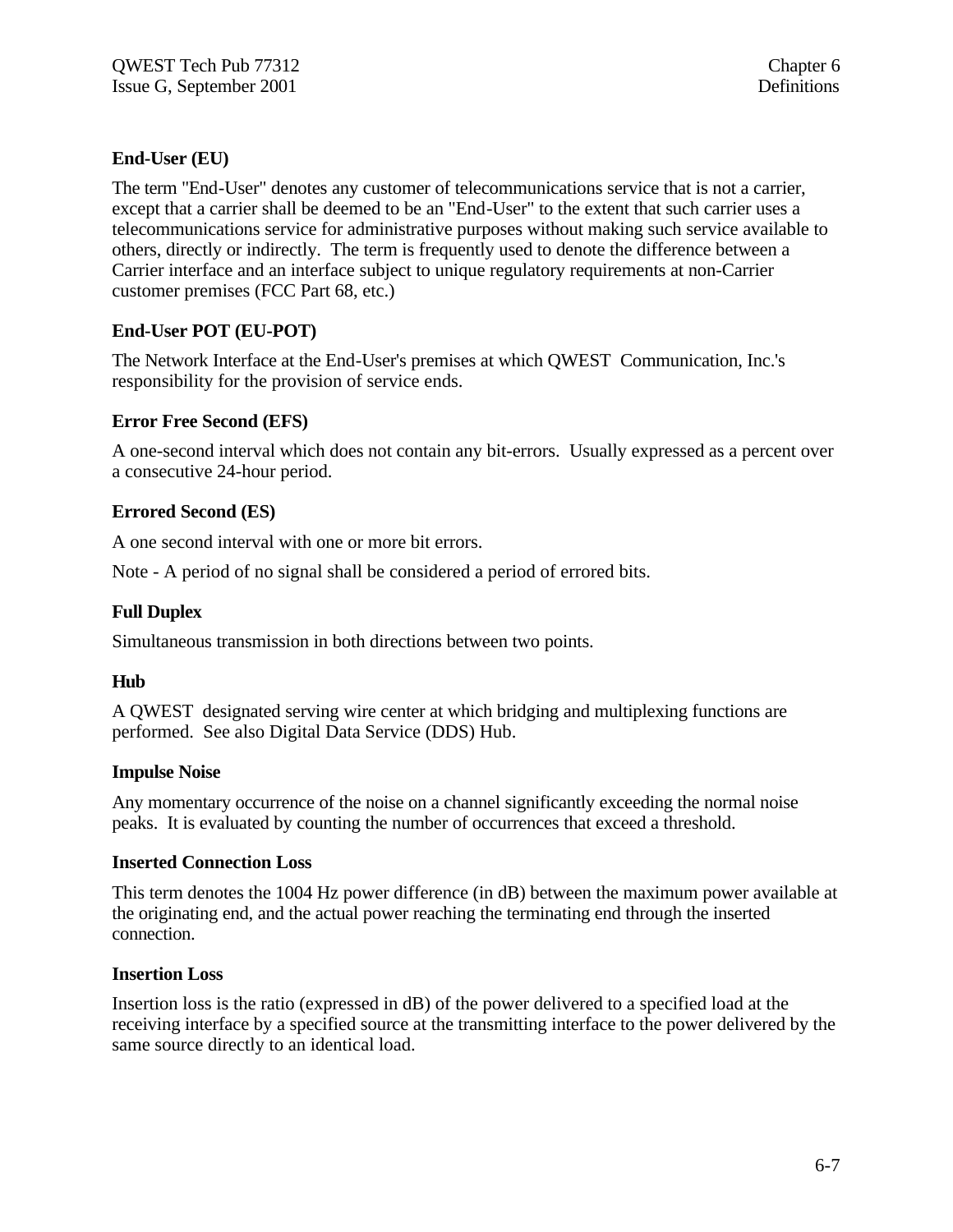# **Intelligent Network Element (INE)**

A software programmable network component.

# **Interexchange Carrier (IC)/(IEC)** or Interexchange Common Carrier

Any individual, partnership, association, joint-stock company, trust, governmental entity or corporation engaged for hire in interstate or foreign communication by wire or radio, between two LATA's.

# **Interface Code**

See Network Channel Interface

# **Jitter**

Random timing distortions of a digital signal, whereby the appearance of a pulse differs from where the pulse should occur relative to time.

# **Key Activated Transfer Arrangement**

An arrangement that allows the customer to transfer a leg of a Private Line Transport Service to either spare or working channel that terminates in either the same or a different customer premises. A key activated control service is required to operate the transfer arrangement.

# **Kilobit/Second (kbit/s)**

One thousand (1000) bits/second

### **Loaded Cable**

Inductance, in the form of "Load Coils", is placed on longer metallic cables to improve the cable's voice transmission performance.

### **Local Access and Transport Area (LATA)**

A geographic area for the provision and administration of communications service. It encompasses designated exchanges that are grouped to serve common social, economic and other purposes.

# **Local Exchange Carrier (LEC)**

The regulated entity providing Access and Intra-LATA services.

### **Loopback**

An out-of-service test procedure applied to a full duplex channel that causes a received signal to be returned to the source.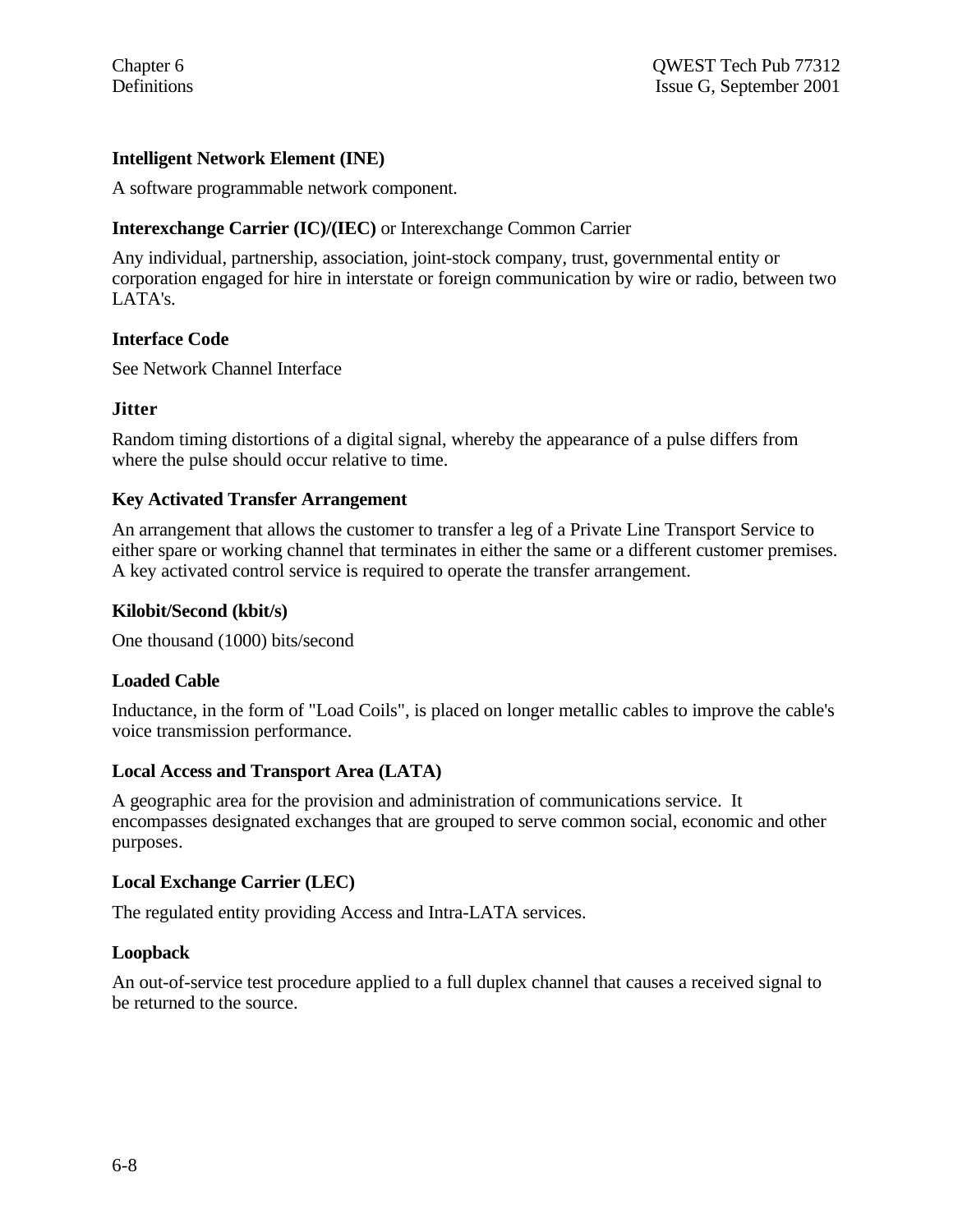# **Master Station**

Denotes the equipment located on the customer's premises which controls communications between the master station and remote stations.

# **Multiplex**

See multiplexer

# **Multiplexer (Mux)**

An equipment unit to multiplex, or do multiplexing: Multiplexing is a technique of modulating (analog) or interleaving (digital) multiple, relatively narrow bandwidth channels into a single channel having a wider bandwidth (analog) or higher bit-rate (digital). the term Multiplexer implies the demultiplexing function is present to reverse the process so it is not usually stated.

### **Network Channel Interface (NCI) Code**

The Network Channel Interface (NCI) code is an encoded representation used to identify five (5) interface elements located at a Point of Termination (POT) at a central office or at the Network Interface at a customer location. The Interface code elements are: Total Conductors, Protocol, Impedances, Protocol Options, and Transmission Level Points (TLP). (At a digital interface, the TLP element of the NCI code is not used.)

### **Network Interface (NI)**

The point of demarcation on the customer's premises at which QWEST 's responsibility for the provision of service ends.

### **Ohm**

The unit of electric resistance.

### **Phase Jitter**

Intermittent, random displacements in time of digital bits, from their ideal placement in time.

### **Point of Termination (PO**T)

The physical telecommunications interface that establishes the technical interface, the test point(s), and the point(s) of operational responsibility. (See Network Interface).

### **Premises**

Denotes a building or portion(s) of a building occupied by a single customer or end-user either as a place of business or residence.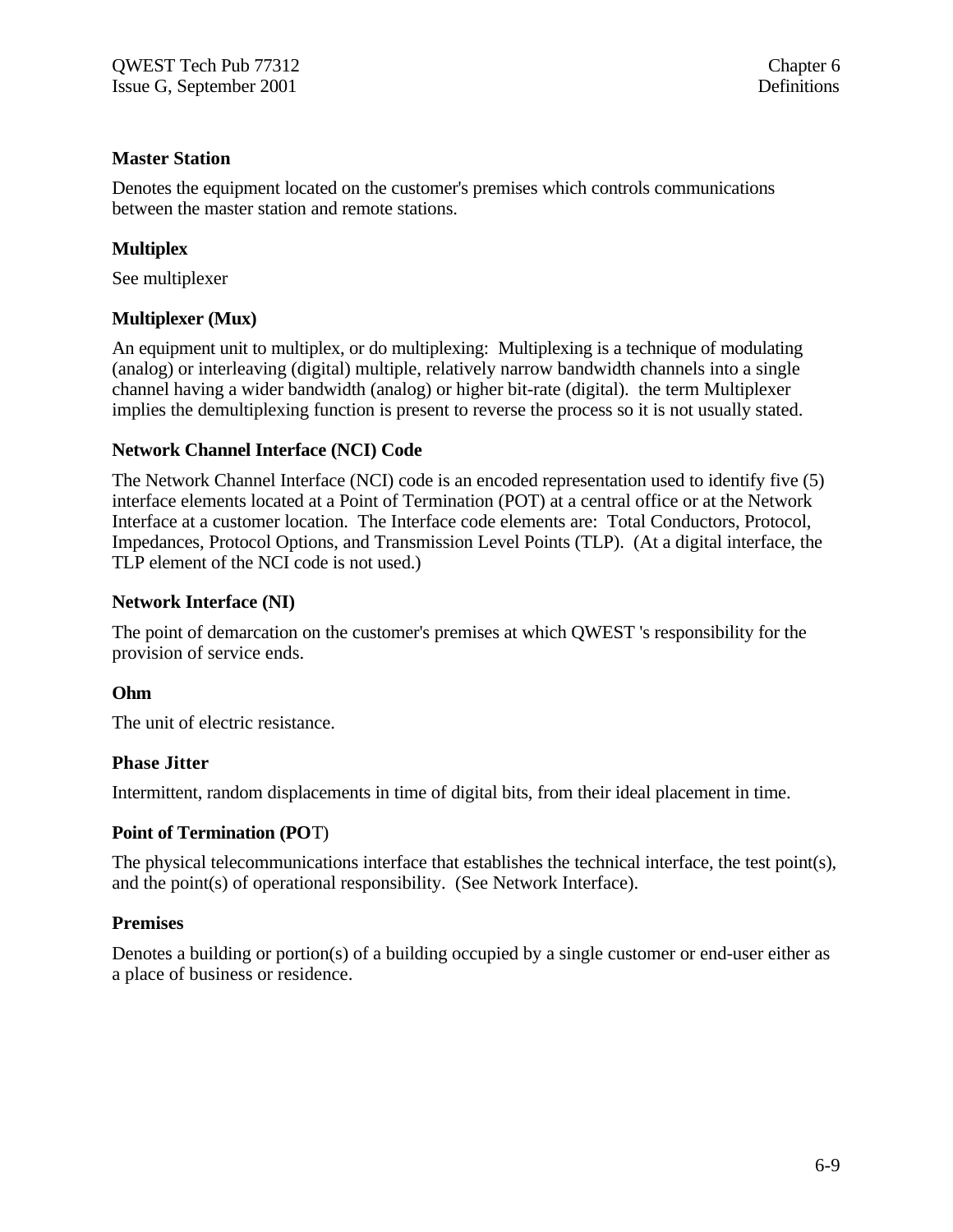# **Protocol**

The rules for communication system operation which must be followed if communication is to be effected; the complete interaction of all possible series of messages across an interface. Protocols may govern portions of a network, types of service, or administrative procedures.

# **Protocol Code**

The Protocol (character positions 3 and 4 or the Network Channel Interface [NCI] Code) is a twocharacter alpha code that defines requirements for the interface regarding signaling and transmission.

# **Service Acceptance Limit**

The maximum deviation from a design parameter that is allowed at service turnup or customer acceptance.

# **Signaling**

The transmission of information to establish, monitor, or release connections and/or provide Network Control.

# **Special Access Service**

A service that provides a transmission path within a LATA to directly connect a Point Of Termination (POT) to an end-user premises or to another POT.

### **Synchronous Transmission**

A transmission process such that between any two significant instants in the overall bit-stream there is always an integral number of unit intervals.

### **Transmission Path**

Denotes a path capable of transporting signals within the range of the service offering. A transmission path is comprised of physical or derived facilities consisting of any form or configuration of plant typically used in the telecommunications industry.

# **Wire Center**

A building in which one or more central offices, used for the provision of local exchange services, are located.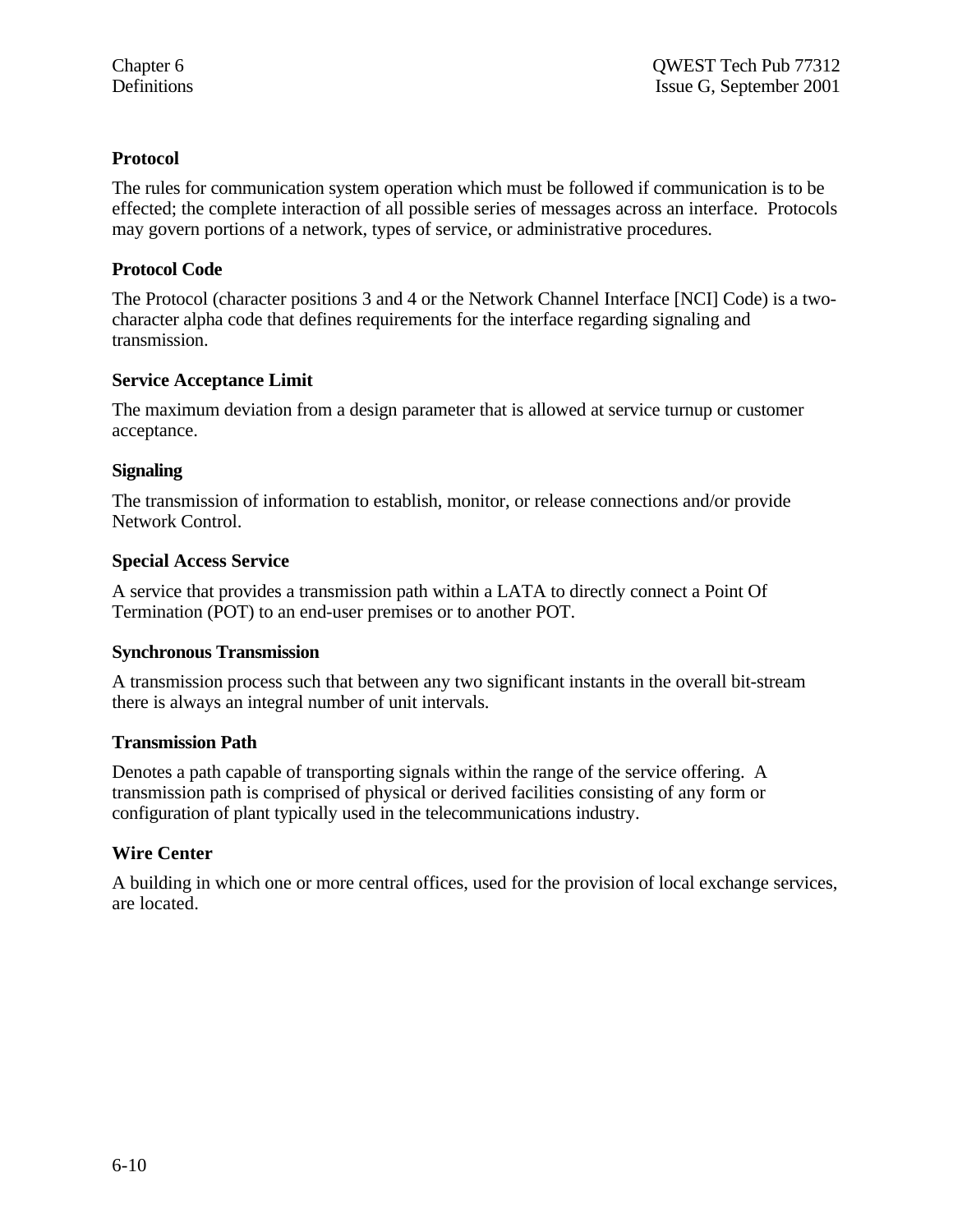# **CONTENTS**

# **Chapter and Section Page**

| 71 |  |  |  |
|----|--|--|--|
|    |  |  |  |
|    |  |  |  |
|    |  |  |  |
|    |  |  |  |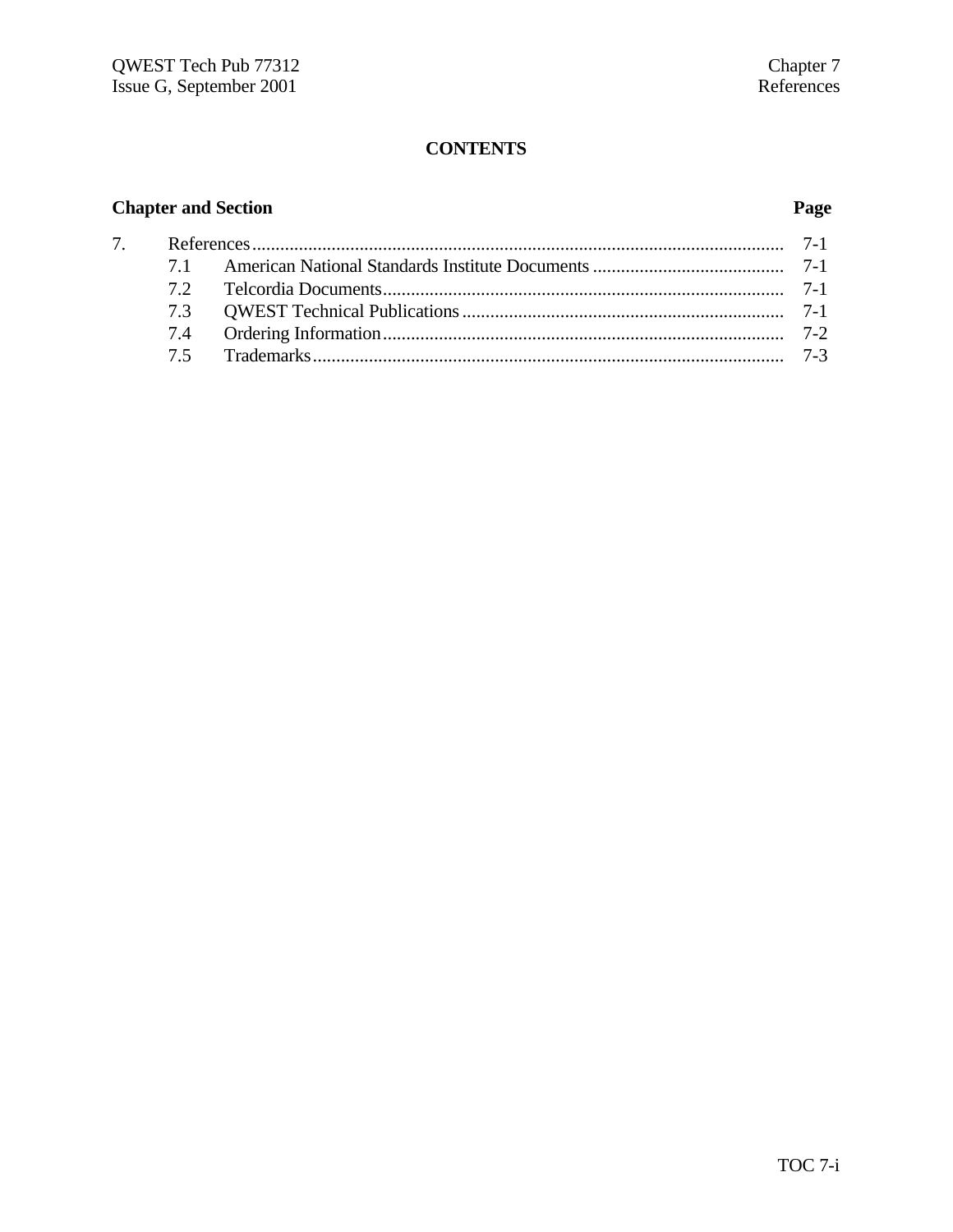# **7. References**

# **7.1 American National Standards Institute Documents**

| ANSI T1.107-1995      | Digital Hierarchy - Formats Specifications                                                                                                                                         |
|-----------------------|------------------------------------------------------------------------------------------------------------------------------------------------------------------------------------|
| ANSI T1.223-1997      | Information Interchange $-$ Structure and Representation of<br>Network Channel (NC) and Network Channel Interface (NCI)<br>Codes for the North American Telecommunications System. |
| ANSI T1.410-1992      | Carrier-to-Customer Metallic Interface — Digital Data at<br>64 kbit/s and Subrates                                                                                                 |
| ANSI T1.510-1994      | <b>Network Performance Parameters for Dedicated Digital Services</b><br>- Specifications. QWEST Communications International Inc.                                                  |
| ANSI/TIA/EIA 596-1992 | <b>Network Channel Terminating Equipment for Public Switched</b><br>Digital Service.                                                                                               |

## **7.2 Telcordia Documents**

| TA-TSY-000189    | Generic Requirements for the Subrate Multiplexer. Issue 1, April 1986.                                                           |
|------------------|----------------------------------------------------------------------------------------------------------------------------------|
| TR-NWT-000341    | Digital Data Special Access Service Transmission Parameter Limits and<br><i>Interface Combinations.</i> Issue 2, February, 1993. |
| GR-378-CORE      | Timing Signal Generator (TSG) Requirements and Objectives. Issue 1,<br>June, 1995.                                               |
| GR-436-CORE      | <i>Digital Network Synchronization Plan.</i> Issue 1, June, 1994 and Revision<br>1, June, 1996.                                  |
| TR-TSY-000458    | Digital Signal Zero "A" (DS-0A 64 kb/s) Systems Interconnection.<br>Issue 1, December, 1989.                                     |
| 7.3              | <b>QWEST Technical Publications</b>                                                                                              |
| <b>PUB 77204</b> | QWEST Digital Data Service, Product Description, Applications, and<br>Interface Combinations. Issue E, September 2001.           |
| <b>PUB 77371</b> | <b>COMMAND-A-LINKSM Technical Description And Interface</b><br>Combinations. Issue D, September 2001.                            |

PUB 77386 *Interconnection and Collocation for Transport and Switched Unbundled Network Elements and Services.* Issue F, June 2001.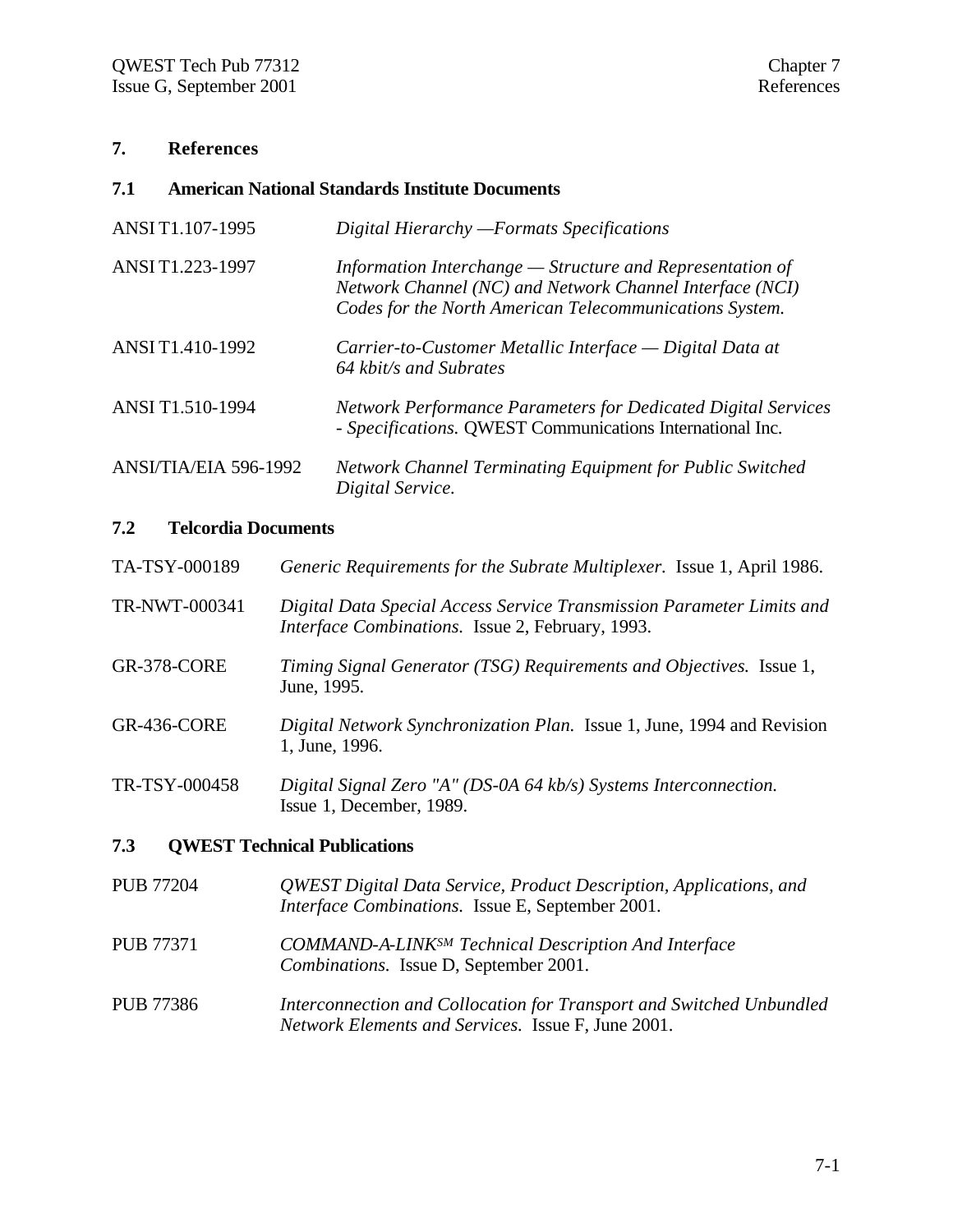# **7.4 Ordering Information**

All documents are subject to change and their citation in this document reflects the most current information available at the time of printing. Readers are advised to check status and availability of all documents.

Those who are not QWEST employees may order;

American National Standards Institute (ANSI) documents from:

American National Standards Institute Attn: Customer Service 11 West 42nd Street New York, NY 10036 Phone: (212) 642-4900 Fax: (212) 302-1286

ANSI has a catalog available which describes their publications.

Telcordia documents from:

Telcordia Customer Relations 8 Corporate Place, PYA 3A-184 Piscataway, NJ 08854-4156 Fax: (908) 336-2559 Phone: (800) 521-CORE (2673) (U.S. and Canada) Phone: (908) 699-5800 (Others) Web: www.telcordia.com

International Telecommunications Union documents may be ordered from:

International Telecommunications Union General Secretariat Place des Nations, CH-1211 Geneva 20, SWITZERLAND

QWEST Technical Publications from:

http://www.qwest.com/techpub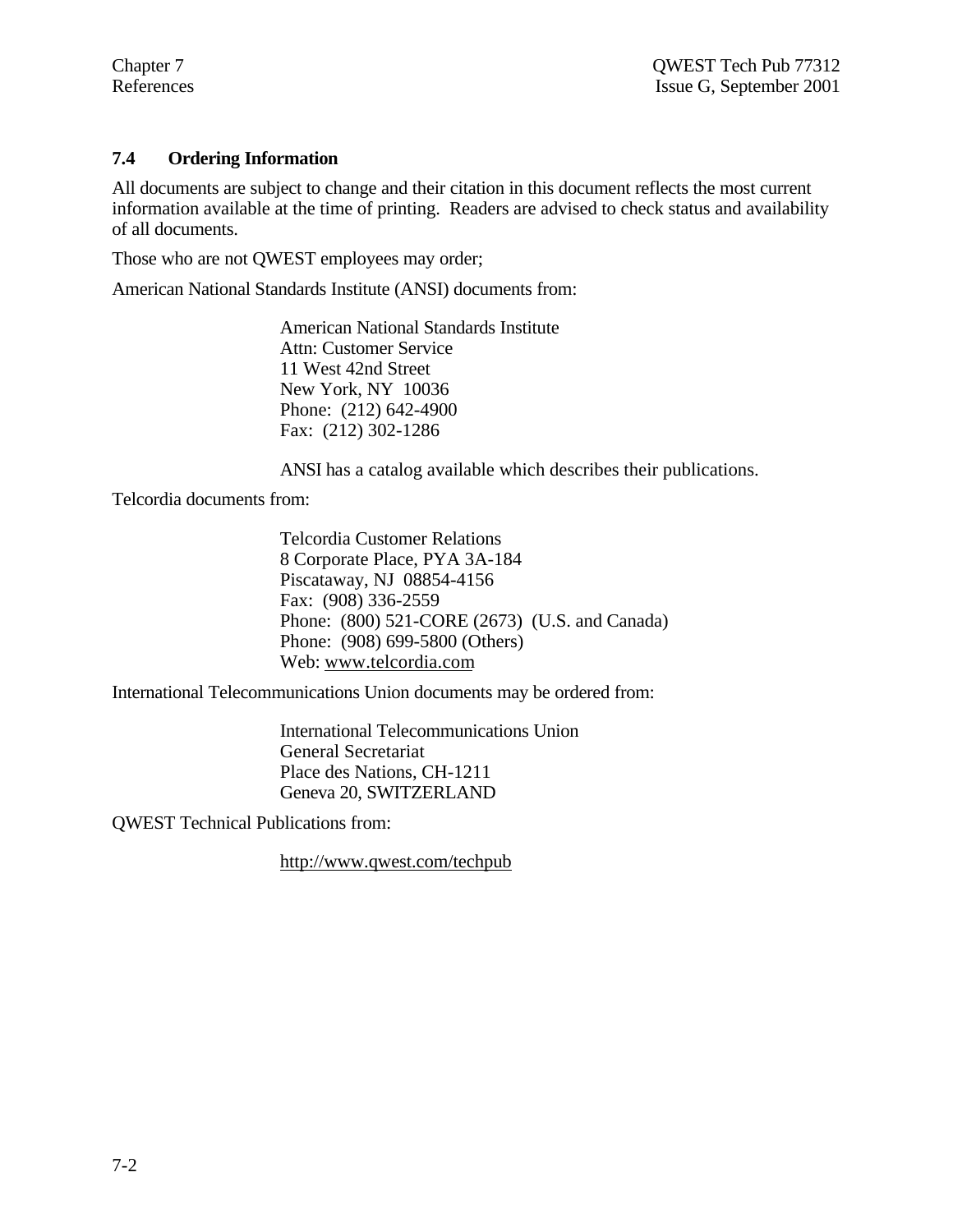Federal Communications Commission (FCC) documents may be obtained from:

Superintendent of Documents Government Printing Office Washington, D. C. 20402 Phone: 202 783-3238

Employees of QWEST Communications International Inc. may order publications by submitting form RG 31-0033 to:

> Central Distribution Center (CDC) 1005 17th St., S-30 Denver, CO 80202 Phone: (303) 896-9446 Fax: (303) 965-8652

Most QWEST publications are available to QWEST employees on the company network (E\*MEDIA). Call the (303) 624-4796 or email: emedia@qwest.com for further information.

### **7.5 Trademarks**

| <b>COMMAND A LINK</b>     | Service Mark of QWEST Communications International Inc.            |
|---------------------------|--------------------------------------------------------------------|
| Dataphone Digital Service | Registered Trademark of AT&T Technologies, Inc.                    |
| <b>DIGICOM</b>            | Registered Trademark of QWEST Communications International<br>Inc. |
| SwitchNet 56              | Registered Trademark of QWEST Communications International<br>Inc. |
| <b>OWEST®</b>             | Registered Trademark of QWEST Communications International<br>Inc. |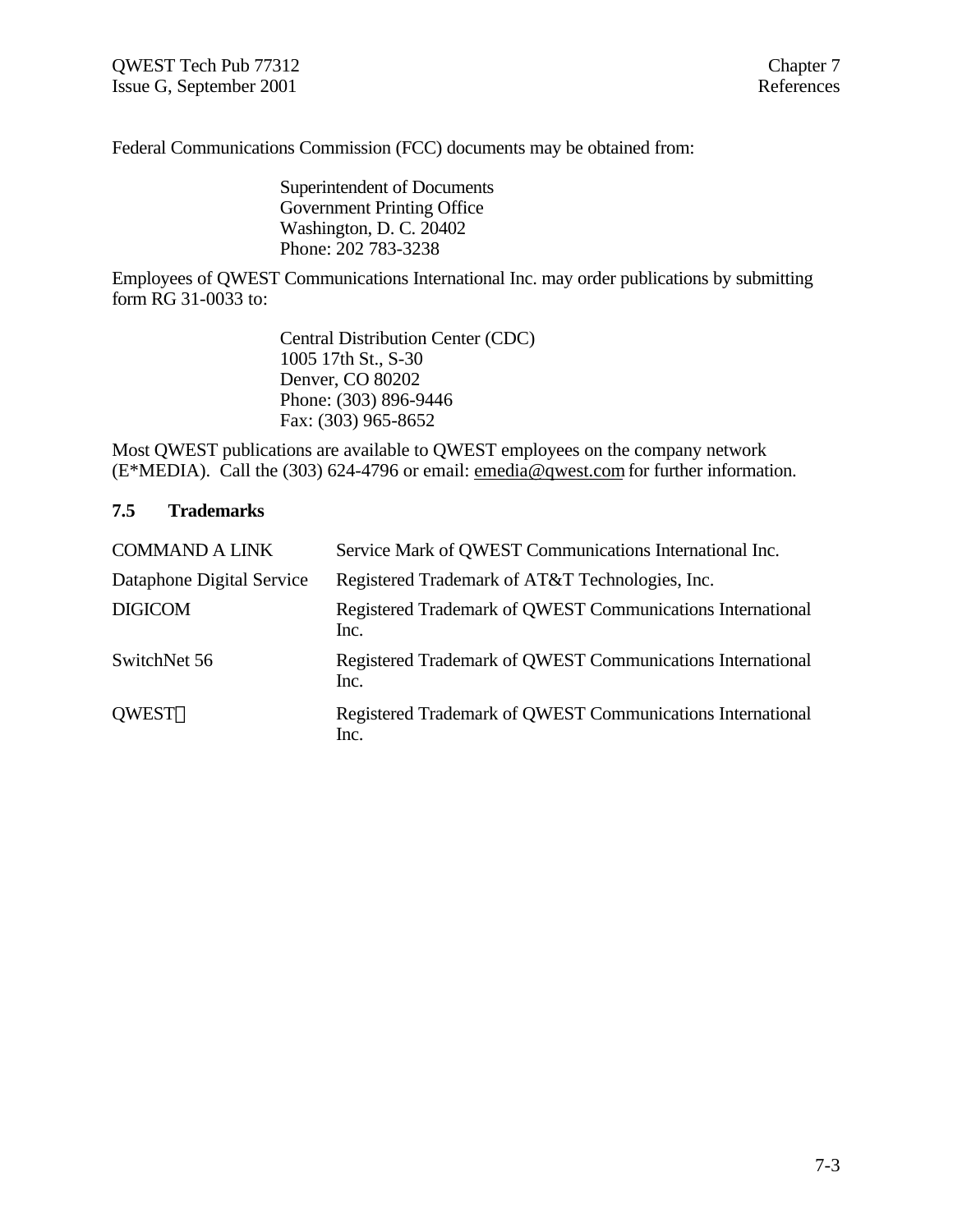# **CONTENTS**

|               | <b>Chapter and Section</b> |  |
|---------------|----------------------------|--|
|               |                            |  |
| <b>Tables</b> |                            |  |
|               |                            |  |